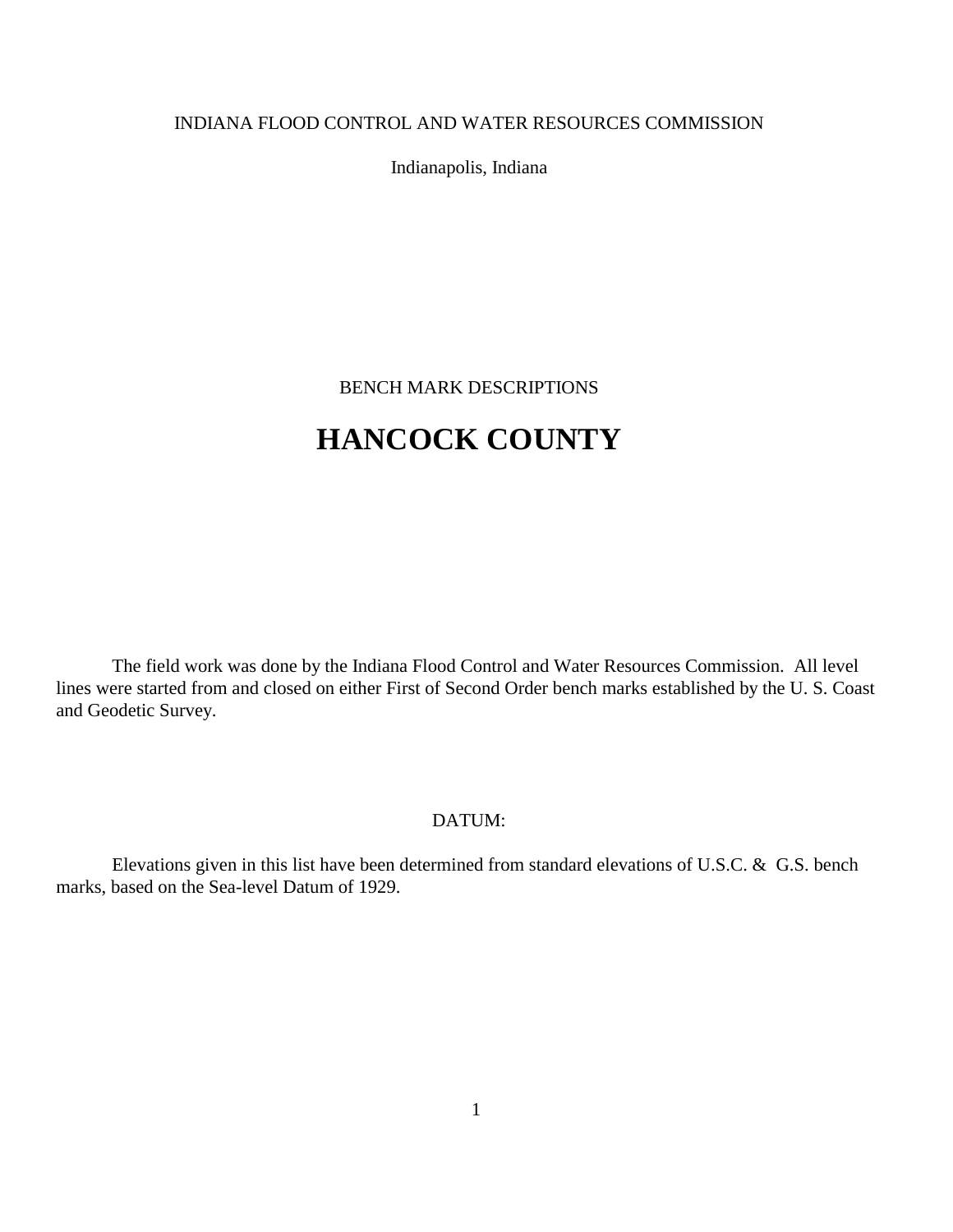### **HANCOCK COUNTY**

The following elevations were determined during June 1959, by leveling between U. S. Coast and Geodetic Survey bench marks along Fall Creek. The marks generally follow in order upstream along Fall Creek.

Second Order Levels were run by the three wire method using invar-steel yard rods. All level circuits closed within allowable limits for second order leveling.

All levels were adjusted to agree with the standard elevations of bench marks as published by the U. S. Coast and Geodetic Survey whenever the adjustment required was within second order limits between consecutive USC&GS bench marks. All elevations in this line are based on the USC&GS standard and standard (adjusted) elevation for the following marks:

X 236, Y 236 and A 237 in Marion County and A 235, B 235, Z 234, N 4 and O 4 in Madison County.

#### **IFC&WRC TBM FC 10, 1959**

In Hancock County, McCordsville Quad., in the NW ¼ of Sec. 14, T. 17 N., R. 5 E., 2<sup>nd</sup> P.M.; about 2.0 miles northwest of McCordsville; 0.70 mile north along the Marion-Hancock County Line Road from its intersection with 86<sup>th</sup> Street and 900 North Road; set in the west side of a telephone pole, 27 feet east of the center line of the County Line Road, 42 feet north of the northwest corner of a concrete block Bait House, 1.0 foot above ground; a railroad spike with tag, stamped "TBM FC 10 1959". **823.070 feet NGVD 1929 recovered 11/9/1988 PLG & BEB** 

#### **USGS BM 103 RHP, 1951**

In Hancock County, McCordsville Quad., in the NW  $\frac{1}{4}$  of Sec. 14, T. 17 N., R. 5 E.,  $2^{nd}$  P.M.; about 2.0 miles northwest of McCordsville; at the "T" road intersection of the Marion/Hancock County Line Road and the Hamilton/Hancock County Line Road; set in the top of a concrete post, 33 feet south of the extended center line of the Hamilton/Hancock County Line Road, 5 feet above the roads, projecting 0.8 foot above ground; a U. S. Coast and Geodetic Survey brass bench mark tablet, stamped "103 RHP 1951". **814.898 feet NGVD 1929 recovered 11/9/1988 PLG & BEB**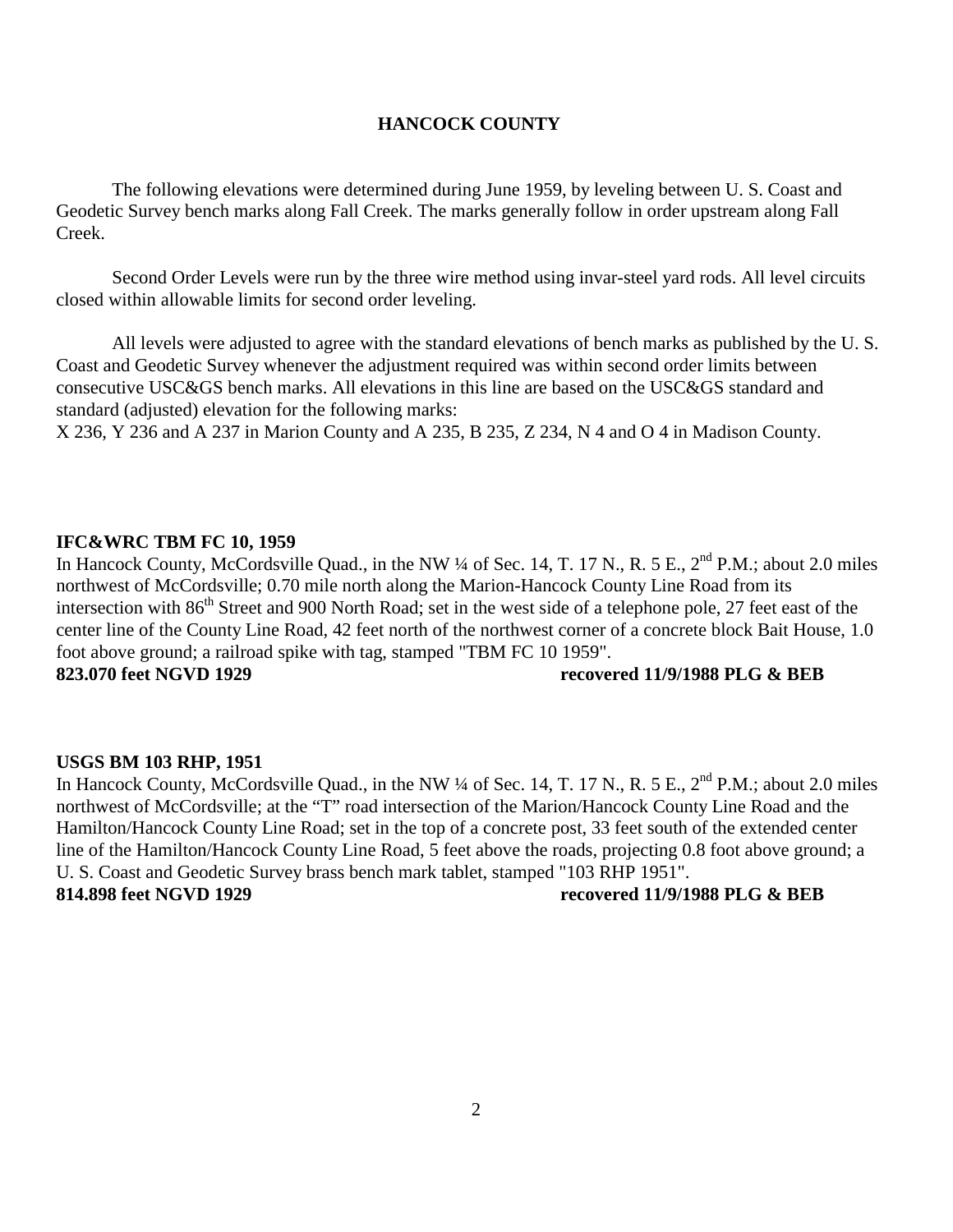#### **HANCOCK COUNTY**

The following elevations were determined during July, August and September 1959, by leveling between U. S. Coast and Geodetic Survey bench marks along Sugar Creek and tributaries. The listing of the marks follows generally in order upstream along Sugar Creek and tributaries, each listed in order by stream.

Second Order Levels were run by the three wire method using invar-steel yard rods. All level circuits closed within allowable limits for second order leveling.

All levels were adjusted to agree with the standard elevations of bench marks as published by the U. S. Coast and Geodetic Survey whenever the adjustment required was within second order limits between consecutive U. S. Coast and Geodetic Survey bench marks. All elevations in this line are based on the standard and standard (adjusted) elevations for the following marks: USC&GS BM Columbus in Bartholomew County, J 9, S 238, T 238, U 238,

W 238, X 238, Y 238, Z 238 and N 238 in Shelby County, A 238, B 238, D 238, K 238, V 238 and M 238 in Marion County and C 238, J 238, N 243, C 241, B 241, P 241, N 241 and Q 241 in Hancock County.

#### **IFC&WRC TBM BCS 63, 1959**

In Shelby County, Acton Quad., in the NW ¼ of Sec. 5, T. 14 N., R. 6 E.,  $2^{nd}$  P.M.; about 1.6 miles south of New Palestine; at the Hancock/Shelby County Line Road two-span concrete arch bridge over Big Sugar Creek; set in the top of the east end of the south guardrail, 11.2 feet west of the east face of the south guardrail, 8.0 feet south of the center line of the road, 4.5 feet above the road; a chiseled triangle. **803.393 feet NGVD 1929 recovered 9/12/1988 SGM** 

#### **IFC&WRC BM SHE 27, 1959**

In Hancock County, Acton Quad., in the SW ¼ of Sec. 32, T. 15 N., R. 6 E., 2<sup>nd</sup> P.M.; about 1.6 miles south of New Palestine; at the Hancock/Shelby County Line Road two-span concrete arch bridge over Big Sugar Creek; set in the top of the west end of the north concrete guardrail, 9 feet north of the center line of the road, 7.1 feet above the road, 0.6 foot east of the west face of the north guardrail; a Indiana Flood Control and Water Resources Commission brass bench mark tablet, stamped "SHE 27, 1959".

### **803.422 feet NGVD 1929 recovered 9/12/1988 SGM**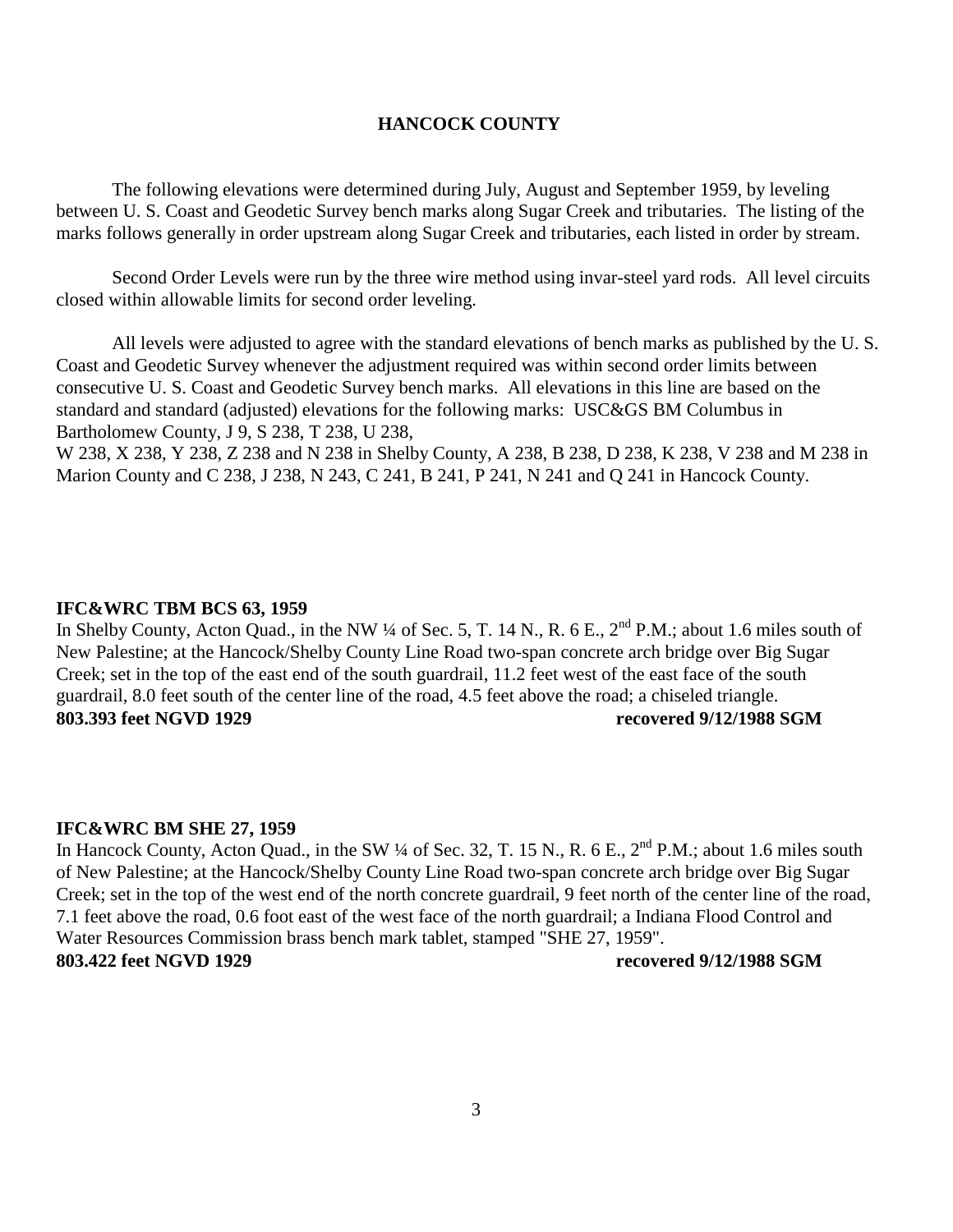#### **IFC&WRC TBM BSC 64, 1959**

In Hancock County, Acton Quad., in the SE ¼ of Sec. 32, T. 15 N., R. 6 E., 2<sup>nd</sup> P.M.; about 1.3 miles south of New Palestine; 1.3 miles south along 450 West Road (Bittner Road) from the post office in New Palestine, 0.28 mile north of the Shelby-Hancock County Line; set in the west side of a power pole (pole is fifth one north of the county line), 11 feet east of the center line of the road, 1.0 foot above the ground; a railroad spike driven through an aluminum tag, stamped "TBM BSC 64 1959".

### **812.452 feet NGVD 1929 destroyed 9/12/1988 SGM**

### **IFC&WRC BM HAN 1, 1959**

In Hancock County, Acton Quad., in the SW ¼ of Sec. 29, T. 15 N., R. 6 E., 2<sup>nd</sup> P.M.; about 0.4 mile south of New Palestine; at the 450 West Road (Bittner Road) one-span steel truss bridge over Big Sugar Creek; set in the top of the northwest wingwall of the bridge, 10 feet west of the center line of the road, 1.2 feet above the road, 0.7 foot northwest of the southeast face of the northwest wingwall; a Indiana Flood Control and Water Resources Commission brass bench mark tablet, stamped "HAN 1 1959". **802.103 feet NGVD 1929** 

#### **IFC&WRC TBM BSC 65, 1959**

In Hancock County, Acton Quad., in the SE ¼ of Sec. 29, T. 15 N., R. 6 E.,  $2^{nd}$  P.M.; about 0.4 mile south of New Palestine; at the 450 West Road (Bittner Road) one-span steel truss bridge over Big Sugar Creek; set in the top of the northeast wingwall of the bridge, 10 feet east of the center line of the road, 1.5 feet above the road, 0.5 foot northeast of the southeast face of the northeast wingwall; a chiseled triangle. **802.049 feet NGVD 1929** 

#### **ISHC BM HAN G-14**

In Hancock County, Acton Quad., in the SE ¼ of Sec. 29, T. 15 N., R. 6 E., 2<sup>nd</sup> P.M.; at New Palestine; at the U. S. 52 two-span concrete arch bridge over Big Sugar Creek; set in the top of the northwest wingwall of the bridge, 22 feet north of the center line of the highway, 1.0 foot above the road, 0.6 foot east of the west face of the northwest wingwall; a Indiana State Highway Commission bench mark tablet, stamped "HAN G-14". **808.960 feet NGVD 1929**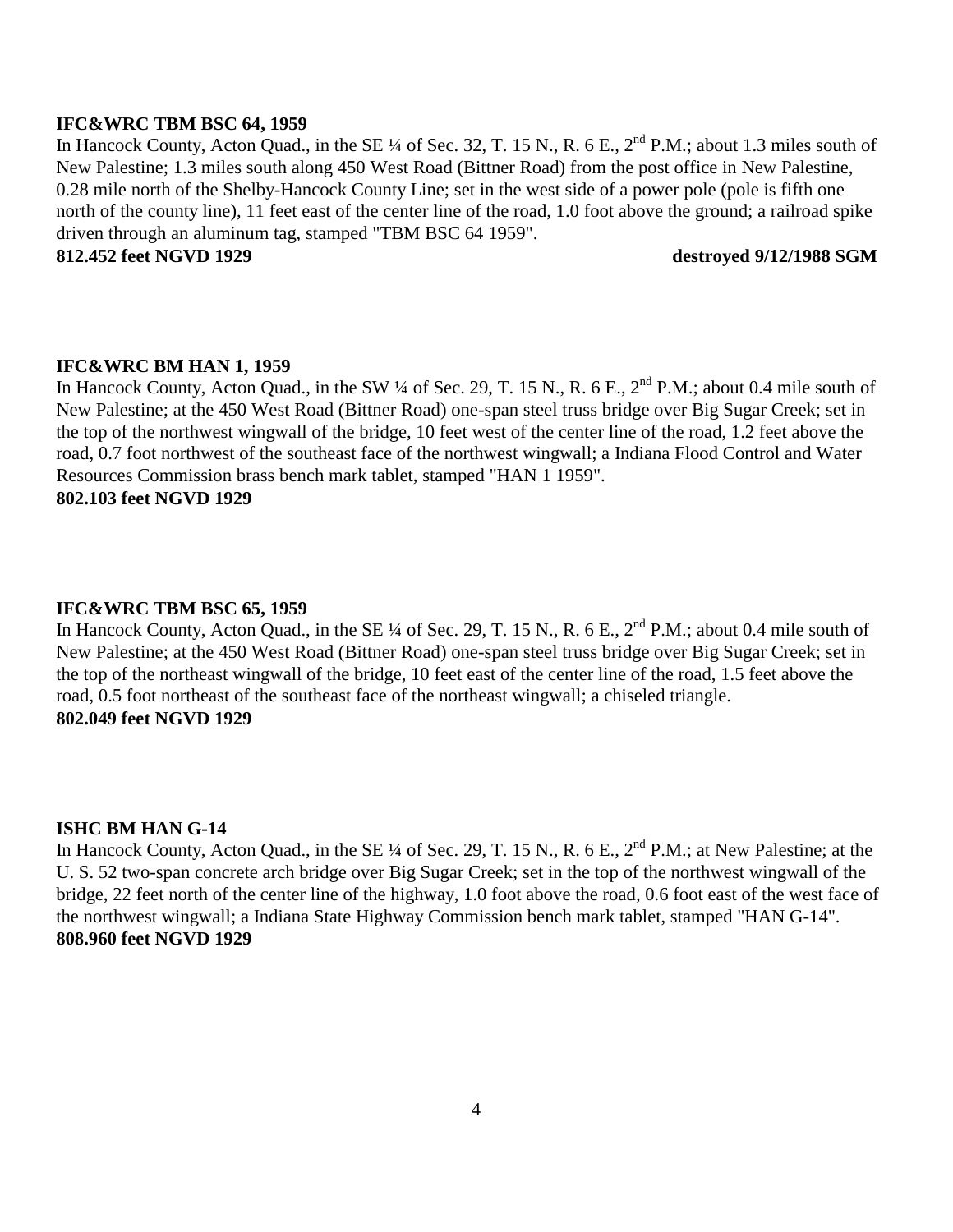#### **IFC&WRC BM HAN 2, 1959**

In Hancock County, Acton Quad., in the NE ¼ of Sec. 29, T. 15 N., R. 6 E., 2<sup>nd</sup> P.M.; at New Palestine; at the Baltimore and Ohio Railroad Bridge (Number 62) over Big Sugar Creek; set in the top of the south end of the west concrete bridge abutment, 4.0 feet south of the south rail of the track, 1.5 feet below the rails, 0.7 foot west of the east face of the west bridge abutment; a Indiana Flood Control and Water Resources Commission brass bench mark tablet, stamped "HAN 2 1959".

**827.193 feet NGVD 1929** 

#### **IFC&WRC BM HAN 3, 1959**

In Hancock County, Acton Quad., in the NE ¼ of Sec. 29, T. 15 N., R. 6 E., 2<sup>nd</sup> P.M.; about 0.55 mile northeast of New Palestine, at the 400 South Road one-span steel truss bridge over Big Sugar Creek; set in the top of the southwest concrete wingwall of the bridge, 12 feet south of the center line of the bridge, 1.6 feet above the road, 1.4 feet southwest of the northeast face of the southwest wingwall; a Indiana Flood Control and Water Resources Commission brass bench mark tablet, stamped "HAN 3, 1959". **808.095 feet NGVD 1929** 

#### **IFC&WRC TBM BCS 66, 1959**

In Hancock County, Acton Quad., in the NE  $\frac{1}{4}$  of Sec. 29, T. 15 N., R. 6 E.,  $2^{nd}$  P.M.; about 0.55 mile northeast of New Palestine, at the 400 South Road one-span steel truss bridge over Big Sugar Creek; set in the top of the northeast concrete wingwall of the bridge, 13 feet north of the center line of the road, 3.6 feet southwest of the northeast face of the northeast wingwall, 0.7 foot above the road; a chiseled triangle. **808.233 feet NGVD 1929** 

#### **IFC&WRC TBM BSC 67, 1959**

In Hancock County, Acton Quad., in the NW ¼ of Sec. 21, T. 15 N., R. 6 E., 2<sup>nd</sup> P.M.; about 1.4 miles north of New Palestine; 0.7 mile north along 400 West Road from its intersection with 400 South Road to the "Gerald R. Lantz" residence; set in the west side of a 14-inch Sycamore tree, 125 feet north of a mailbox, 15 feet east of the center line of the road, 2.0 feet above the road, the tree is in a fence line; a railroad spike driven through an aluminum tag, stamped "TBM BSC 67 1959".

**835.325 feet NGVD 1929 destroyed 9/12/1988 SGM**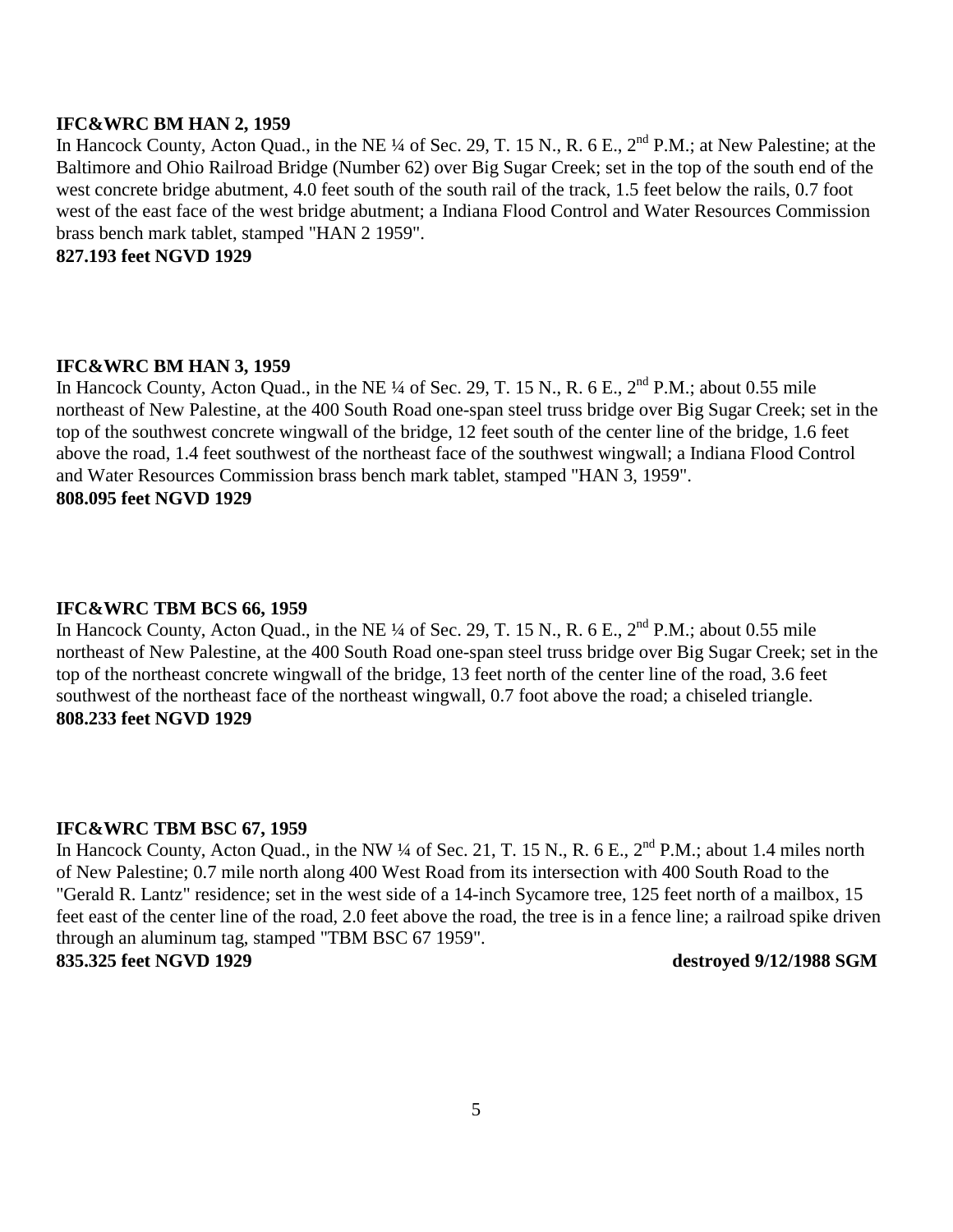#### **IFC&WRC TBM BSC 68, 1959**

In Hancock County, Acton Quad., in the NE ¼ of Sec. 20, T. 15 N., R. 6 E., 2<sup>nd</sup> P.M.; about 1.5 miles northeast of New Palestine; at the 300 South Road one-span steel truss bridge over Big Sugar Creek; set in the northeast side of a 40-inch Sycamore tree, 44 feet west of the center line of 400 West Road, 33 feet south of the center line of 300 South Road, about 2.0 feet below the road; a railroad spike driven through an aluminum tag, stamped "TBM BSC 68 1959".

### **806.072 feet NGVD 1929 not found 9/12/1988 SGM**

### **USGS BM RJH 2 TT 1952, 810**

In Hancock County, Acton Quad., in the NE ¼ of Sec. 20, T. 15 N., R. 6 E., 2<sup>nd</sup> P.M.; about 1.5 miles northeast of New Palestine; at the 300 South Road one-span steel truss bridge over Big Sugar Creek, and a two-foot pipe culvert under 400 West Road, at the east end of the bridge; set in the top of and at the north end of the west concrete headwall of the culvert, 31 feet west of the center line of 400 West Road, 15.3 feet south of the north face of the headwall, 3.2 feet south of the southeast end steel truss of the bridge; a U. S. Coast and Geodetic Survey brass bench mark tablet, stamped "RJH 2 TT 1952 810".

**810.032 feet NGVD 1929 recovered 9/12/1988 SGM** 

#### **IFC&WRC TBM BSC 69, 1959**

In Hancock County, Cumberland Quad., in the NE ¼ of Sec. 17, T. 15 N., R. 6 E., 2<sup>nd</sup> P.M.; about 4.0 miles southeast of Cumberland; 0.4 mile south along 425 West Road from its "T" road intersection with 200 South Road; set in the east side of a one-foot square fence T-corner post, 47 feet west of and across the road from a dead 14-inch Walnut tree, 20 feet west of the center line of the road, 9 feet south of the north end of the fence line on the east side of the road, 0.8 foot above the ground; a railroad spike driven through an aluminum tag, stamped "TBM BSC 69 1959".

### **830.115 feet NGVD 1929 destroyed 9/12/1988 SGM**

#### **IFC&WRC TBM BSC 70, 1959**

In Hancock County, Greenfield Quad., in the NW ¼ of Sec. 16, T. 15 N., R. 6 E., 2<sup>nd</sup> P.M.; about 2.0 miles southwest of Philadelphia; about 0.2 mile west along 200 South Road to a 5-foot box culvert under the road; set in the top of the south concrete headwall of the culvert, 11 feet south of the center line of the road, 6.6 feet east of the west face of the south headwall, 2.1 feet above the road; a chiseled triangle. **826.631 feet NGVD 1929 recovered 9/12/1988 SGM**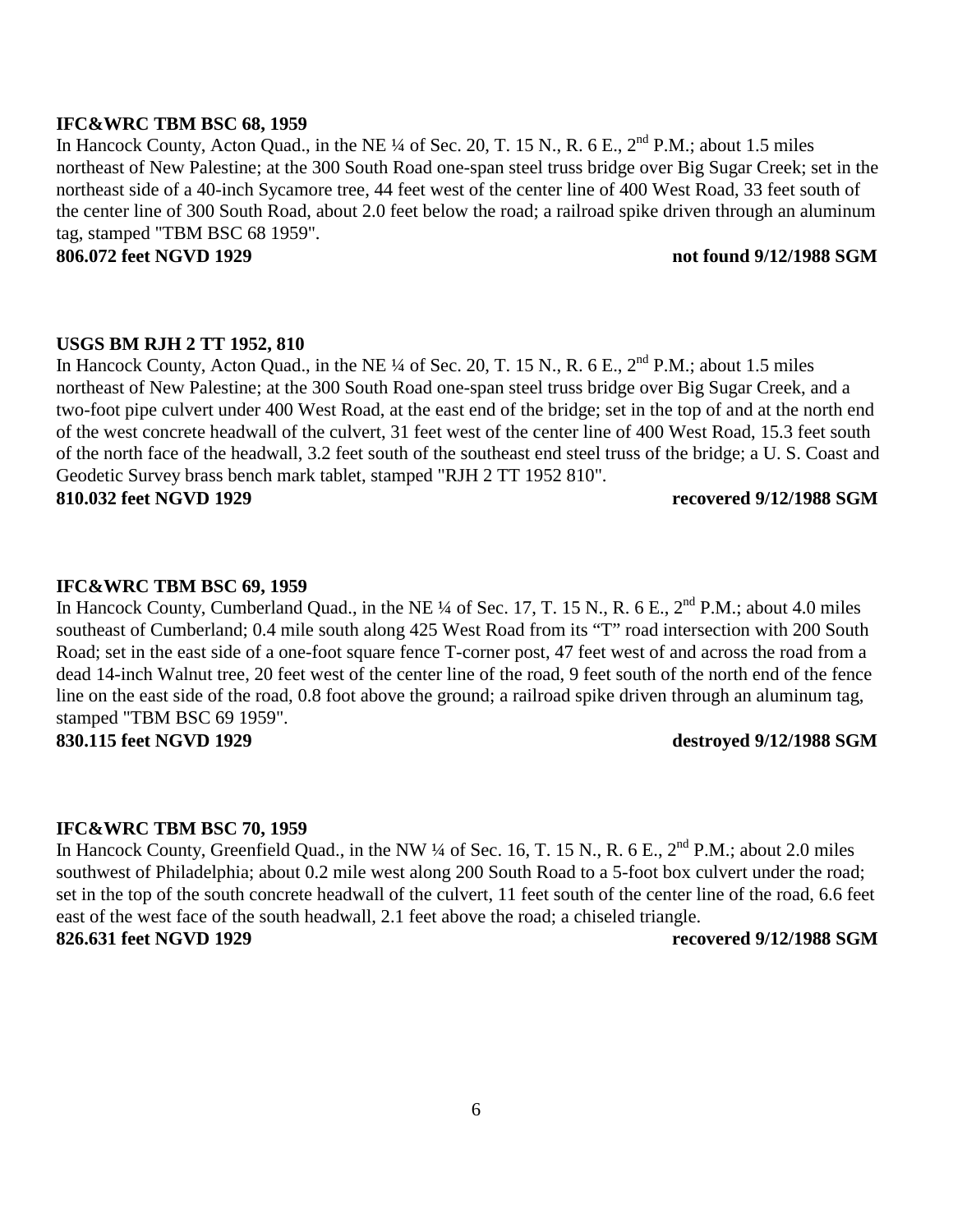#### **IFC&WRC BM HAN 4, 1959**

In Hancock County, Greenfield Quad., in the NW ¼ of Sec. 16, T. 15 N., R. 6 E., 2<sup>nd</sup> P.M.; about 2.0 miles southwest of Philadelphia; at the 200 South Road one-span steel truss bridge over Big Sugar Creek; set in the top of the south end of the west concrete bridge seat, 9 feet south of the center line of the road, 1.0 foot below the road, 0.1 foot east of the west face of the west bridge seat; a Indiana Flood Control and Water Resources Commission brass bench mark tablet, stamped "HAN 4 1959".

### **818.080 feet NGVD 1929 destroyed 9/12/1988 SGM**

#### **IFC&WRC TBM BSC 71, 1959**

In Hancock County, Greenfield Quad., in the SE ¼ of Sec. 9, T. 15 N., R. 6 E., 2<sup>nd</sup> P.M.; about 1.55 miles southwest of Philadelphia; about 0.4 mile north along Jacobi Road from its intersection with 200 South Road to a three-foot pipe culvert under the road; set in the top of the east concrete headwall of the culvert, 11 feet east of the centerline of the road, 5.3 feet south of the north face of the east headwall, about 0.4 foot below the road; a chiseled triangle.

**833.512 feet NGVD 1929 destroyed 9/12/1988 SGM** 

#### **IFC&WRC TBM BSC 72, 1959**

In Hancock County, Greenfield Quad., in the NE  $\frac{1}{4}$  of Sec. 9, T. 15 N., R. 6 E.,  $2^{nd}$  P.M.; about 1.15 miles southwest of Philadelphia, 0.25 mile south along Jacobi Road from its "T" road intersection with 100 South Road to a one-foot pipe culvert under the road; set in the top of the west headwall of the culvert, 8 feet west of the center line of the road, 2.7 feet south of the north face of the west headwall, about level with the road; a chiseled triangle.

#### **846.974 feet NGVD 1929 destroyed 9/12/1988 SGM**

#### **IFC&WRC BM HAN 5, 1959**

In Hancock County, Greenfield Quad., in the NE ¼ of Sec. 9, T. 15 N., R. 6 E., 2<sup>nd</sup> P.M.; about 1.05 miles southwest of Philadelphia; at the 100 South Road one-span steel truss bridge over Big Sugar Creek; set in the top of the southwest wingwall of the bridge, 9 feet south of the center line of the road, 1.2 feet southwest of the southwest end of the south steel truss of the bridge, 1.0 foot below the road; a Indiana Flood Control and Water Resources Commission brass bench mark tablet, stamped "HAN 5 1959".

#### **821.136 feet NGVD 1929 destroyed 9/12/1988 SGM**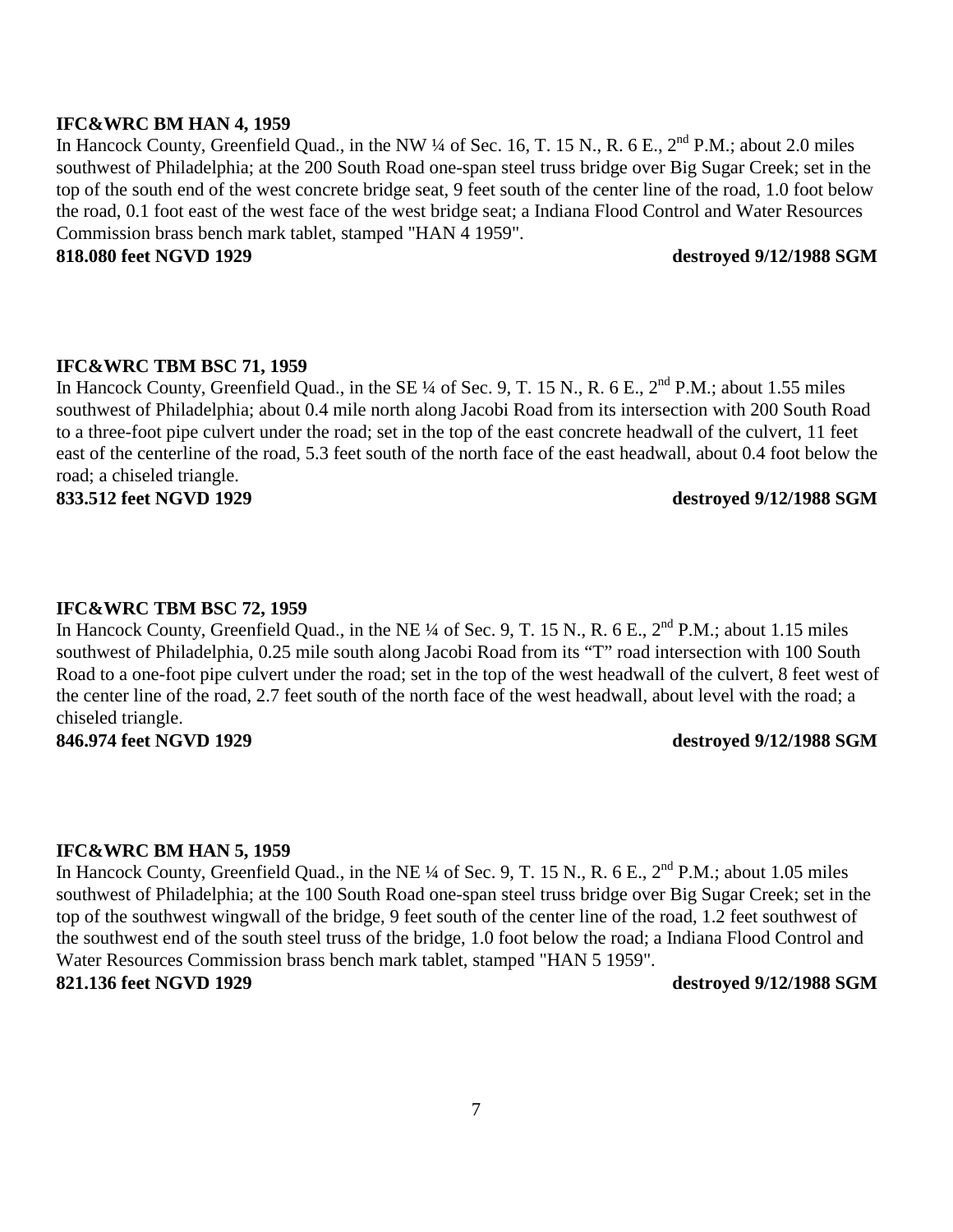#### **IFC&WRC TBM BSC 73, 1959**

In Hancock County, Greenfield Quad., in the NE  $\frac{1}{4}$  of Sec. 9, T. 15 N., R. 6 E.,  $2^{nd}$  P.M.; about 1.05 miles southwest of Philadelphia; at the 100 South Road one-span steel truss bridge over Big Sugar Creek; set in the top of the east end of a "V"-concrete headwall of a one-foot tile culvert under the road, 50 feet east of the east end of the bridge, 10 feet south of the center line of the road, 4.7 feet southwest of a mailbox (C. M. Colestock), 3.5 feet west of the east face of the headwall, 1.2 feet above the road; a chiseled triangle. **827.241 feet NGVD 1929 destroyed 9/12/1988 SGM** 

### **IFC&WRC TBM BSC 74, 1959**

In Hancock County, Greenfield Quad., in the SW ¼ of Sec. 3, T. 15 N., R. 6 E., 2<sup>nd</sup> P.M.; about 0.6 mile south of Philadelphia, 0.5 mile south along 250 West Road from its "T" road intersection with U.S. 40 to a T-road west (Sugar Creek Drive), in the southwest quarter of the junction; set in the east side of a twin-trunked 14 inch Hickory tree, 47 feet south of the center line of the T-road west (Sugar Creek Drive), 20 feet west of the center line of 250 West Road, 1.3 feet above the ground; a railroad spike driven through an aluminum tag, stamped "TBM BSC 74 1959".

**852.851 feet NGVD 1929 recovered 9/12/1988 SGM** 

#### **IFC&WRC BM HAN 7, 1959**

In Hancock County, Greenfield Quad., in the NW ¼ of Sec. 3, T. 15 N., R. 6 E., 2<sup>nd</sup> P.M.; about 0.7 mile west of Philadelphia; at the Pennsylvania (Conrail) Railroad Bridge (Number 171/77) over Big Sugar Creek; set in the top of the west end of the south concrete guardrail base, 4.0 feet south of the south rail of the southern most track of the two tracks, 0.4 foot east of the west face of the south guardrail base, about level with the rails; a Indiana Flood Control and Water Resources Commission brass bench mark tablet, stamped "HAN 7 1959".

**837.514 feet NGVD 1929 destroyed 9/12/1988 SGM** 

#### **IFC&WRC TBM BSC 75, 1959**

In Hancock County, Greenfield Quad., in the NW ¼ of Sec. 3, T. 15 N., R. 6 E., 2<sup>nd</sup> P.M.; about 0.7 mile west of Philadelphia; at the Pennsylvania (Conrail) Railroad Bridge (Number 171/77) over Big Sugar Creek; set in the top of the northwest concrete wingwall of the bridge, 12 feet north of the north rail of the northern most track of the two tracks, 0.8 foot northwest of the west end of the north steel handrail, about 0.3 foot below the rails; a chiseled triangle.

#### **837.497 feet NGVD 1929 recovered 9/12/1988 SGM**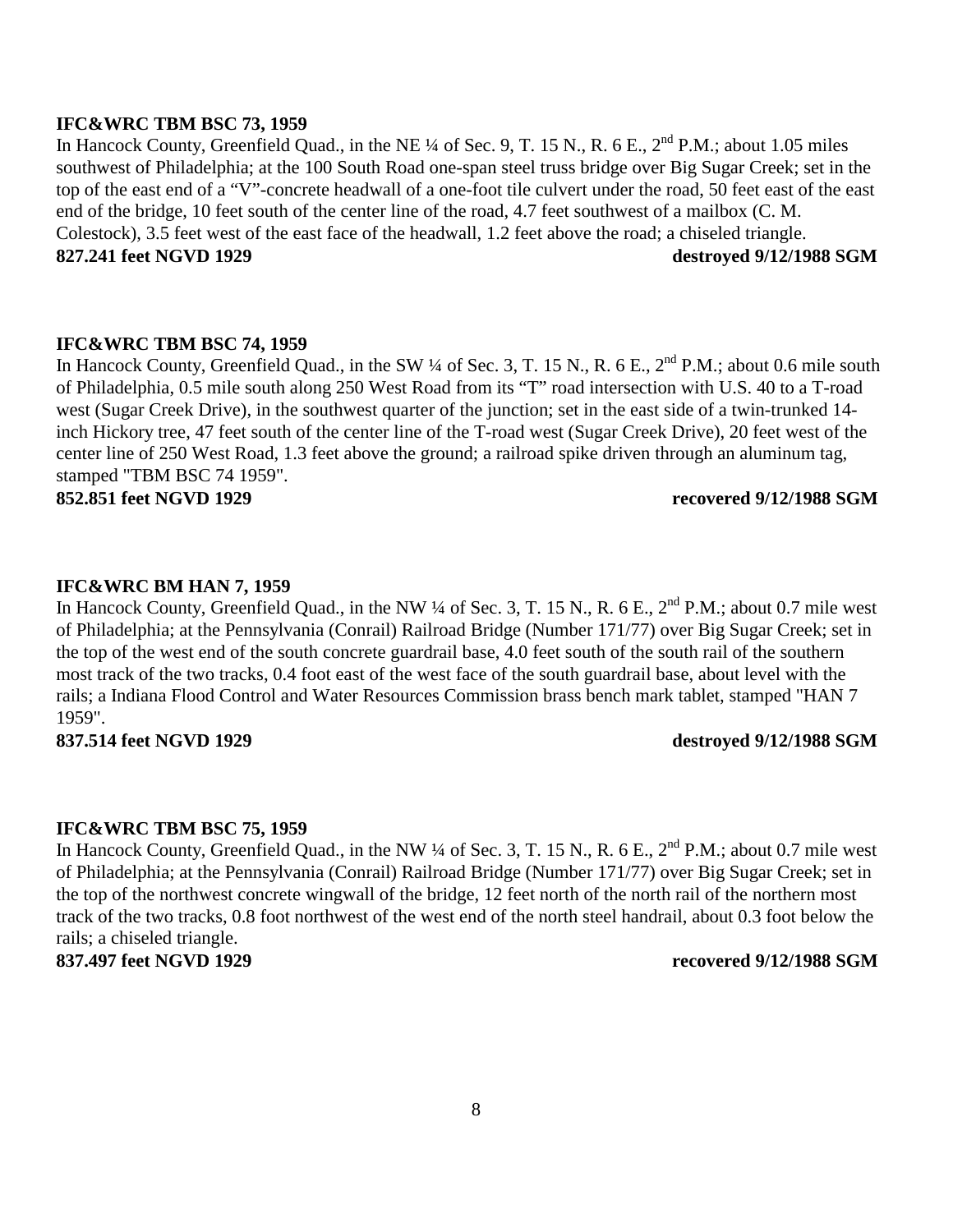#### **USC&GS BM N 243, 1947**

In Hancock County, Greenfield Quad., in the NE ¼ of Sec. 4, T. 15 N., R. 6 E., 2<sup>nd</sup> P.M.; about 0.8 mile west of Philadelphia; 0.75 mile west along U. S. 40 from the Methodist Church in Philadelphia to a farm owned by Mrs. Matilda Daunce and 300 West Road, in the southwest quarter of the intersection; set in the top of a concrete post, 140 feet west of the center line of the road leading south, 48 feet south of the center line of the highway, 46 feet west of the center line of the driveway leading to the house, 38 feet west of a fence corner, 1.0 foot north of a fence line, about level with the highway, projecting 0.6 foot above the ground; a U. S. Coast and Geodetic Survey bench mark tablet, stamped "N 243 1947".

**834.988 feet NGVD 1929 not found 9/12/1988 SGM** 

#### **IFC&WRC BM HAN 6, 1959**

In Hancock County, Greenfield Quad., in the NW ¼ of Sec. 3, T. 15 N., R. 6 E.,  $2^{nd}$  P.M.; about 0.5 mile west of Philadelphia; at the U. S. 40 concrete arch bridge over Big Sugar Creek; set in the top of the southeast wingwall of the bridge, 23 feet south of the center line of the highway, 2.1 feet southeast of the east face of the south guardrail, about level with the highway; a Indiana Flood Control and Water Resources Commission brass bench mark tablet, stamped "HAN 6, 1959".

**826.470 feet NGVD 1929 Destroyed**

#### **IFC&WRC TBM BSC 76, 1959**

In Hancock County, Greenfield Quad., in the SE  $\frac{1}{4}$  of Sec. 33, T. 16 N., R. 6 E., 2<sup>nd</sup> P.M.; at the 300 West Road twelve-foot box culvert over Kirkhoff Ditch; set in the top of the west concrete headwall, 10 feet west of the center line of the road, 3.6 feet north of the south face of the west headwall, 1.8 feet above the road; a chiseled triangle. **837.998 feet NGVD 1929 recovered 9/12/1988 SGM** 

#### **IFC&WRC TBM BSC 77, 1959**

In Hancock County, Greenfield Quad., in the NW  $\frac{1}{4}$  of Sec. 34, T. 16 N., R. 6 E.,  $2^{nd}$  P.M.; about 1.3 miles northwest of Philadelphia; about 120 feet east along 100 North Road from its intersection with 300 West Road to a 1.5-foot pipe culvert under the road; set in the top of the south concrete headwall, 11 feet south of the center line of 100 North Road, 2.0 feet west of the east face of the south headwall, 1.1 feet above the road; a chiseled triangle.

#### **857.085 feet NGVD 1929 destroyed 9/12/1988 SGM**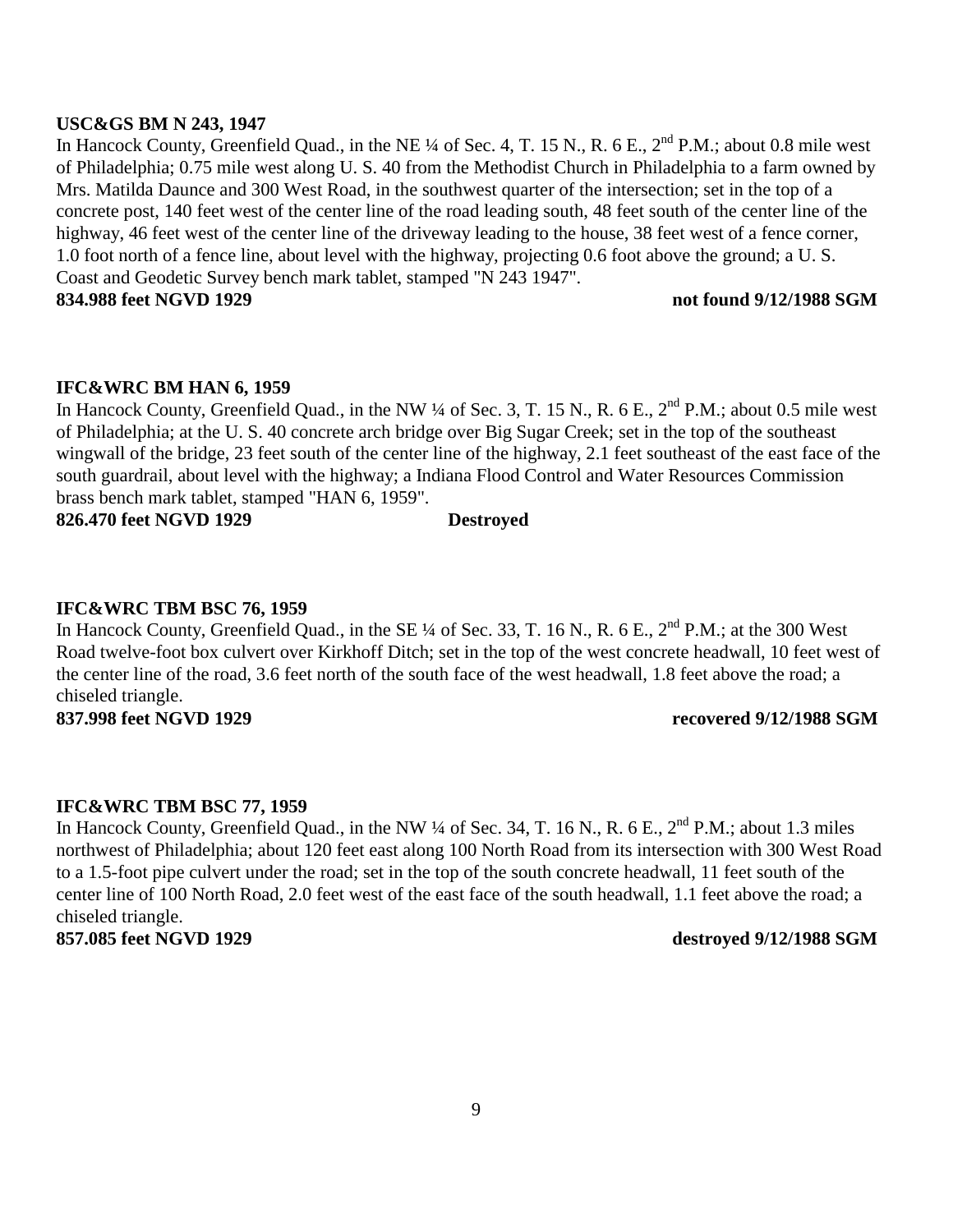#### **IFC&WRC TBM BSC 78, 1959**

In Hancock County, Greenfield Quad., in the SW ¼ of Sec. 27, T. 16 N., R. 6 E., 2<sup>nd</sup> P.M.; about 1.1 miles north of Philadelphia, at the 100 North Road one-span steel truss bridge over Big Sugar Creek; set at the northwest corner of the bridge, on the top of the northwest round pillar support, 10 feet north of the center line of the road, 1.2 feet below the road, 0.9 foot northwest of the northwest corner of the northwest end of the steel truss of the bridge; the northern most rivet head of two rivet heads.

### **832.704 feet NGVD 1929 destroyed 9/12/1988 SGM**

#### **USC&GS BM C 241, 1947**

In Hancock County, Greenfield Quad., in the NE  $\frac{1}{4}$  of Sec. 34, T. 16 N., R. 6 E.,  $2^{nd}$  P.M.; about 1.2 miles northeast of Philadelphia; at the intersection of 100 North Road and 200 West Road, in the southwest quarter of the intersection; set in the top of a concrete post, 24 feet west of the center line of 200 West Road, 18 feet south of the center line of 100 North Road, 6 feet west of a fence corner, about 1 foot below the road, projecting 0.5 foot above the ground; a U. S. Coast and Geodetic Survey brass bench mark disk, stamped "C 241 1947".

#### **846.954 feet NGVD 1929 not found 9/12/1988 SGM**

#### **IFC&WRC BM HAN 8, 1959**

In Hancock County, Greenfield Quad., in the SW 1/4 of Sec. 26, T. 16 N., R. 6 E., 2<sup>nd</sup> P.M.; about 1.5 miles northeast of Philadelphia; at the 200 West Road one-span, high steel truss bridge over Big Sugar Creek; set in the top of the southeast stone wingwall of the bridge, 11 feet east of the center line of the road, 2.8 feet southwest of the southeast steel truss end of the bridge, 1.3 feet southwest of the northeast face of the wingwall, about level with the road; a Indiana Flood Control and Water Resources Commission brass bench mark tablet, stamped "HAN 8 1959". **837.668 feet NGVD 1929 destroyed 9/12/1988 SGM** 

#### **IFC&WRC TBM BSC 79, 1959**

In Hancock County, Greenfield Quad., in the SW ¼ of Sec. 26, T. 16 N., R. 6 E., 2<sup>nd</sup> P.M.; about 1.5 miles northeast of Philadelphia; at the 200 West Road one-span, high steel truss bridge over Big Sugar Creek; set in the top of the northeast stone wingwall, 11 feet east of the center line of the road, 2.45 feet northeast of the southwest face of the wingwall, 1.05 feet northwest of the southeast face of the wingwall, about level with the road; a chiseled triangle.

#### **836.925 feet NGVD 1929 destroyed 9/12/1988 SGM**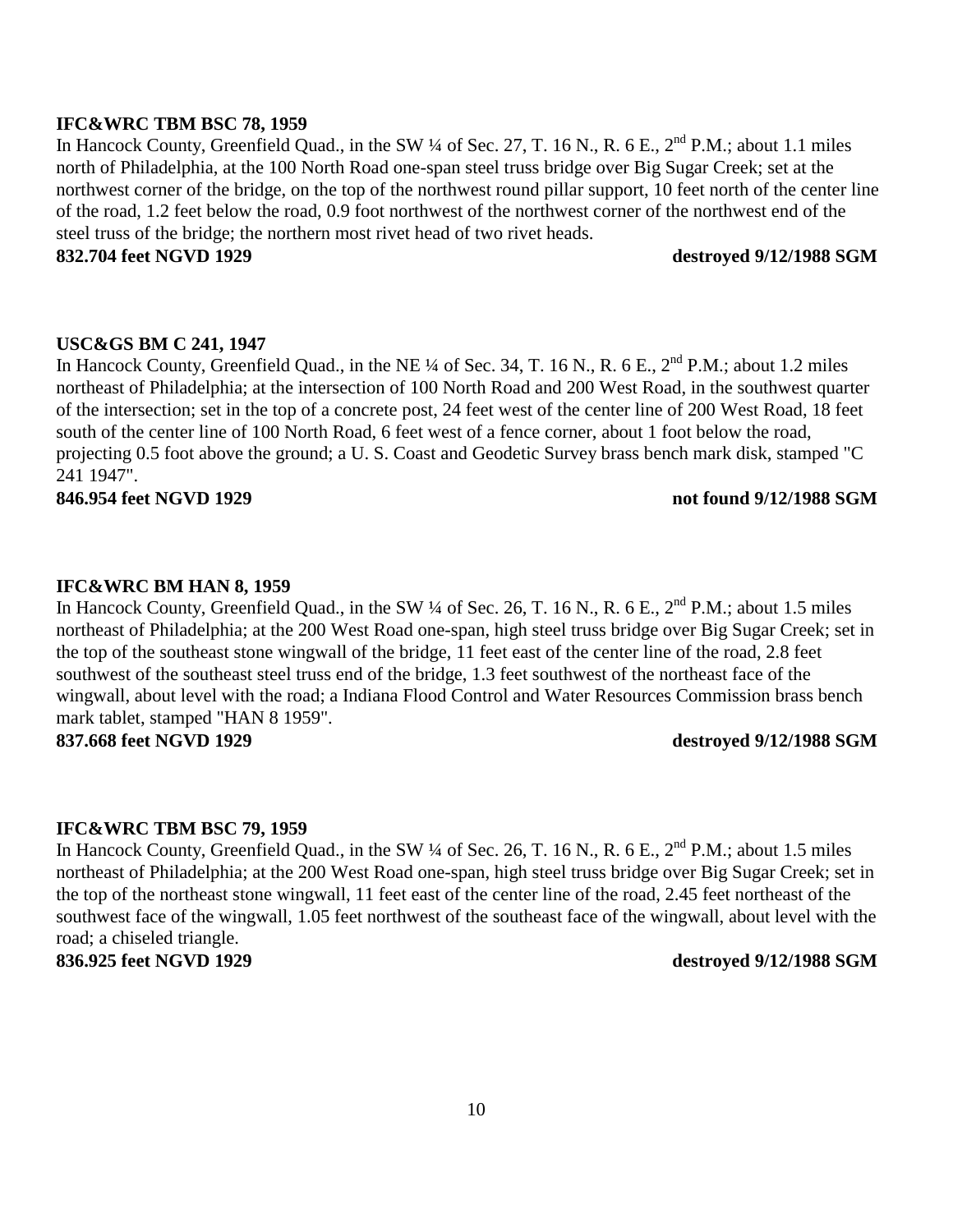#### **USC&GS BM B 241, 1947**

In Hancock County, Greenfield Quad., in the SE  $\frac{1}{4}$  of Sec. 22, T. 16 N., R. 6 E.,  $2^{nd}$  P.M.; about 2.0 miles south of Mohawk; at the intersection of 200 North Road and 200 West Road, in the northwest quarter of the intersection; set in the top of a concrete post, 23 feet west of the center line of 200 West Road, 16 feet north of the center line of 200 North Road, 7.5 feet west of a concrete fence corner post, 1.0 foot south of a fence line, projecting 0.3 foot above the ground; a U. S. Coast and Geodetic Survey brass bench mark disk, stamped "B 241 1947".

#### **856.337 feet NGVD 1929 recovered 9/12/1988 SGM**

#### **IFC&WRC TBM BSC 80, 1959**

In Hancock County, Greenfield Quad., in the NW ¼ of Sec. 26, T. 16 N., R. 6 E., 2<sup>nd</sup> P.M.; about 2.1 miles southeast of Mohawk; at the 200 North Road one-span, high steel truss bridge over Big Sugar Creek; set in the top of the southwest concrete wingwall of the bridge, 11 feet south of the center line of the road, 1.7 feet southwest of the northeast face of the southwest wingwall, 1.3 feet above the road; a chiseled triangle. **842.189 feet NGVD 1929 destroyed 9/12/1988 SGM** 

### **IFC&WRC BM HAN 9, 1959**

In Hancock County, Greenfield Quad., in the SW ¼ of Sec. 23, T. 16 N., R. 6 E., 2<sup>nd</sup> P.M.; about 2.1 miles southeast of Mohawk; about 0.55 mile east along 200 North Road from its intersection with 200 West Road to a four-foot pipe culvert under the road; set in the top of the west end of the north concrete headwall, 11 feet north of the center line of the road, 1.3 feet above the road, 1.0 foot east of the west face of the north headwall; a Indiana Flood Control and Water Resources Commission brass bench mark tablet, stamped "HAN 9 1959". **840.578 feet NGVD 1929 not found 9/12/1988 SGM** 

### **IFC&WRC TBM BSC 81, 1959**

In Hancock County, Greenfield Quad., in the SE ¼ of Sec. 23, T. 16 N., R. 6 E., 2<sup>nd</sup> P.M.; about 1.7 miles southeast of Mohawk; 0.8 mile east along 200 North Road from its intersection with 200 West Road to a Troad north, thence 0.45 mile generally north along a gravel and dirt road; set in the southeast side of a 20-inch Walnut tree, at a T-fence corner, 15 feet west of the center line of the road, 0.9 foot above the ground; a railroad spike driven through an aluminum tag, stamped "TBM BSC 81 1959". **846.858 feet NGVD 1929 not found 9/12/1988 SGM**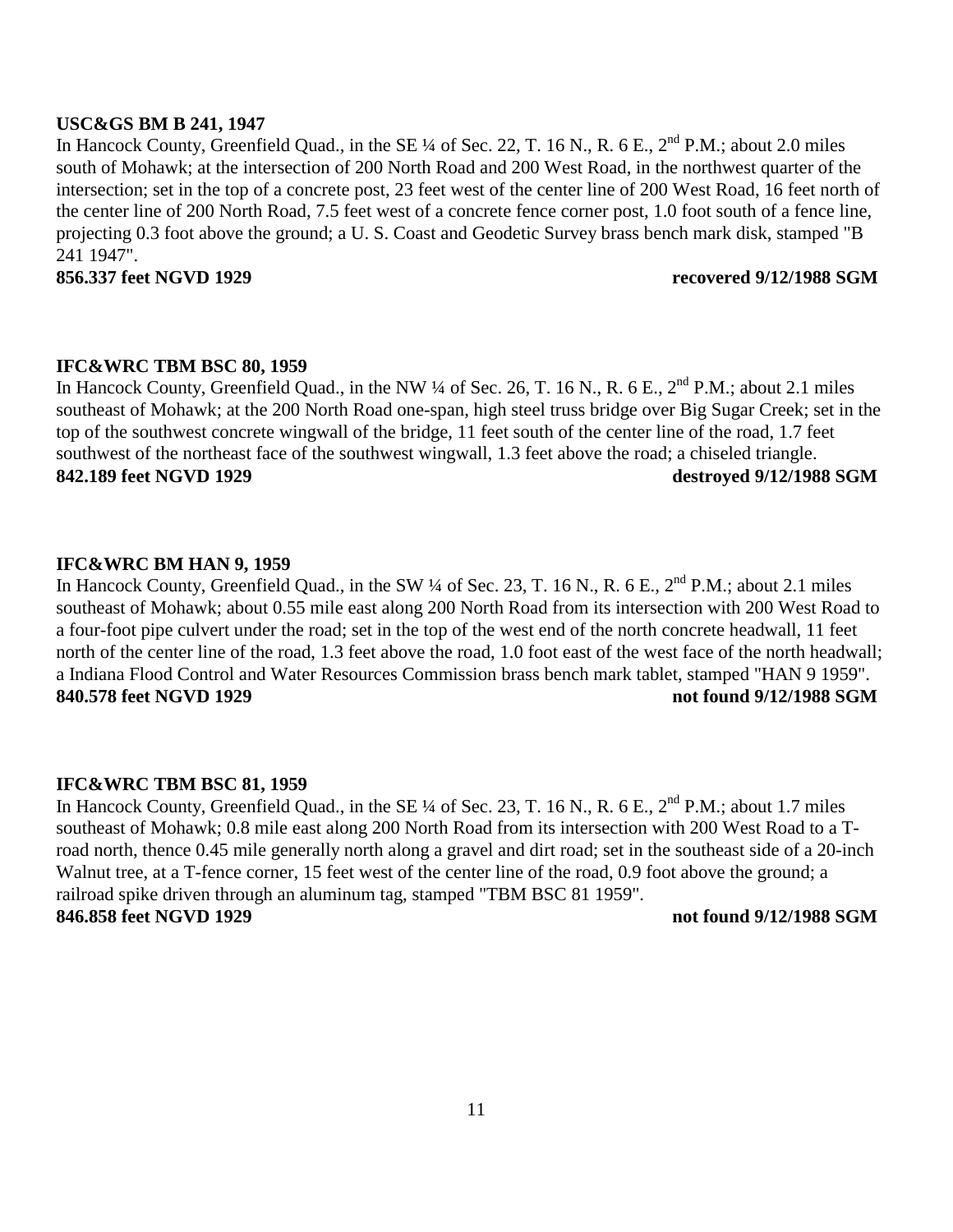#### **IFC&WRC TBM BSC 82, 1959**

In Hancock County, Greenfield Quad., in the SE  $\frac{1}{4}$  of Sec. 14, T. 16 N., R. 6 E.,  $2^{nd}$  P.M.; about 1.3 miles southeast of Mohawk; at the 300 North Road three-span steel pony truss bridge over Big Sugar Creek; set in the top of the northeast stone wingwall of the bridge, 12 feet north of the center line of the road, 2.6 feet southwest of the northeast face of the wingwall, about level with the road; a chiseled triangle. **846.552 feet NGVD 1929 destroyed 9/12/1988 SGM** 

#### **IFC&WRC BM HAN 10, 1959**

In Hancock County, Greenfield Quad., in the SE ¼ of Sec. 14, T. 16 N., R. 6 E., 2<sup>nd</sup> P.M.; about 1.3 miles southeast of Mohawk; at the 300 North Road three-span steel pony truss bridge over Big Sugar Creek; set in the top of the northwest stone wingwall of the bridge, 11 feet north of the center line of the road, 1.5 feet southwest of the northeast face of the northwest wingwall, 0.4 foot above the road; a Indiana Flood Control and Water Resources Commission, brass bench mark tablet, stamped "HAN 10 1959".

#### **846.822 feet NGVD 1929 destroyed 9/12/1988 SGM**

### **IFC&WRC TBM BSC 83, 1959**

In Hancock County, Greenfield Quad., in the NW ¼ of Sec. 13, T. 16 N., R. 6 E., 2<sup>nd</sup> P.M.; about 1.0 mile southeast of Mohawk; about 0.45 mile south along 100 West Road from its intersection with 400 North Road to an east-west field entrance; set in the west side of a power pole, 36 feet north of the center line of the field entrance, 13 feet east of the center line of the road, 1.0 foot above the ground; a railroad spike driven through an aluminum tag, stamped "TBM BSC 83 1959".

#### **867.285 feet NGVD 1929 destroyed 9/12/1988 SGM**

#### **IFC&WRC BM HAN 11, 1959**

In Hancock County, Greenfield Quad., in the NE ¼ of Sec. 14, T. 16 N., R. 6 E., 2<sup>nd</sup> P.M.; about 1.0 mile eastsoutheast of Mohawk; at the 100 West Road one-span steel truss bridge over Big Sugar Creek; set in the top of the southwest concrete wingwall of the bridge, 16 feet west of the center line of the road, 14 feet south of the southwest steel truss end of the bridge, 1.0 foot below the road; a Indiana Flood Control and Water Resources Commission brass bench mark tablet, stamped "HAN 11 1959".

**849.129 feet NGVD 1929 destroyed 9/12/1988 SGM**

#### **See HAN 11 RESET 1983**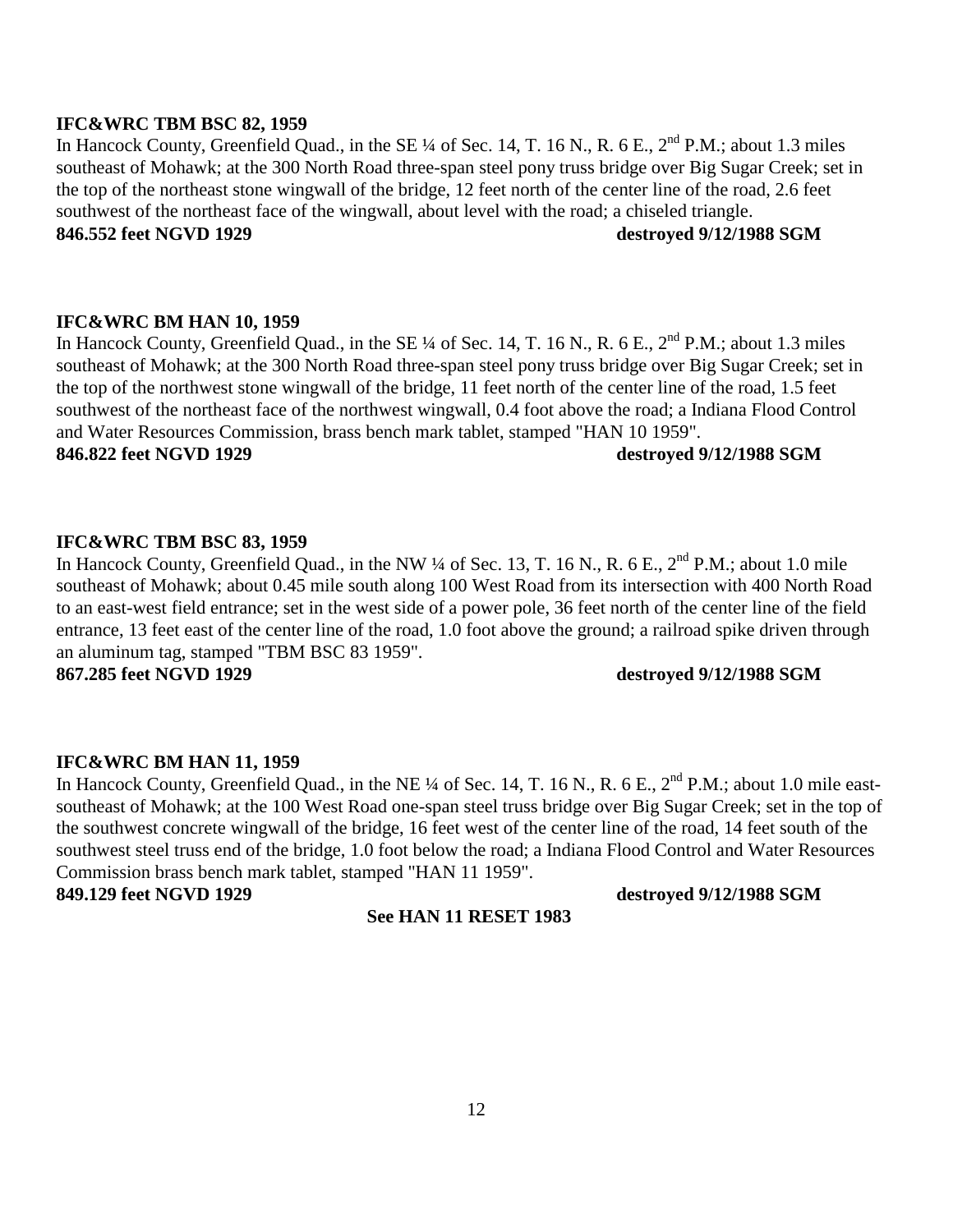#### **DNR BM HAN 11 RESET 1983**

In Hancock County, Greenfield Quad., in the NE ¼ of Sec. 14, T. 16 N., R. 6 E., 2<sup>nd</sup> P.M.; about 1.0 mile eastsoutheast of Mohawk; at the 100 West Road over Sugar Creek; set on the southwest corner of the bridge, 15.5 feet west of centerline of the road, 2.2 feet south of the expansion joint, 4.6 feet north of the south face of the concrete bridge abutment, 0.5 foot east of the west face of the abutment, and about level with the road; a Department of Natural Resources Division of Water control station tablet, stamped "HAN 11 RESET 1983". **858.065 feet NGVD 1929 857.665 feet NAVD 1988** 

### **IFC&WRC TBM BSC 84, 1959**

In Hancock County, Greenfield Quad., in the NW ¼ of Sec. 13, T. 16 N., R. 6 E., 2<sup>nd</sup> P.M.; about 1.0 mile east-southeast of Mohawk; at the 100 West Road one-span steel truss bridge over Big Sugar Creek; set in the top of the northeast concrete wingwall of the bridge, 9.0 feet northeast of the center line of the road, 1.1 feet north of the northeast steel truss end of the bridge, 1.1 feet below the road; a chiseled triangle. **849.036 feet NGVD 1929 destroyed 9/12/1988 SGM** 

### **IFC&WRC BM HAN 12, 1959**

In Hancock County, Greenfield Quad., in the SW ¼ of Sec. 12, T. 16 N., R. 6 E., 2<sup>nd</sup> P.M.; about 1.15 miles northeast of Mohawk; at the New York Central (Conrail) Railroad bridge over Big Sugar Creek; set in the top of the northwest concrete wingwall of the bridge, 3.8 feet north of the north rail of the tracks, 0.6 foot below the rails, 0.6 foot west of the east face of the northwest wingwall; a Indiana Flood Control and Water Resources Commission, brass bench mark tablet, stamped "HAN 12 1959". **858.516 feet NGVD 1929 destroyed 9/12/1988 SGM** 

### **IFC&WRC TBM BSC 85, 1959**

In Hancock County, Greenfield Quad., in the SW ¼ of Sec. 12, T. 16 N., R. 6 E., 2<sup>nd</sup> P.M.; about 1.15 miles northeast of Mohawk; at the New York Central (Conrail) Railroad bridge over Big Sugar Creek; set in the top of the northeast concrete wingwall of the bridge, 6.0 feet north of the north rail of the track, 1.1 feet west of the east face of the wingwall, 0.6 foot below the rails; a round bolt head. **858.603 feet NGVD 1929 recovered 9/12/1988 SGM**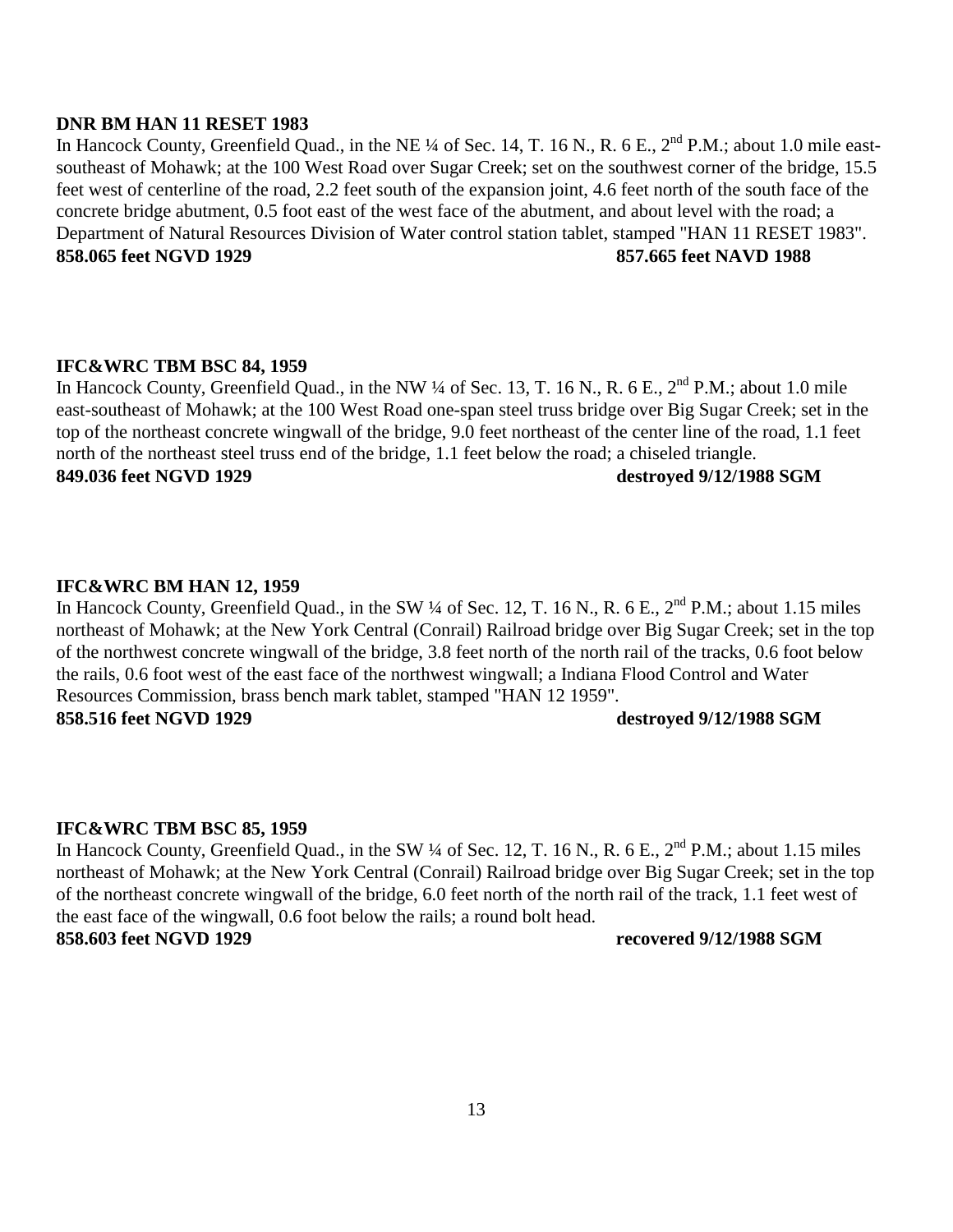#### **IFC&WRC TBM BSC 86, 1959**

In Hancock County, Greenfield Quad., in the NW  $\frac{1}{4}$  of Sec. 12, T. 16 N., R. 6 E.,  $2^{nd}$  P.M.; about 1.65 miles northeast of Mohawk; at the old State Road 13 thirty-foot concrete bridge over Brant Ditch; set in the top of the south end of the east concrete headwall of the bridge, 17 feet east of the center line of the road, 1.6 feet north of the south face of the east headwall, 0.8 foot above the road; a chiseled triangle. **856.155 feet NGVD 1929 recovered 9/12/1988 SGM** 

# **IFC&WRC BM HAN 13, 1959**

In Hancock County, Greenfield Quad., in the NW ¼ of Sec. 12, T. 16 N., R. 6 E., 2<sup>nd</sup> P.M.; about 1.65 miles northeast of Mohawk; at the old State Road 13 bridge over Big Sugar Creek; set in the top of the northeast stone wingwall of the bridge, 12 feet east of the center line of the road, 4.0 feet northeast of the northeast steel truss end of the bridge, 1.0 foot northwest of the southeast face of the wingwall, about level with the road; a Indiana Flood Control and Water Resources Commission brass bench mark tablet, stamped "HAN 13 1959". **856.497 feet NGVD 1929 destroyed 9/12/1988 SGM** 

#### **IFC&WRC TBM BSC 87, 1959**

In Hancock County, Greenfield Quad., in the NW ¼ of Sec. 12, T. 16 N., R. 6 E., 2<sup>nd</sup> P.M.; about 2.0 miles west of Mohawk; at the intersection of Meridian Road and 500 North Road, in the southeast quarter of the intersection; set in the north side of a power pole, 17 feet south of the center line of 500 North Road, 14 feet east of the center line of Meridian Road, 0.7 foot above the ground; a railroad spike driven through an aluminum tag, stamped "TBM BSC 87 1959". **873.182 feet NGVD 1929 destroyed 9/12/1988 SGM** 

#### **IFC&WRC TBM BSC 88, 1959**

In Hancock County, Greenfield Quad., in the NE ¼ of Sec. 1, T. 16 N., R. 6 E., 2<sup>nd</sup> P.M.; about 2.1 miles northwest of Maxwell; 0.7 mile generally north along Meridian Road from its intersection with 500 North Road to a one-foot pipe culvert under the road; set in the top of the west headwall of the culvert, 40 feet southwest of the center line of the entrance to the Mount Carmel Cemetery, 10 feet west of the center line of Meridian Road, 3.2 feet south of the north face of the west headwall; a chiseled triangle. **863.246 feet NGVD 1929 recovered 9/12/1988 SGM**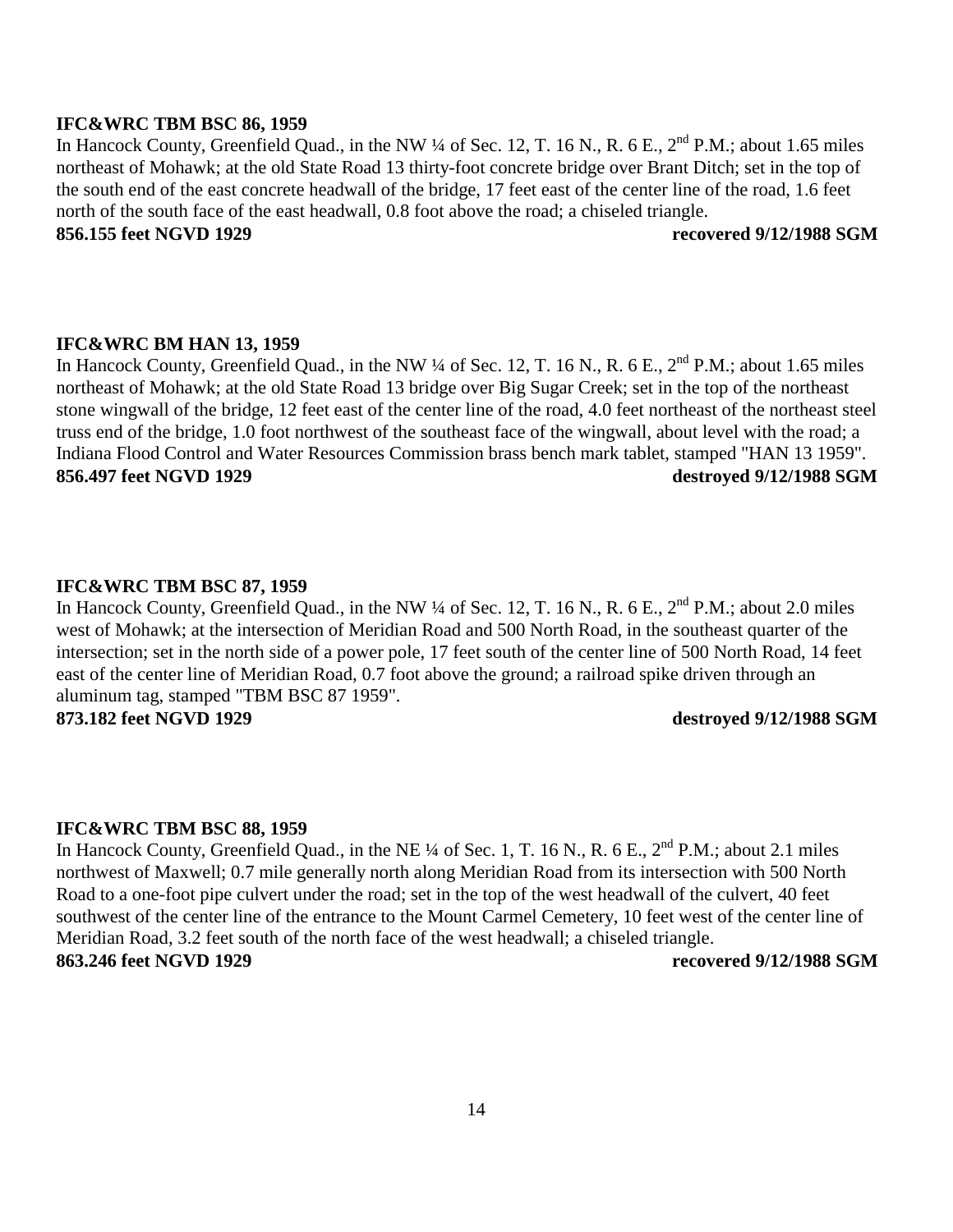#### **IFC&WRC BM HAN 14, 1959**

In Hancock County, Greenfield Quad., in the NE ¼ of Sec. 1, T. 16 N., R. 6 E., 2<sup>nd</sup> P.M.; about 2.5 miles northwest of Maxwell; at the 600 North Road one-span steel truss bridge over Big Sugar Creek; set in the top of the southeast concrete wingwall of the bridge, 16 feet south of the center line of the road, 3.0 feet above the road, 1.0 foot west of the east face of the southeast wingwall; a Indiana Flood Control and Water Resources Commission brass bench mark tablet, stamped "HAN 14 1959".

### **864.496 feet NGVD 1929 destroyed 9/12/1988 SGM**

### **IFC&WRC TBM BSC 89, 1959**

In Hancock County, Greenfield Quad., in the SE ¼ of Sec. 35, T. 17 N., R. 6 E., 2<sup>nd</sup> P.M.; about 2.5 miles northwest of Maxwell; at the 600 North Road one-span steel truss bridge over Big Sugar Creek; set in the top of the northwest concrete wingwall of the bridge, 12 feet north of the center line of the road, 1.5 feet west above the road, 0.7 foot southwest of the northeast face of the northwest wingwall; a chiseled triangle. **864.833 feet NGVD 1929 destroyed 9/12/1988 SGM** 

### **IFC&WRC TBM BSC 90, 1959**

In Hancock County, Ingalls Quad., in the SE ¼ of Sec. 35, T. 17 N., R. 6 E., 2<sup>nd</sup> P.M.; about 2.7 miles northwest of Maxwell; 0.45 mile north along 50 West Road from its "T" road intersection with 600 North Road; set in the northeast side of a telephone pole (pole is second one south of a two-story white house with three barns-one is almost gone), 65 feet north of a T-fence corner post which is a gate support for two gates of field entrance east, 12 feet west from the center line of the road, 3 feet east from a wire fence line, 1.2 feet above the ground; a railroad spike driven through an aluminum tag, stamped "TBM BSC 90 1959". **878.559 feet NGVD 1929 destroyed 9/12/1988 SGM** 

#### **IFC&WRC TBM BSC 91, 1959**

In Hancock County, Ingalls Quad., in the NW  $\frac{1}{4}$  of Sec. 35, T. 17 N., R. 6 E.,  $2^{nd}$  P.M.; about 3.7 miles southeast of Fortville; about 0.2 mile east along 700 North Road from its intersection with old State Road 13; set in the north side of a power pole (pole is 6th pole east of crossroads), 13 feet south of the center line of the road, 1.0 foot north of a wire fence line, 0.4 foot above the ground; a railroad spike driven through an aluminum tag, stamped "TBM BSC 91 1959". **882.369 feet NGVD 1929 destroyed 9/12/1988 SGM**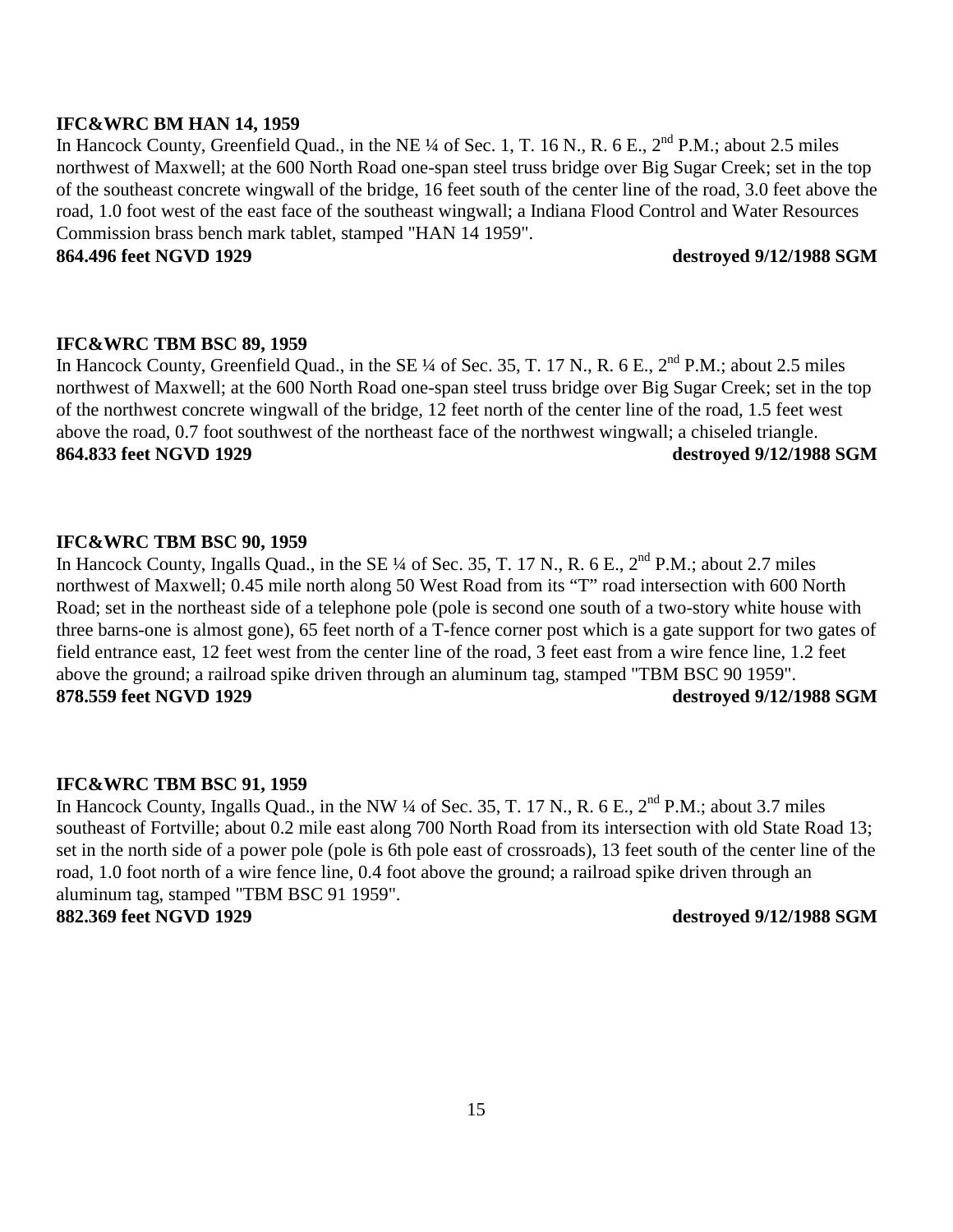#### **IFC&WRC BM HAN 15, 1959**

In Hancock County, Ingalls Quad., in the NW ¼ of Sec. 35, T. 17 N., R. 6 E., 2<sup>nd</sup> P.M.; about 3.8 miles southeast of Fortville; at the 700 North Road one-span steel truss bridge over Big Sugar Creek; set in the top of the southwest concrete wingwall of the bridge, 12 feet south of the center line of the road, 2.0 feet above the road, 0.8 foot northeast of the southwest face of the southwest wingwall; a Indiana Flood Control and Water Resources Commission bronze bench mark tablet, stamped "HAN 15 1959".

### **866.237 feet NGVD 1929 destroyed 9/12/1988 SGM**

### **IFC&WRC TBM BSC 92, 1959**

In Hancock County, Ingalls Quad., in the NW ¼ of Sec. 36, T. 17 N., R. 6 E., 2<sup>nd</sup> P.M.; about 3.8 miles southeast of Fortville; at the 700 North Road one-span steel truss bridge over Big Sugar Creek; set in the top of the northeast concrete wingwall of the bridge, 12 feet north of the center line of the road, 1.3 feet above the road, 1.0 foot north of the south face of the northeast wingwall; a chiseled triangle. **866.389 feet NGVD 1929 recovered 9/12/1988 SGM** 

### **IFC&WRC TBM BSC 93, 1959**

In Hancock County, Ingalls Quad., in the NE ¼ of Sec. 36, T. 17 N., R. 6 E., 2<sup>nd</sup> P.M.; about 1.8 miles southwest of Eden; at the intersection of 700 North Road and 50 East Road, in the southwest quarter of the intersection; set in the east side of a telephone pole, 18 feet south of the center line of 700 North Road, 16 feet west of the center line of 50 East Road, about level with the road; a railroad spike driven through an aluminum tag, stamped "TBM BSC 93 1959".

**878.466 feet NGVD 1929 recovered 9/26/1988 RH** 

### **IFC&WRC TBM BSC 94, 1959**

In Hancock County, Ingalls Quad., in the NE ¼ of Sec. 25, T. 17 N., R. 6 E., 2<sup>nd</sup> P.M.; about 1.45 miles southwest of Eden, about 1.2 miles west along State Road 234 to a T-road south, thence 0.3 mile south; set in the southeast side of a 13-inch Black Locust tree, 17 feet east of the center line of the road, 4.0 feet east of a wire fence line, 1.3 feet above the ground; a railroad spike driven through an aluminum tag, stamped "TBM BSC 94 1959".

**876.583 feet NGVD 1929 recovered 9/26/1988 RH**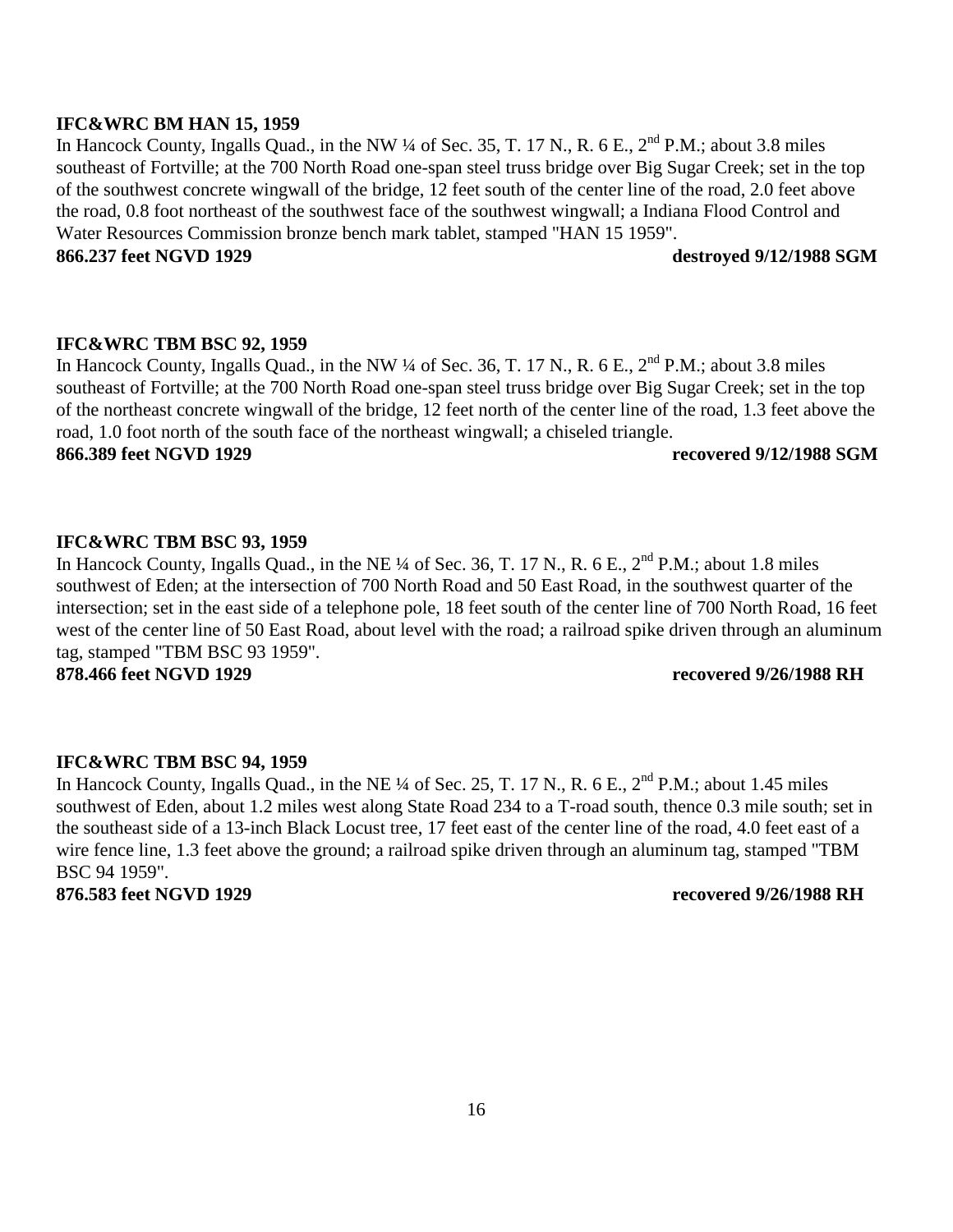### **ISHC BM HAN G-11**

In Hancock County, Ingalls Quad., in the SW ¼ of Sec. 24, T. 17 N., R. 6 E., 2<sup>nd</sup> P.M.; about 1.55 miles southwest of Eden; at the State Road 234 bridge over Big Sugar Creek; set in the top of the north end of the west bridge seat, 16 feet north of the center line of the road, 4.0 feet below the road, 0.3 foot south of the north face of the west bridge seat; a Indiana State Highway Commission bench mark tablet, stamped "ISHC HAN G-11".

**868.007 feet NGVD 1929 DESTROYED new bridge 9/26/1988 RH** 

#### **IFC&WRC TBM BSC 95, 1959**

In Hancock County, Ingalls Quad., in the SE ¼ of Sec. 23, T. 17 N., R. 6 E., 2<sup>nd</sup> P.M.; about 1.95 miles southwest of Eden, at the intersection of State Road 234 and Meridian Road, in the northwest quarter of the intersection; set in the top of a concrete post (Indiana State Highway Commission right-of-way post), 41 feet north of the center line of State Road 234, 15 feet west of the center line of Meridian Road, 1.6 feet above the ground, at a fence corner post; a chiseled cross.

**876.070 feet NGVD 1929 DESTROYED 9/26/1988 RH**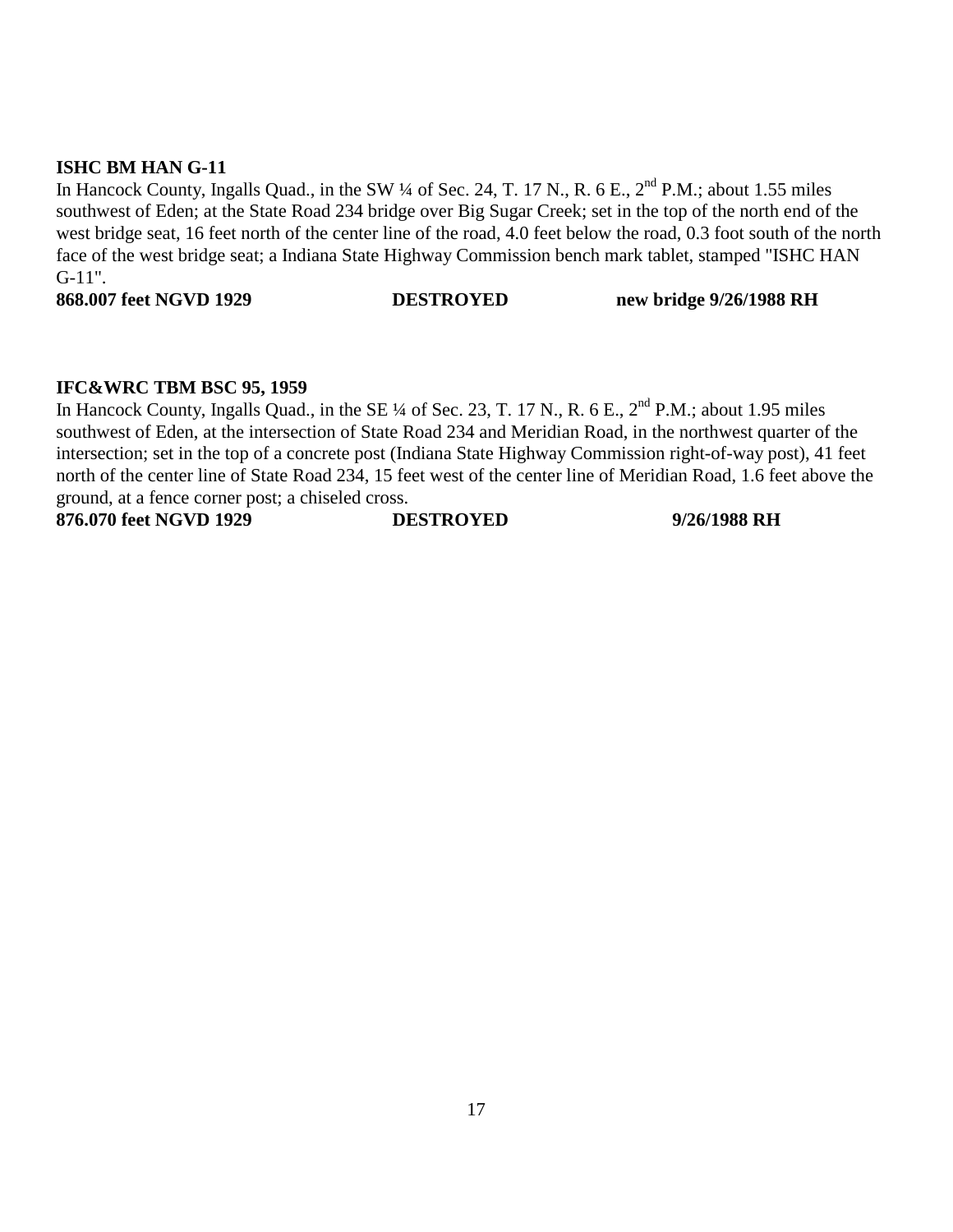### INDIANA FLOOD CONTROL AND WATER RESOURCES COMMISSION

Indianapolis, Indiana

BENCH MARK DESCRIPTIONS

# **HANCOCK COUNTY**

The field work was done by the Indiana Flood Control and Water Resources Commission. All level lines were started from and closed on either First or Second Order bench marks established by the U. S. Coast and Geodetic Survey.

### DATUM:

Elevations given in this list have been determined from standard elevations of U.S.C. & G.S. bench marks, based on the Sea-level Datum of 1929.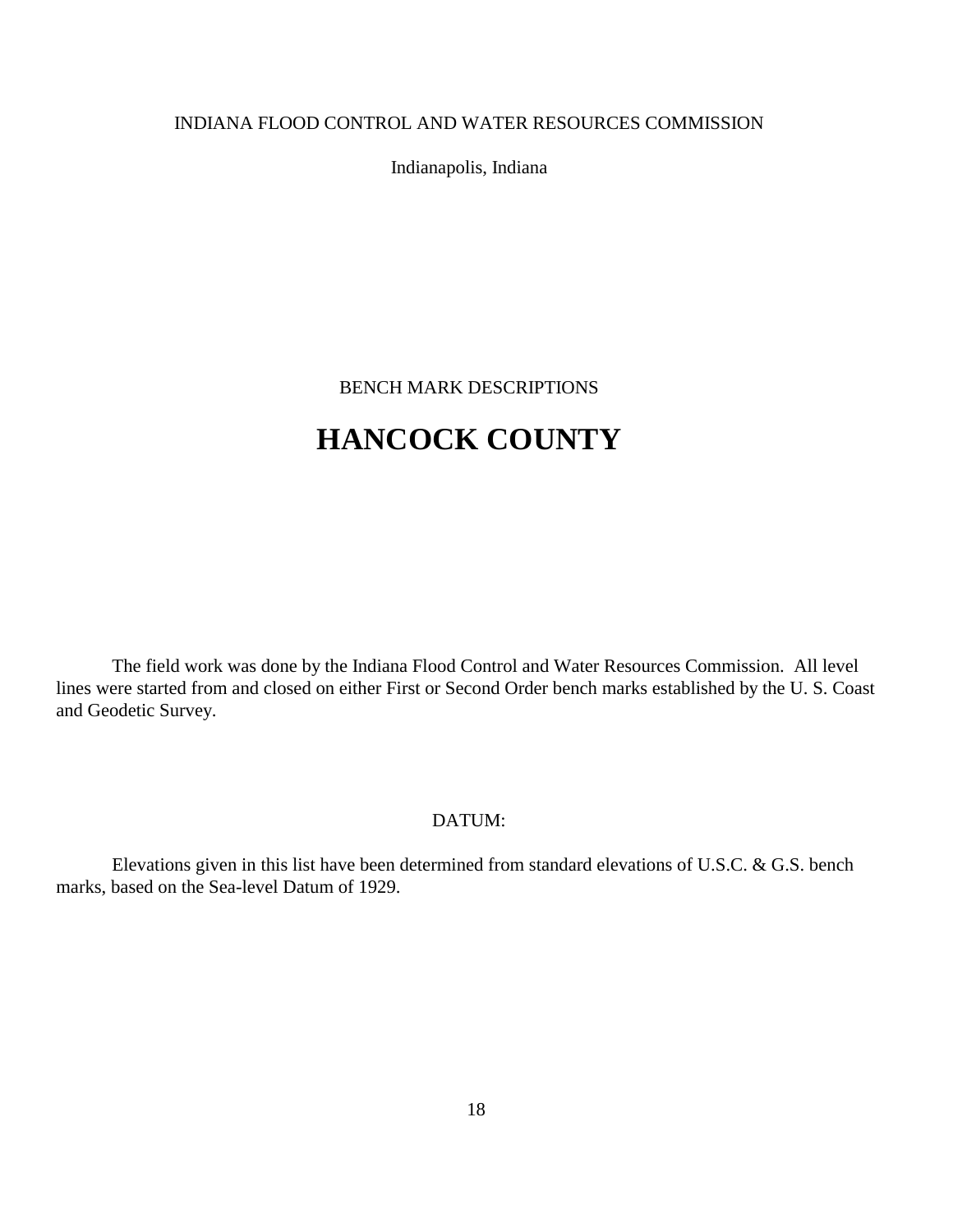#### **USC&GS BM N 241, 1947**

In Hancock County, Ingalls Quad., in the SE  $\frac{1}{4}$  of Sec. 23, T. 17 N., R. 6 E.,  $2^{nd}$  P.M.; about 2.45 miles southwest of Eden; at the intersection of State Road 234 and 50 West Road, in the northeast quarter of the intersection; set in the top of a concrete post, 38 feet north of the center line of State Road 234, 25 feet east of the center line of 50 West Road, 7.0 feet east of a fence corner post, projecting 0.3 foot above the ground; a U. S. Coast and Geodetic Survey brass bench mark disk, stamped "N 241 1947".

**874.047 feet NGVD 1929 recovered 9/26/1988 RH** 

#### **USC&GS BM P 241, 1947**

In Hancock County, Ingalls Quad., in the NE ¼ of Sec. 25, T. 17 N., R. 6 E., 2<sup>nd</sup> P.M.; about 1.35 miles southwest of Eden; 1.3 miles west along State Road 234 from its junction with State Road 9 to a T-road south, in the southwest quarter of the intersection; set in the top of a concrete post, 42 feet south of the center line of State Road 234, 23 feet west of the center line of the T-road south, 5.0 feet west of a fence corner post, projecting 0.5 foot above ground; a U. S. Coast and Geodetic Survey brass bench mark disk, stamped "P 241 1947".

**879.358 feet NGVD 1929 recovered 9/26/1988 RH** 

#### **IFC&WRC TBM BSC 98, 1959**

In Hancock County, Ingalls Quad., in the SW ¼ of Sec. 19, T. 17 N., R. 7 E.,  $2<sup>nd</sup>$  P.M.; about 0.7 mile southwest of Eden; 0.65 mile west along State Road 234 from its junction with State Road 9 to the "Truman H. Yates" residence; set in the south side of a power pole, 38 feet north of the extended center line of the driveway leading to the house, 11 feet north of the center line of State Road 234, 1.0 foot above the ground; a railroad spike driven through an aluminum tag, stamped "TBM BSC 98 1959". **884.957 feet NGVD 1929 recovered 9/26/1988 RH**

#### **IFC&WRC TBM BSC 99, 1959**

In Hancock County, Ingalls Quad., in the NE ¼ of Sec. 30, T. 17 N., R. 7 E., 2<sup>nd</sup> P.M.; about 1.45 miles southwest of Eden, 0.2 mile west along State Road 234 from its junction with State Road 9 to the gray shingled farmhouse; set in the top of the west concrete headwall of a one-foot pipe culvert under the driveway leading to the farmhouse, 58 feet west of the center line of the highway, 31.0 feet south of the centerline of State Road 234, 1.0 foot north of the south face of the west headwall; a chiseled triangle. **879.073 feet NGVD 1929**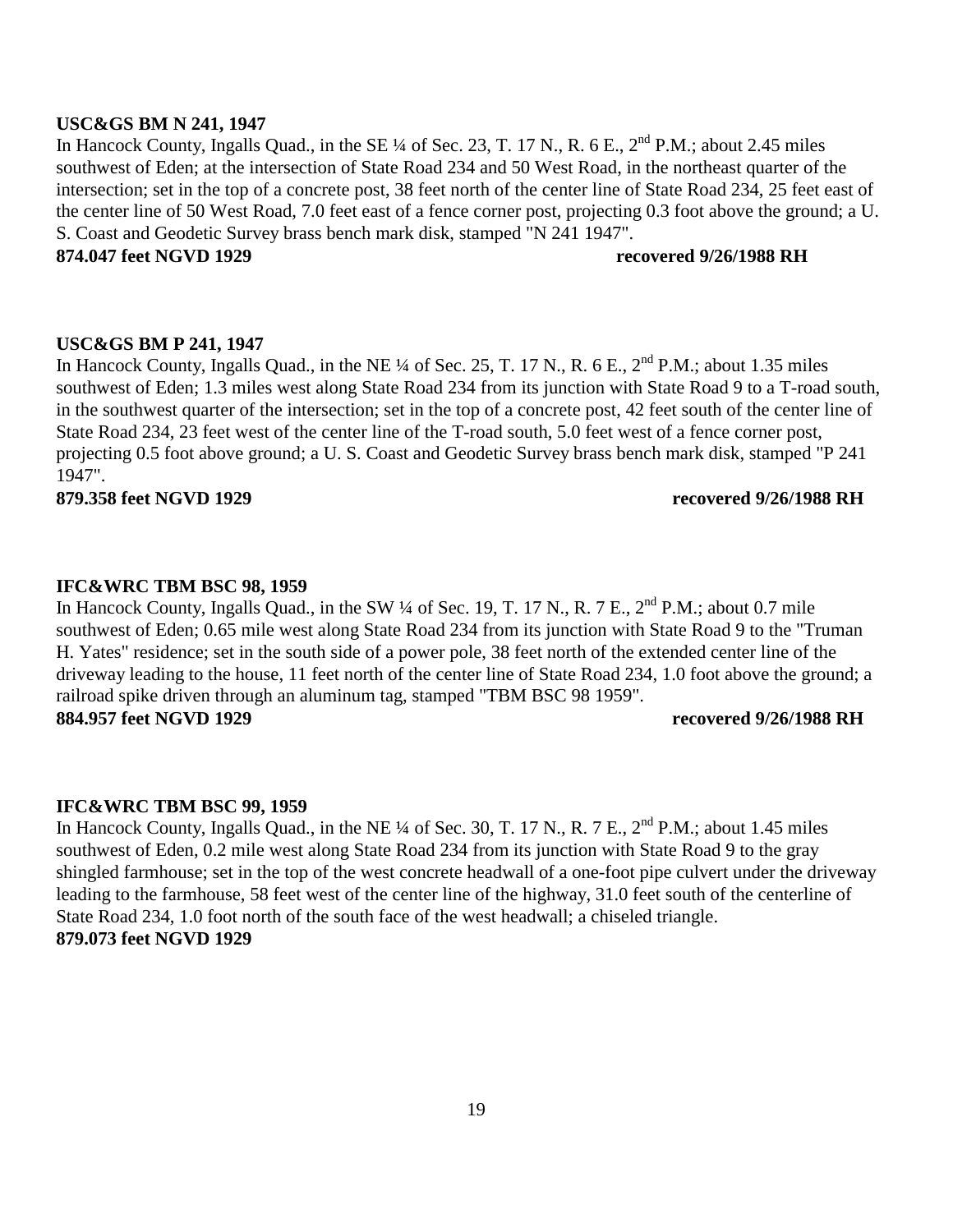### **USC&GS BM Q 241, 1947**

In Hancock County, Ingalls Quad., in the SE ¼ of Sec. 19, T. 17 N., R. 7 E., 2<sup>nd</sup> P.M.; about 0.3 mile south of Eden; at the intersection of State Road 234 and State Road 9, in the northwest quarter of the intersection; set in the top of a concrete post, 64 feet west of the center line of State Road 9, 43 feet north of the center line of State Road 234, 2.0 feet west of a concrete fence corner post, projecting 0.4 foot above the ground; a U. S. Coast and Geodetic Survey brass bench mark disk, stamped "Q 241 1947".

**891.730 feet NGVD 1929 DESTROYED 9/26/1988 RH** 

#### **IFC&WRC TBM BSC 96, 1959**

In Hancock County, Ingalls Quad., in the SE ¼ of Sec. 19, T. 17 N., R. 7 E., 2<sup>nd</sup> P.M.; at Eden; at the State Road 9 fifteen-foot concrete bridge over Barrett Ditch; set in the top of the east guardrail of the bridge, 19 feet east of the center line of the road, 6.1 feet north of the south face of the east guardrail, 3.0 feet above the road; a chiseled triangle.

**881.928 feet NGVD 1929 DESTROYED 9/26/1988 RH** 

### **IFC&WRC BM HAN 16, 1959**

In Hancock County, Ingalls Quad., in the NE ¼ of Sec. 19, T. 17 N., R. 7 E., 2<sup>nd</sup> P.M.; about 0.15 mile south north of Eden; at the State Road 9 one-span steel pony truss bridge over Big Sugar Creek; set in the top of the northwest concrete wingwall of the bridge, 17 feet north of the center line of the highway, 4.2 feet west of the east face of the northwest wingwall, 0.5 foot above the road; a Indiana Flood Control and Water Resources Commission brass bench mark tablet, stamped "HAN 16 1959".

**880.084 feet NGVD 1929 DESTROYED 9/26/1988 RH** 

### **IFC&WRC TBM BSC 97, 1959**

In Hancock County, Ingalls Quad., about 0.2 mile north of Eden; 0.6 mile north along State Road 9 from its junction with State Road 234 to a six-foot box culvert under the highway; set in the top of the west concrete headwall of the culvert, 18 feet west of the center line of the road, 3.3 feet north of the south face of the west headwall, about 0.5 foot below the road; a chiseled triangle.

**876.239 feet NGVD 1929 DESTROYED 9/26/1988 RH**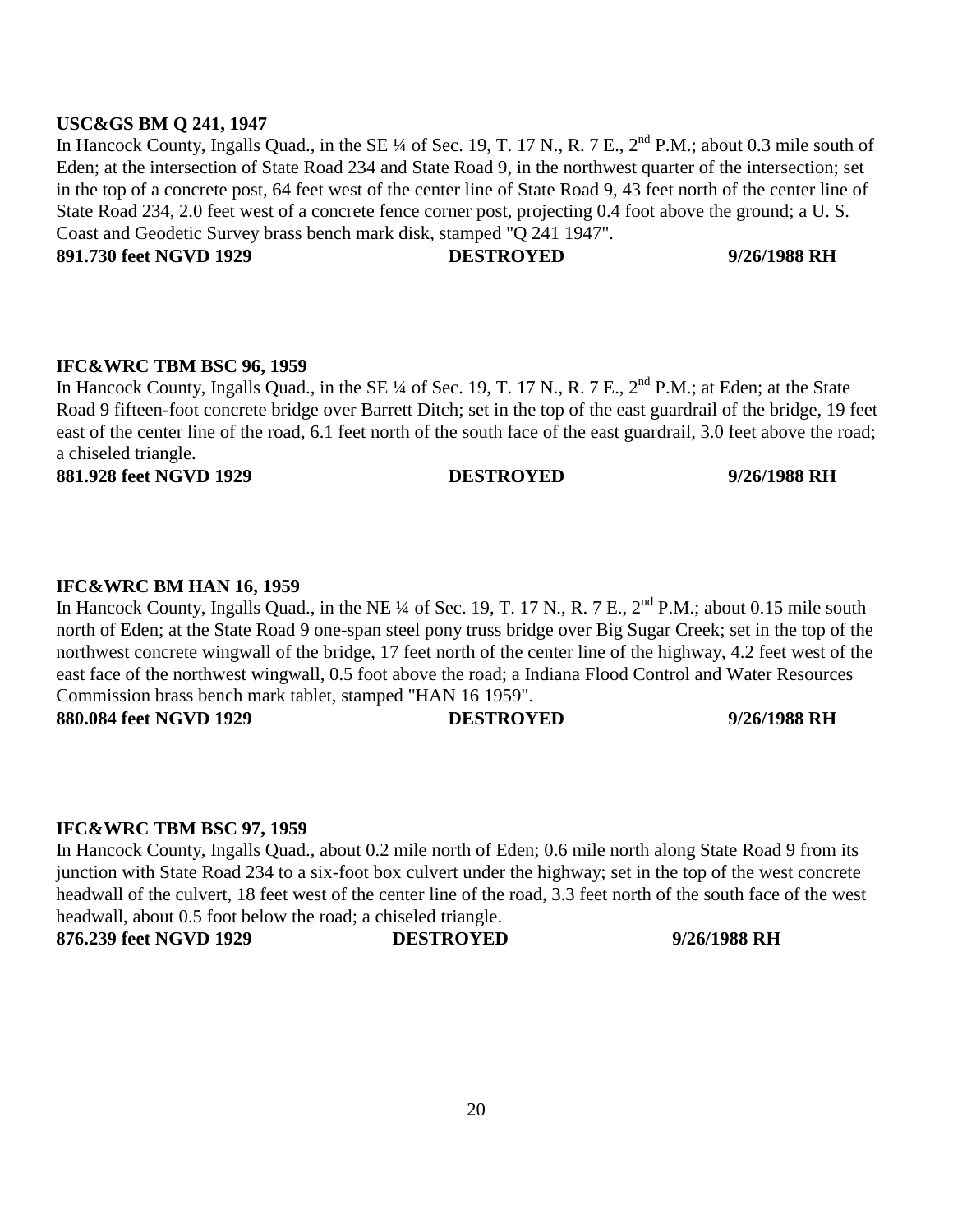#### **USC&GS BM D 238, 1947**

In Hancock County, Cumberland Quad., in the SW <sup>1</sup>/4 of Sec. 2, T. 15 N., R. 5 E., 2<sup>nd</sup> P.M.; about 0.4 mile southeast of Cumberland; at the Marion-Hancock County Line Road concrete arch bridge over Buck Creek; set in the top of and at the northeast corner of the southwest post of the west guardrail of the bridge, 9 feet west of the center line of the County Line Road, 1.5 feet above the bridge floor; a U. S. Coast and Geodetic Survey brass bench mark tablet, stamped "D 238 1947".

**828.496 feet NGVD 1929 recovered 9/26/1988 RH** 

### **IFC&WRC BM HAN 17, 1959**

In Hancock County, Cumberland Quad., in the SW <sup>1</sup>/4 of Sec. 2, T. 15 N., R. 5 E., 2<sup>nd</sup> P.M.; about 0.4 mile southeast of Cumberland; at the Pennsylvania Railroad (Conrail) Bridge 176/72 over Buck Creek; set in the top of the west bridge seat, 10 feet below the tracks, 16.5 feet north of the south end of the west bridge seat, 4.5 feet south of the south rail, 1.3 feet west of the east face of the west bridge seat; a Indiana Flood Control and Water Resources brass bench mark tablet, stamped "HAN 17 1959".

**828.778 feet NGVD 1929 recovered 9/26/1988 RH** 

### **IFC&WRC TBM BC 13, 1956**

In Hancock County, Cumberland Quad., in the SW ¼ of Sec. 2, T. 15 N., R. 5 E., 2<sup>nd</sup> P.M.; about 0.4 mile southeast of Cumberland; at the Pennsylvania Railroad (Conrail) Bridge 176/72 over Buck Creek; set in the north end of wooden tie seats, 7.9 feet above the ground, 7.5 feet below the tracks, 2.0 feet above the concrete bridge seat, 1.7 feet north of the north rail, 1.5 feet east of the east face of the west abutment; a railroad spike driven through a brass tag, stamped "TBM BC 13 1956". **830.773 feet NGVD 1929 recovered 9/26/1988 RH** 

### **USC&GS BM C 238, 1947**

In Hancock County, Cumberland Quad., in the SW ¼ of Sec. 2, T. 15 N., R. 5 E., 2<sup>nd</sup> P.M.; about 0.25 mile east of Cumberland; at the junction of U. S. 40 and the Marion-Hancock County Line Road, in the southeast quarter of the junction; set in the top of the south end of an "L" shaped concrete headwall of a box culvert, 51 feet south of the south edge of U. S. 40, 16.5 feet east of the center line of the County Line Road, about 4.5 feet below the highway level; a U. S. Coast and Geodetic Survey brass bench mark tablet, stamped "C 238 1947".

### **838.289 feet NGVD 1929 recovered 9/26/1988 RH**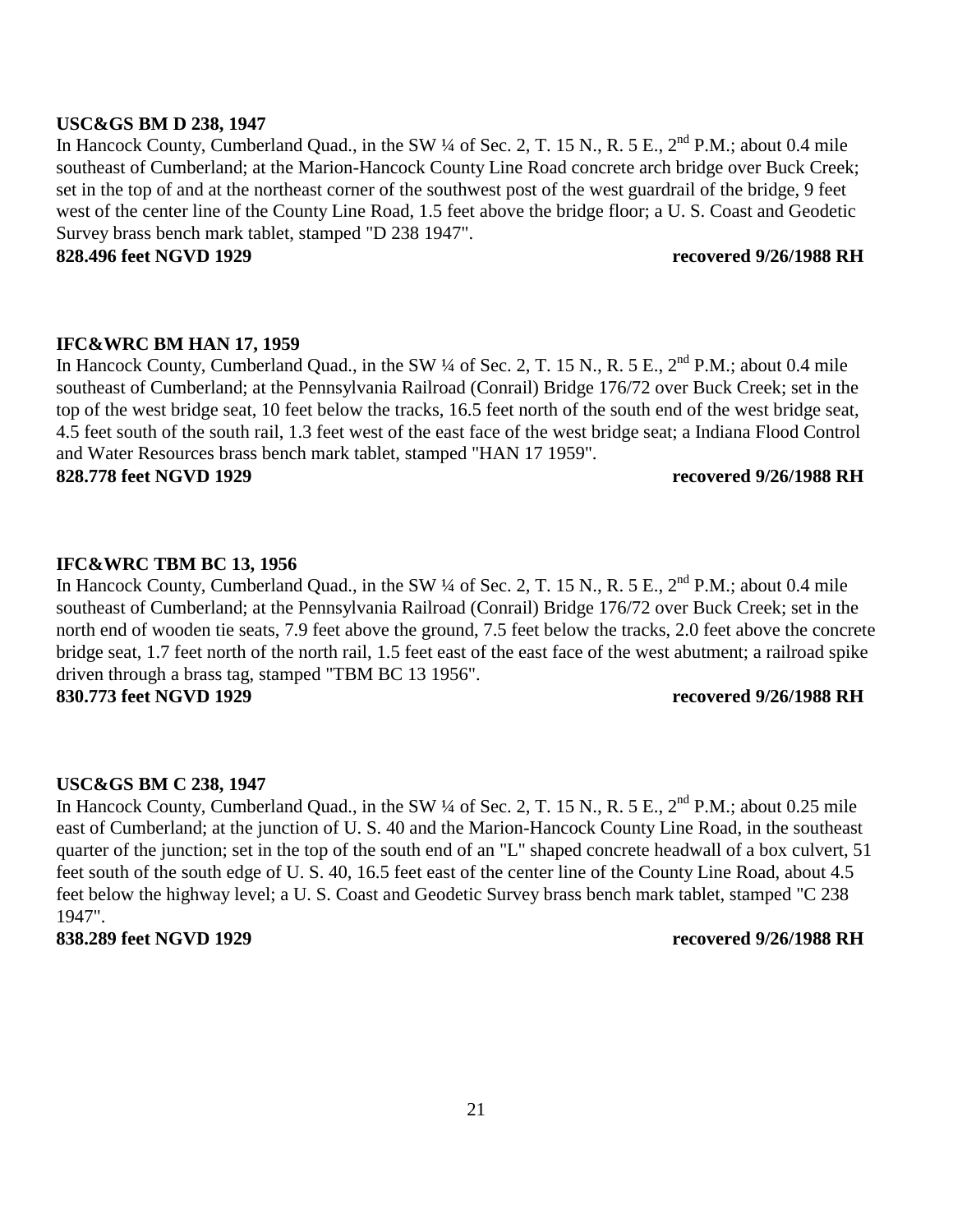In Hancock County, Cumberland Quad., in the SW ¼ of Sec. 35, T. 16 N., R. 5 E., 2<sup>nd</sup> P.M.; about 0.8 mile northeast of Cumberland; 0.57 mile north along Buck Creek Road from its junction with U. S. 40 to a small gulley and a brick house on the east side of the road and a stone house on the west side of the road; set in the southeast side of a 30-inch Ash tree on the west side of the road, 170 feet north of the center of the driveways to both houses, 20 feet west of the center line of the road, 20 feet north of a fence corner post, 4 feet above the road, 1.5 feet west of a fence line; a railroad spike driven through an a brass tag, stamped "TBM BC 9 1956". **851.479 feet NGVD 1929 DESTROYED 9/26/1988 RH** 

## **IFC&WRC TBM BC 9, 1956**

## **IFC&WRC TBM BC 10, 1956**

In Hancock County, Cumberland Quad., in the SW ¼ of Sec. 35, T. 16 N., R. 5 E., 2<sup>nd</sup> P.M.; about 1.2 miles northeast of Cumberland; 1.07 miles north along Buck Creek Road from its junction with U. S. 40 to a 90 degree turn north, in the southwest quarter of the turn; set in a power pole, 15 feet south of the center line of the road, 15 feet west of the extended center line of the turn north, 2 feet below the road, 0.5 foot north above the ground; a railroad spike driven through a brass tag, stamped "TBM BC 10 1956". **833.877 feet NGVD 1929 DESTROYED 9/26/1988 RH** 

## **IFC&WRC BM HAN 19, 1959**

22

In Hancock County, Cumberland Quad., in the NW ¼ of Sec. 35, T. 16 N., R. 5 E., 2<sup>nd</sup> P.M.; about 1.35 miles northeast of Cumberland; at the Buck Creek Road five-foot pipe culvert over Lead Creek; set in the top of the west headwall of the culvert, 10.5 feet west of the center line of the road, 1.9 feet south of the north end of the west headwall, about level with the road; a Indiana Flood Control and Water Resources Commission brass bench mark tablet, stamped "HAN 19 1959".

**837.351 feet NGVD 1929 DESTROYED 9/26/1988 RH** 

**IFC&WRC BM HAN 18, 1959** 

In Hancock County, Cumberland Quad., in the SW ¼ of Sec. 35, T. 16 N., R. 5 E., 2<sup>nd</sup> P.M.; about 0.8 mile northeast of Cumberland; 0.57 mile north along Buck Creek Road from its junction with U. S. 40 to a small gulley and a brick house on the east side of the road and a stone house on the west side of the road; set in the top of the west headwall of a three-foot pipe culvert, 70 feet south of a mailbox "Floyd A. Smith", 50 feet south of the center of the driveways to both houses, 10 feet west of the center line of the road, 2.1 feet south of the north end of the west headwall of the culvert; a Indiana Flood Control and Water Resources Commission brass bench mark tablet, stamped "HAN 18 1959".

**843.378 feet NGVD 1929 recovered 9/26/1988 RH**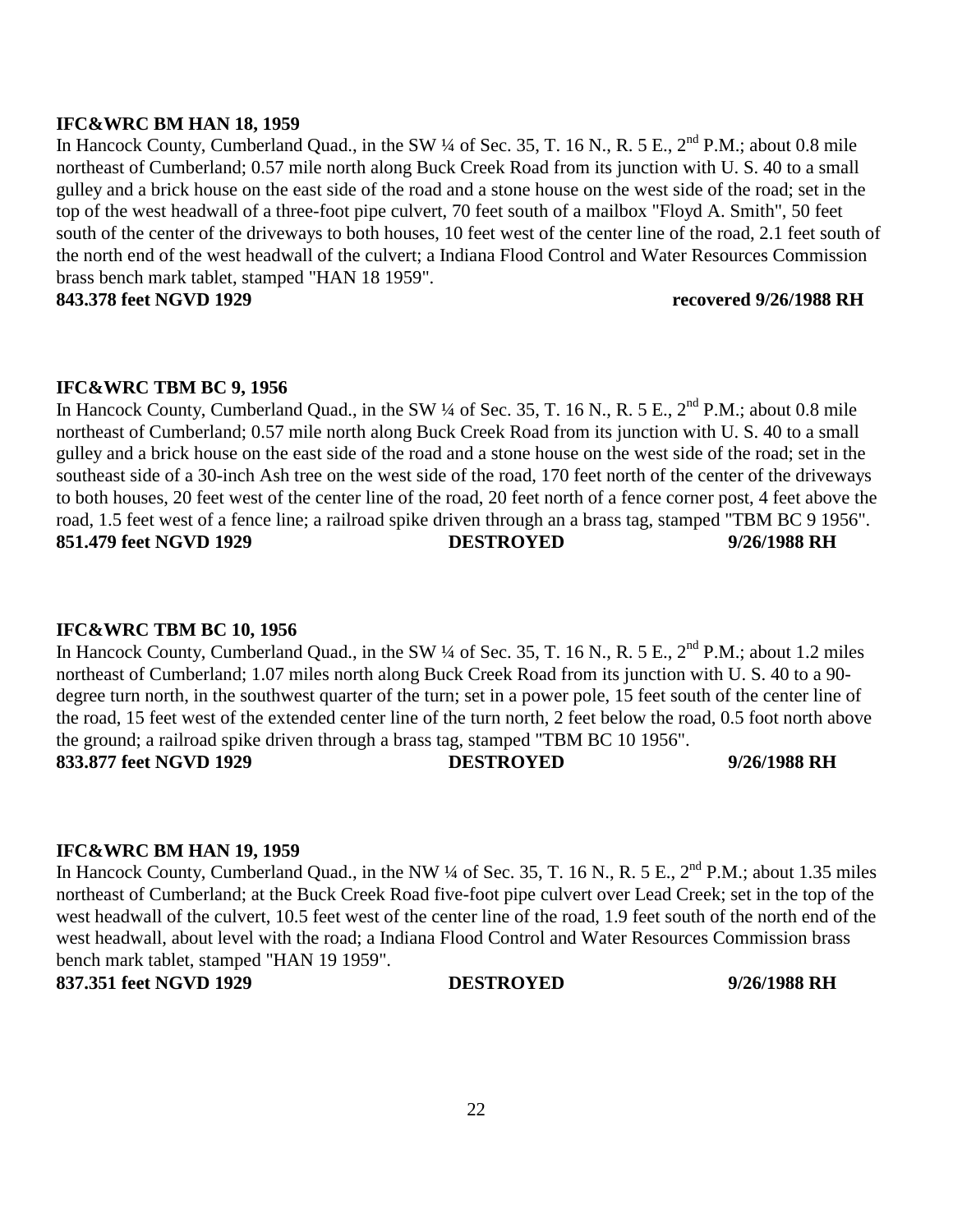#### **IFC&WRC TBM BC 11, 1956**

In Hancock County, Cumberland Quad., in the SE ¼ of Sec. 26, T. 16 N., R. 5 E., 2<sup>nd</sup> P.M.; about 1.75 miles northeast of Cumberland; at the 100 North Road (Lead Line Road) one-span steel truss bridge over Buck Creek, at the northwest corner of the bridge; set in the southeast side of telephone pole Number 3967, 15 feet north of the center line of the road, 5 feet west of the west end of the bridge, 2 feet below the road, 1.0 foot above the ground; a railroad spike driven through a brass tag, stamped "TBM BC 11 1956". **834.858 feet NGVD 1929 DESTROYED 9/26/1988 RH** 

# **IFC&WRC BM HAN 20, 1959**

In Hancock County, Cumberland Quad., in the NE ¼ of Sec. 36, T. 16 N., R. 5 E., 2<sup>nd</sup> P.M.; about 1.75 miles northeast of Cumberland; at the 100 North Road (Lead Line Road) one-span steel truss bridge over Buck Creek, at the southeast corner of the bridge; set in the top of a concrete post, 31 feet south of the center line of the road, 21 feet east of the east end of the bridge, 6 feet east of the center line of a field entrance, 2 feet below the road, projecting 0.1 foot above the ground; a Indiana Flood Control and Water Resources Commission brass bench mark tablet, stamped "HAN 20 1959."

**833.688 feet NGVD 1929 not found 9/26/1988 RH** 

#### **IFC&WRC TBM BC 12, 1956**

In Hancock County, Cumberland Quad., in the SW  $\frac{1}{4}$  of Sec. 25, T. 16 N., R. 5 E.,  $2^{nd}$  P.M.; about 2.0 miles northeast of Cumberland; at the 700 West Road one-span steel truss bridge over Buck Creek, at the southeast corner of the bridge; set in the south side of a 36-inch twin-trunked tree, at a fork in the tree, 21 feet south of the south end of the bridge, 15 feet east of the center line of the road, 3 feet above the ground, about level with the road; a railroad spike driven through a brass tag, stamped "TBM BC 12 1956". **838.344 feet NGVD 1929 DESTROYED 9/26/1988 RH** 

#### **IFC&WRC BM HAN 21, 1959**

In Hancock County, Cumberland Quad., in the SW <sup>1</sup>/4 of Sec. 25, T. 16 N., R. 5 E., 2<sup>nd</sup> P.M.; about 2.0 miles northeast of Cumberland; at the 700 West Road one-span steel truss bridge over Buck Creek; set in the top of the northeast wingwall of the bridge, 12 feet east of the center line of the bridge, 0.7 foot north of the south face of the north abutment, 0.5 foot west of the southeast face of the wingwall, about level with the road; a Indiana Flood Control and Water Resources Commission bronze bench mark tablet, stamped "HAN 21 1959". **838.204 feet NGVD 1929 not found 9/26/1988 RH**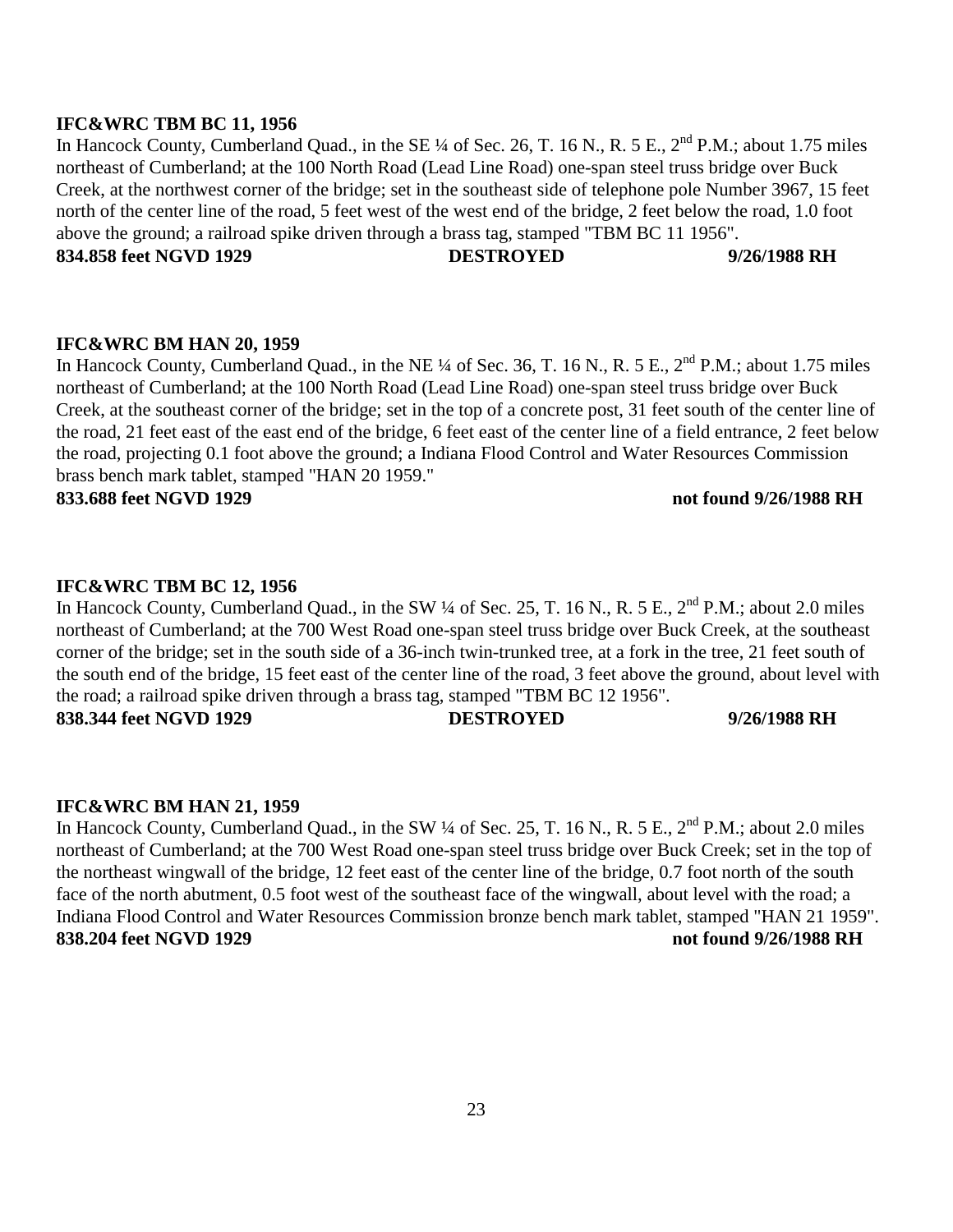### **HANCOCK COUNTY**

The following elevations were determined during June, July and August, 1960 by leveling between U. S. Coast and Geodetic Survey bench marks along Blue River. The listing of the marks follows generally in order upstream along Blue River.

Second Order Levels were run by the three wire method using invar-steel, yard rods. All level circuits closed within allowable limits for second order leveling.

All levels were published to agree with the standard elevations of bench marks as published by the U. S. Coast and Geodetic Survey. The levels were adjusted whenever the adjustment required was within second order limits between consecutive USC&GS bench marks. All elevations in this line are based on the USC&GS 30-minute quadrangle 1st and 2nd order control lines for the following marks: B 2 RESET, P 239, S 242, R 242, Q 242 and M 244 in Shelby County; J 244, H 244, and R 43 in Rush County; and N 252, V 251, G 251, NEW CASTLE MAGNETIC STATION, VAN NUYS RM#1, VAN NUYS RM#2, B 251, A 251 and Y 250 in Henry County.

#### **USC&GS BM R 242, 1947**

In Hancock County, Morristown Quad., in the SE ¼ of Sec. 36, T. 15 N., R. 7 E., 2<sup>nd</sup> P.M.; about 1.75 miles north of Morristown; 0.17 mile northwest along U. S. 52 from the Township School at Morristown to a T-road north (Greenfield Road), thence 1.9 mile generally north to a "T" road east (Shelby-Hancock County Line), in the northeast quarter of T-junction; set in the top of a concrete post, 54 feet east of the center line of the northsouth road, 18 feet north of the center line of the Shelby-Hancock County Line Road, 16 feet east of a fence corner post, 1.5 feet west of a white wooden witness post, 0.5 foot south of a fence line, 0.4 foot above the ground; a U. S. Coast and Geodetic Survey brass bench mark tablet, stamped "R 242 1947". **839.926 feet NGVD 1929 DESTROYED 11/10/1988 BEB** 

#### **USC&GS BM Q 242, 1947**

In Hancock County, Morristown Quad., in the SE ¼ of Sec. 36, T. 15 N., R. 7 E., 2<sup>nd</sup> P.M.; 2.0 miles north of Morristown; 0.17 mile northwest along U. S. 52 from the Township School at Morristown to a T-road north (Greenfield Road), thence 2.2 miles generally north along Greenfield Road to a T-road northeast, in the southeast quarter of the T-junction; set in the top of a concrete post, 143 feet south of the south end of a steel truss bridge over Blue River and in the line with west truss, 45 feet southeast of the center of the T-junction triangle, 19 feet east of the center line of Greenfield Road, 18.5 feet southeast of the center line of the T-road northeast, 7.5 feet northeast of an anchored telephone pole, 0.4 foot above the ground; a U. S. Coast and Geodetic Survey brass bench mark tablet, stamped "Q 242 1947." **832.830 feet NGVD 1929 DESTROYED 11/10/1988 BEB**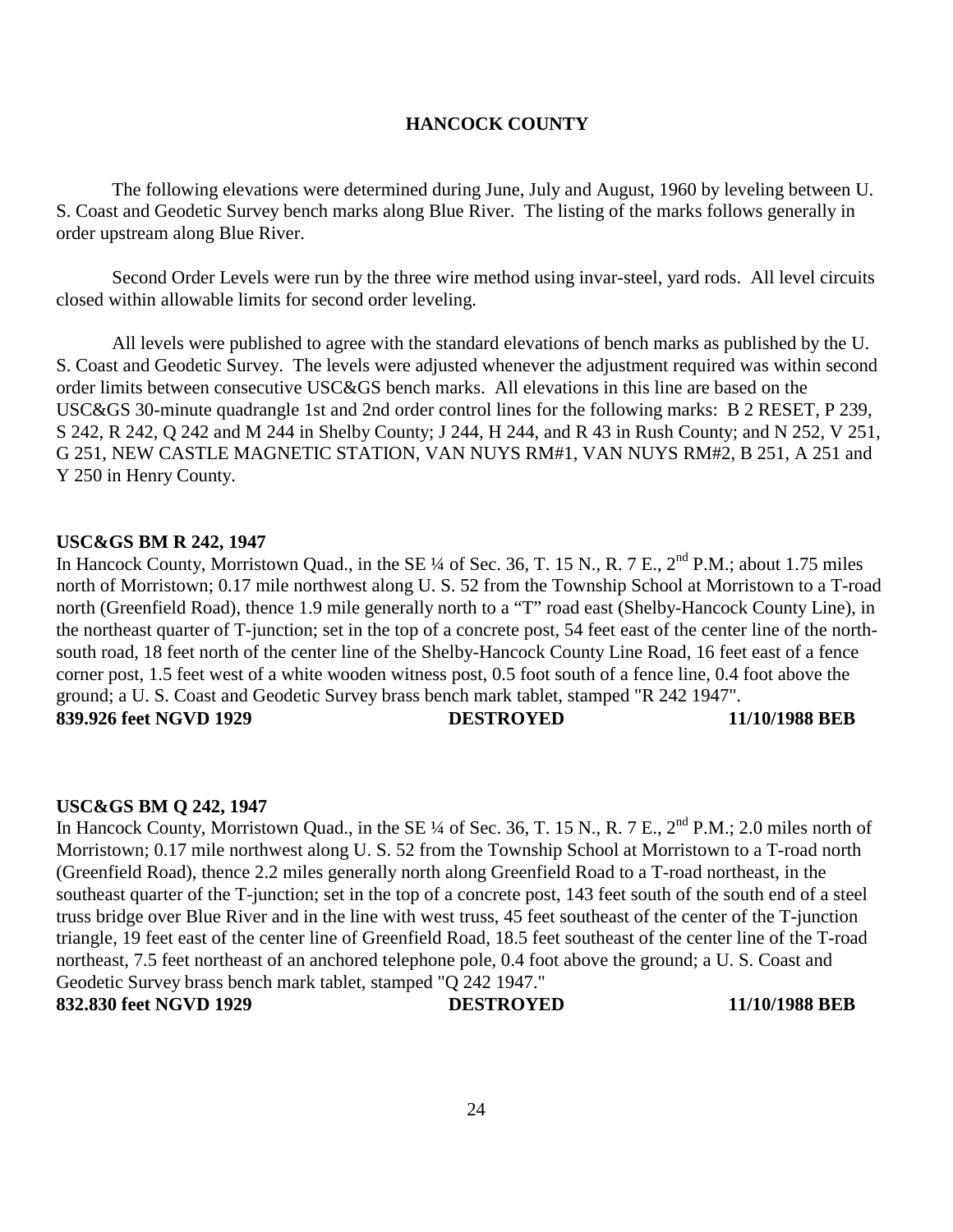#### **IFC&WRC BM HAN 22, 1959**

In Hancock County, Morristown Quad., in the SE ¼ of Sec. 36, T. 15 N., R. 7 E., 2<sup>nd</sup> P.M.; about 2.1 miles north of Morristown; 0.17 mile northwest along U. S. 52 from the Township School at Morristown to a T-road north (Greenfield Road), thence 2.2 miles generally north along Greenfield Road to a T-road northeast, thence 0.15 mile northeast to an 18-foot concrete bridge over a small tributary of Blue River; set in the top at the center of the east end of the south concrete guardrail of the bridge, 8 feet south of the center line of the road, 2 feet above the road, 0.7 foot west of the east end of the guardrail; a Indiana Flood Control and Water Resources Commission brass bench mark tablet, stamped "HAN 22 1959." **835.277 feet NGVD 1929 DESTROYED 10/17/1988 RST** 

#### **IFC&WRC TBM BR 58, 1960**

In Hancock County, Morristown Quad., in the SE ¼ of Sec. 31, T. 15 N., R. 8 E., 2<sup>nd</sup> P.M.; 2.4 miles northeast of Morristown; 0.17 mile northwest along U. S. 52 from the Township School at Morristown to a T-road north (Greenfield Road), thence 2.2 miles generally north along Greenfield Road to a T-road northeast, thence 0.75 mile northeast and east along the T-road northeast to a 12-foot box culvert, set in the top of and at the center of the south guardrail, 210 feet east of the centerline of a drive to a white frame house on the north side of the road, 10 feet south of the center line of the road, 1.5 feet above the road, 1.2 feet east of the west end of the south guardrail; a chiseled triangle.

**835.838 feet NGVD 1929 recovered 10/17/1988 RST** 

#### **USC&GS BM M 244, 1947**

In Hancock County, Morristown Quad., in the NW  $\frac{1}{4}$  of Sec. 5, T. 14 N., R. 8 E.,  $2^{nd}$  P.M.; about 2.3 miles northeast of Morristown; 0.78 mile southeast along U. S. 52 from the Township School at Morristown to a north-south crossroad, thence 1.95 miles north to the Hancock/Shelby County Line Road, thence 0.87 mile east to a T-road south, in the southeast quarter of the junction; set in the top of a concrete post, 39.5 feet east of the center line of the T-road south, 18 feet south of the center line of the Hancock/Shelby County Line Road, 8 feet west of a power pole #19 BA/43, 1.5 feet below the road, 9 inches below the ground, a U. S. Coast and Geodetic Survey brass bench mark tablet, stamped "M 244 1947". **886.409 feet NGVD 1929 recovered 10/17/1988 RST**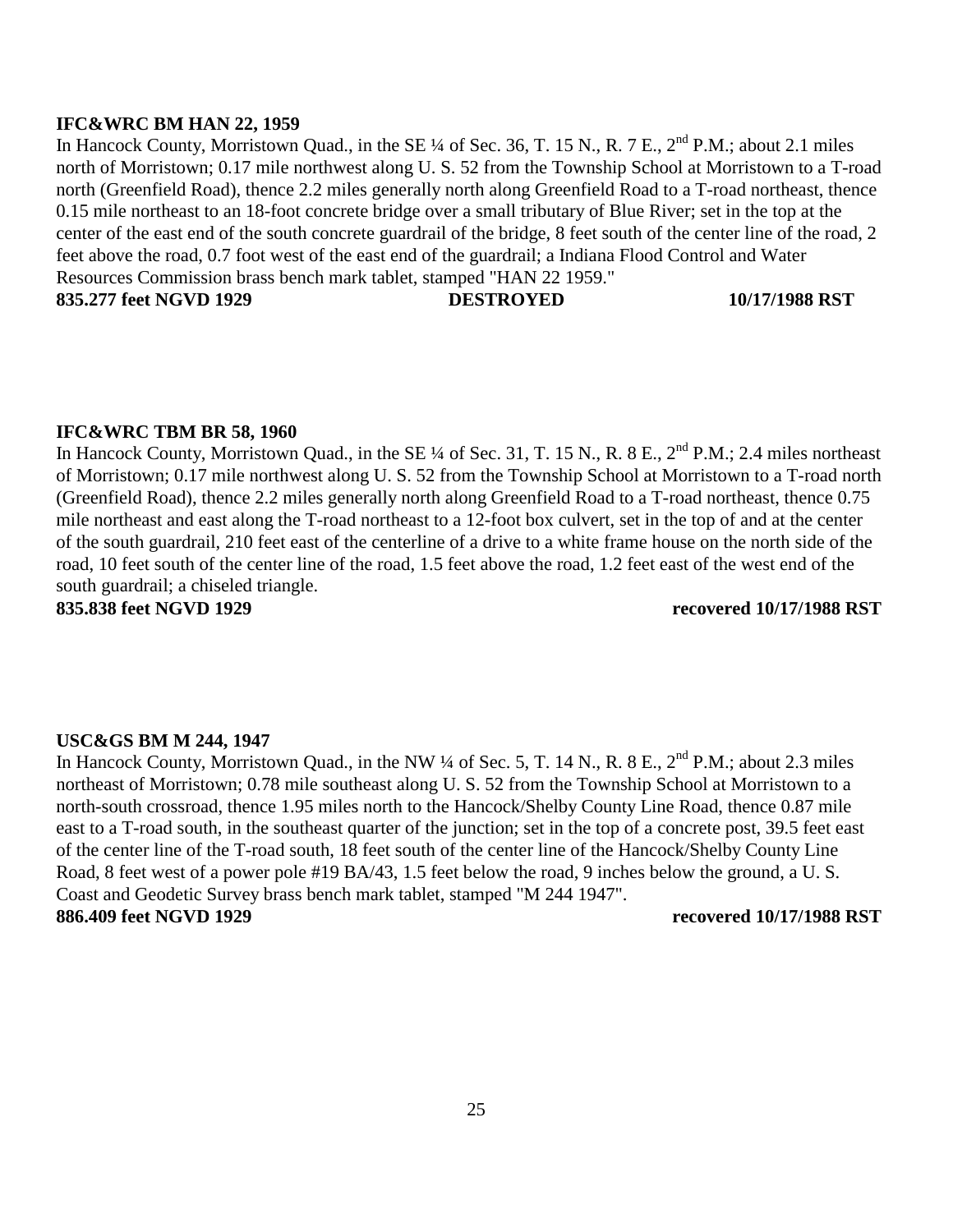#### **IFC&WRC TBM BR 59, 1960**

In Hancock County, Morristown Quad., in the SW ¼ of Sec. 32, T. 15 N., R. 8 E., 2<sup>nd</sup> P.M.; about 2.8 miles northeast of Morristown; 0.17 mile northwest along U. S. 52 from the Township School at Morristown to a Troad north (Greenfield Road), thence 2.2 miles generally north along Greenfield Road to a T-road northeast, thence 1.4 miles northeast and east along the T-road northeast to a one-foot pipe culvert; set in the top of and at the center of the south guardrail, 54 feet southeast of the telephone pole #Lie 65, 13 feet south of the center line of the road, 1.6 feet above the road, 0.8 foot east of the west end of the south guardrail; a chiseled triangle. **848.595 feet NGVD 1929 recovered 10/17/1988 RST** 

#### **IFC&WRC BM HAN 23, 1959**

In Hancock County, Morristown Quad., in the NW ¼ of Sec. 32, T. 15 N., R. 8 E., 2<sup>nd</sup> P.M.; about 2.9 miles northeast of Morristown; 0.17 mile northwest along U. S. 52 from the Township School at Morristown to a Troad north (Greenfield Road), thence 2.2 miles generally north along Greenfield Road to a T-road northeast, thence 1.68 miles northeast and east along T-road northeast to a 7-inch box culvert; set in the top of and at the center of the west end of the north headwall, 43 feet west of the center line of the driveway to the Loren F. Bays residence, 10 feet north of the center line of the road, 2.3 feet above the road, 1.7 feet east of the west end of the north headwall; a Indiana Flood Control and Water Resources Commission brass bench mark tablet, stamped "HAN 23, 1959".

**851.168 feet NGVD 1929 recovered 10/17/1988 RST** 

### **IFC&WRC TBM BR 60, 1960**

In Hancock County, Morristown Quad., in the SW ¼ of Sec. 32, T. 14 N., R. 8 E., 2<sup>nd</sup> P.M.; about 2.9 miles northeast of Morristown; 0.17 mile northwest along U. S. 52 from the Township School at Morristown to a Troad north (Greenfield Road), thence 2.2 miles generally north along Greenfield Road to a T-road northeast, thence 1.68 miles northeast and east along T-road northeast to a 7-inch box culvert; set in the top of and at the center of the south headwall of the culvert, 30 feet west of the center line of the driveway to Loren F. Bays residence, 9 feet south of the center line of the road, 2.0 feet above the road, 0.7 foot west of the east end of the guardrail; a chiseled triangle.

#### **851.312 feet NGVD 1929 recovered 10/17/1988 RST**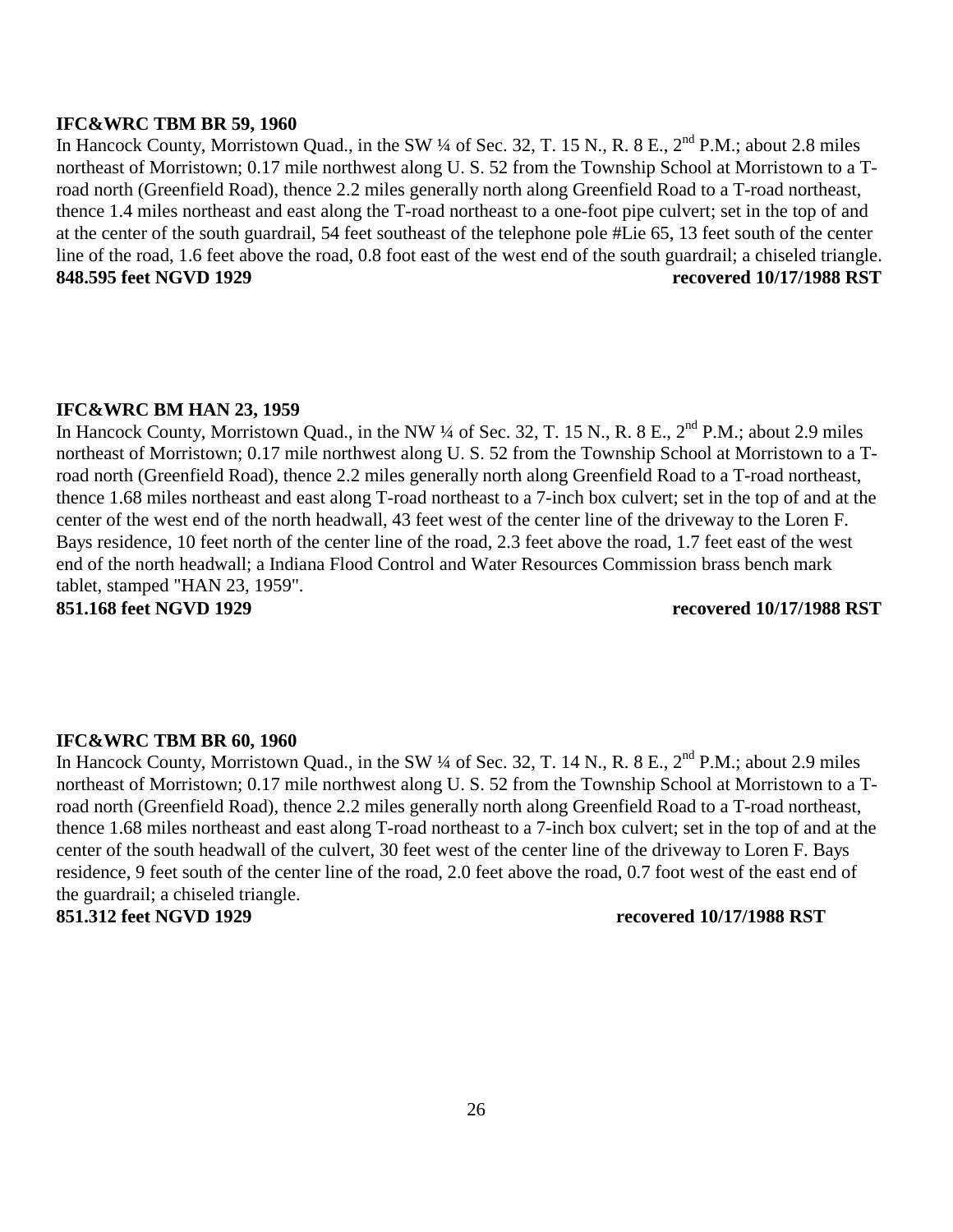### **IFC&WRC TBM BR 137, 1960**

In Hancock County, Morristown Quad., in the NW  $\frac{1}{4}$  of Sec. 5, T. 15 N., R. 8 E.,  $2^{nd}$  P.M.; about 2.65 miles northeast of Morristown; 0.78 mile southeast along U. S. 52 from the Township School at Morristown to a north-south crossroad, thence 1.95 miles north to an east-west T-road (Hancock/Shelby County Line Road), thence 1.4 miles east to a 12-inch pipe culvert under the road; set in the top of the south headwall of the culvert, 12 feet south of the center line of the road, 5.6 feet north of a fence line, 1.0 foot west of the east edge and 0.5 foot north of the south edge of the south headwall, 0.6 foot above the road; a chiseled circle, marked "TBM BR 137 1960".

**905.172 feet NGVD 1929 DESTROYED 11/10/1988 BEB** 

#### **IFC&WRC TBM BR 61, 1960**

In Hancock County, Morristown Quad., in the NE ¼ of Sec. 32, T. 15 N., R. 8 E., 2<sup>nd</sup> P.M.; about 3.3 miles northeast of Morristown; 0.17 mile northwest along U. S. 52 from the Towhship School at Morristown to a Troad north (Greenfield Road), thence 2.2 miles generally north along Greenfield Road to a T-road northeast, thence 2.2 miles northeast and east to a crossroad, in the northwest quarter of the intersection; set in the south side of a telephone pole, 22 feet west of the center line of the north-south road, 17 feet north of the center line of the east-west road, 1.1 feet above the ground; a railroad spike driven through an aluminum tag, stamped "TBM BR 61 1960".

**856.214 feet NGVD 1929 DESTROYED 11/10/1988 BEB** 

#### **IFC&WRC BM HAN 24, 1959**

In Hancock County, Morristown Quad., in the NW ¼ of Sec. 33, T. 15 N., R. 8 E., 2<sup>nd</sup> P.M.; about 3.6 miles northeast of Morristown; 0.17 miles northwest along U. S. 52 from the Township School at Morristown to a T-road north (Greenfield Road), thence 2.2 miles generally north along Greenfield Road to a T-road northeast, thence 2.2 miles northeast and east along the T-road northeast to a crossroad, thence 0.42 mile north to a steel truss bridge over Big Blue River; set in the top of a concrete post, 87 feet north of the north end of the bridge, 20 feet north of a power pole, 14 feet east of the center line of the road, 0.1 foot above the ground; a Indiana Flood Control and Water Resources Commission brass bench mark tablet, stamped "HAN 24 1959". **841.678 feet NGVD 1929 DESTROYED 11/10/1988 BEB**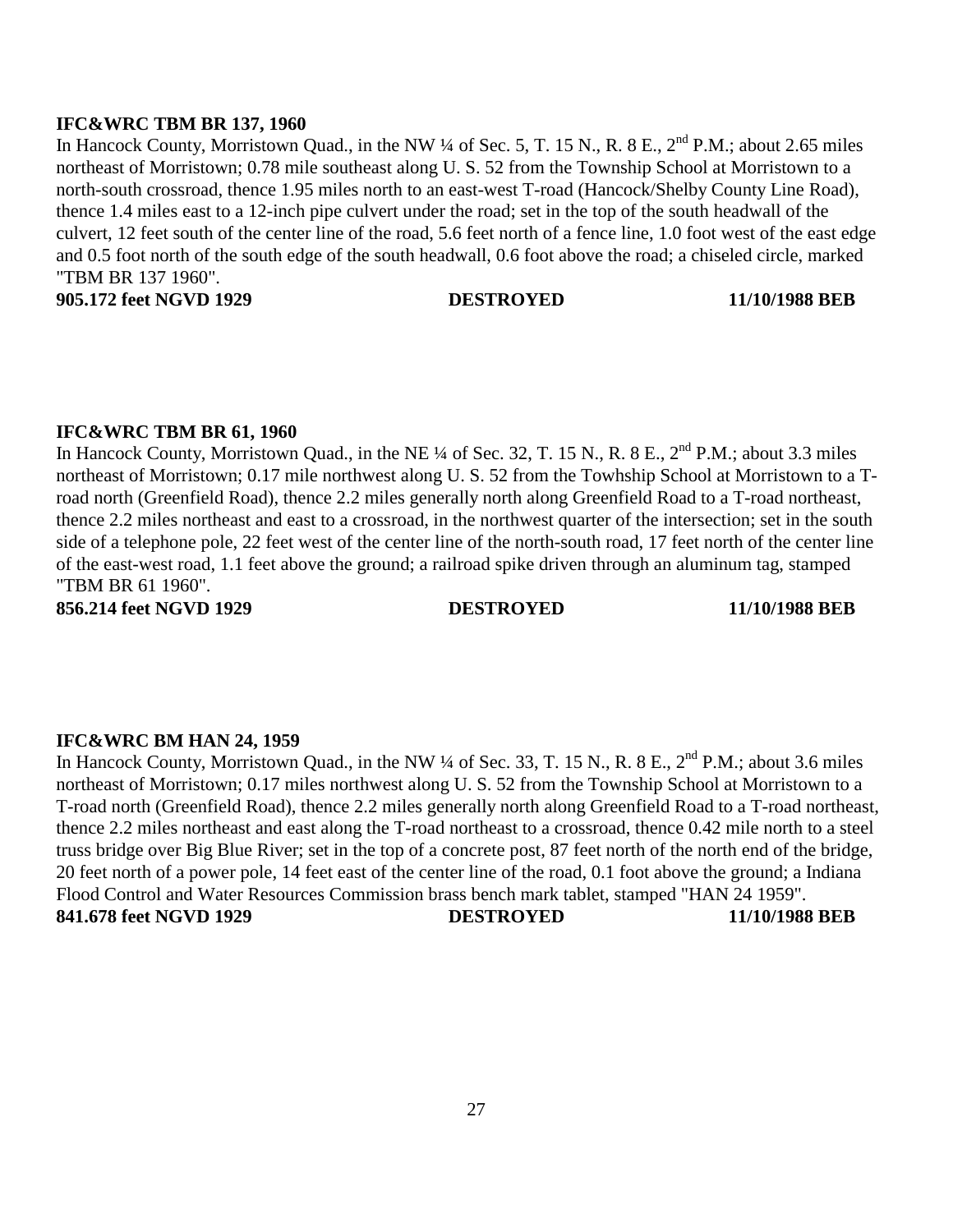#### **IFC&WRC TBM BR 62, 1960**

In Hancock County, Morristown Quad., in the NW ¼ of Sec. 33, T. 15 N., R. 8 E., 2<sup>nd</sup> P.M.; about 3.7 miles northeast of Morristown; 0.17 mile northwest along U. S. 52 from the Township School at Morristown to a Troad north (Greenfield Road), thence 2.2 miles generally north along Greenfield Road to a T-road northeast, thence 2.2 miles northeast and east along the T-road northeast to a crossroad, thence 0.5 mile north to a T-road east, in the southeast quarter of the T-junction; set in the west side of a power pole, 20 feet south of the center line of the T-road, 18 feet east of the center line of the north-south road, 0.6 foot above the ground; a railroad spike driven through an aluminum tag, stamped "TBM BR 62 1960". **841.769 feet NGVD 1929 DESTROYED 11/10/1988 BEB** 

**IFC&WRC TBM BR 136, 1960** 

In Hancock County, Morristown Quad., in the NE ¼ of Sec. 5, T. 15 N., R. 8 E.,  $2^{nd}$  P.M.; about 3.0 miles northeast of Morristown; 0.78 mile southeast along U. S. 52 from the Township School at Morristown to a north-south crossroad, thence 1.95 miles north to an east-west T-road (Hancock/Shelby County Line Road), thence 1.9 miles east to an off-centered north-south crossroad, at the south leg of the crossroad, in the southwest quarter of the junction; set in the top of the west headwall of a 10-inch culvert under the south leg, 15.3 feet south of the center line of the Hancock/Shelby County Line Road, 14.6 feet west of the center line of the north-south road, 0.3 foot below the north-south road, level with the Hancock/Shelby County Line Road, 1.5 feet south of the north edge and 0.3 foot east of the west edge of headwall; a chiseled triangle, marked "TBM BR 126 1960".

**920.213 feet NGVD 1929 recovered 11/10/1988 BEB** 

#### **USC&GS BM L 244 RESET 1960**

In Hancock County, Morristown Quad., in the NE ¼ of Sec. 5, T. 14 N., R. 8 E., 2<sup>nd</sup> P.M.; about 3.0 miles northeast of Morristown; 0.78 mile southeast along U. S. 52 from the Township School at Morristown to a north-south crossroad, thence 1.95 miles north to an east-west T-road (Hancock/Shelby County Line Road), thence 1.9 miles east to an off-centered north-south crossroad, at the south leg of the crossroad; set in the top of a concrete post, in the southwest quarter of the junction, 33.5 feet south of the center line of Hancock/Shelby County Line Road, 14 feet south of a fence corner, 13.5 feet west of the center line of the road leading south, 5 feet north of a telephone pole, 3 feet east of a fence line, 0.3 foot above the ground, level with the road; a U. S. Coast and Geodetic Survey brass bench mark tablet, stamped "L 244 RESET 1960". **920.559 feet NGVD 1929 recovered 11/10/1988 BEB**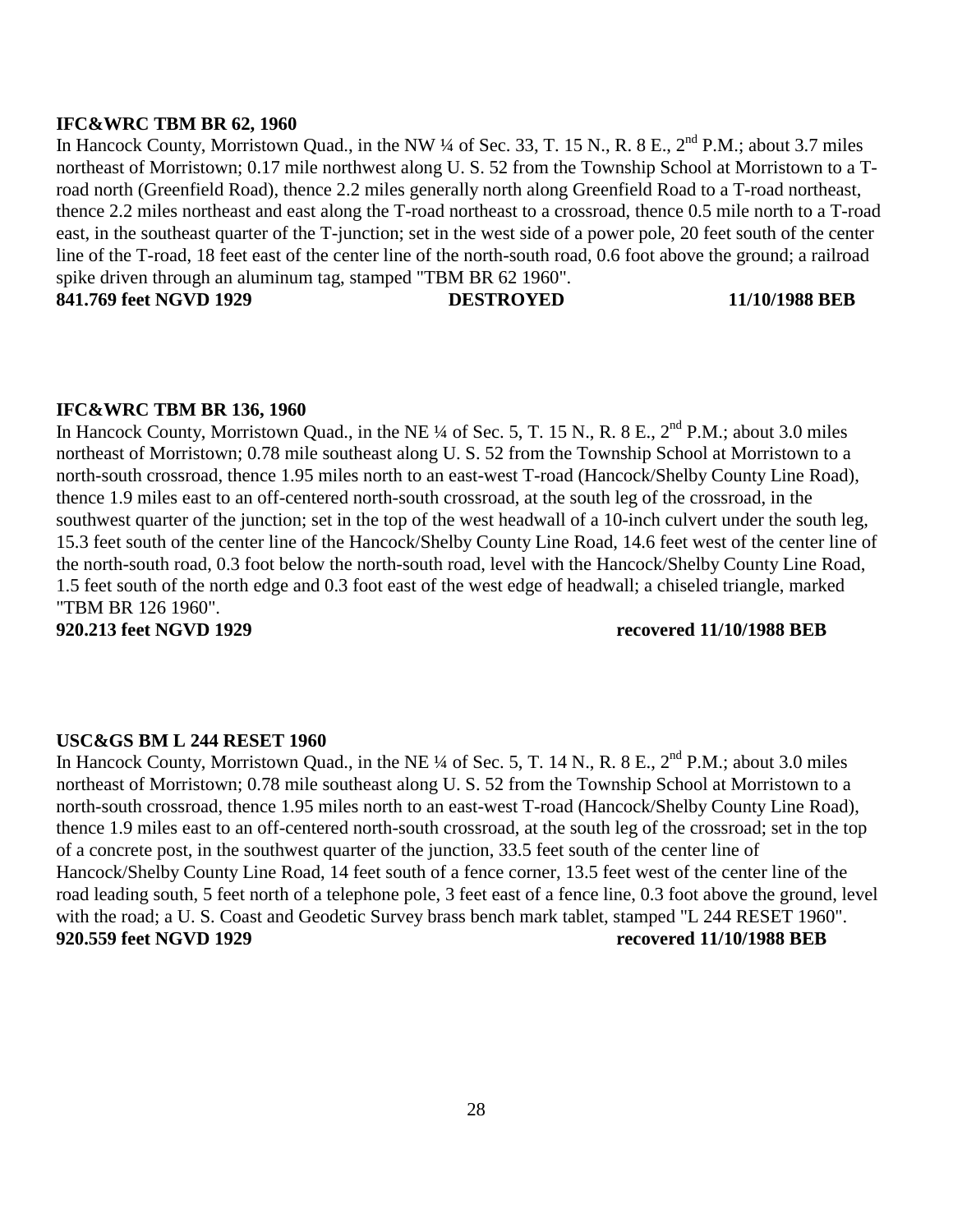#### **IFC&WRC TBM BR 63, 1960**

In Hancock County, Morristown Quad., in the NE ¼ of Sec. 33, T. 15 N., R. 8 E., 2<sup>nd</sup> P.M.; about 4 miles northeast of Morristown; 0.17 mile northwest along U. S. 52 from the Township School at Morristown to a Troad north (Greenfield Road), thence 2.2 miles generally north along Greenfield Road, to a T-road northeast, thence 2.2 miles northeast and east along the T-road to a crossroad, thence 0.5 mile north to a T-road east, thence 0.5 mile east along the T-road; set in the east side of 24-inch Black Walnut tree, 99 feet east of the M. E. Roberts mailbox, 21 feet south of the center line of the road, 0.5 foot above the ground; a railroad spike driven through an aluminum plate, stamped "TBM BR 63 1960". **860.352 feet NGVD 1929 DESTROYED 11/10/1988 BEB** 

**IFC&WRC TBM BR 135, 1960**  In Hancock County, Morristown Quad., in the NE ¼ of Sec. 33, T. 15 N., R. 8 E., 2<sup>nd</sup> P.M.; about 3.45 miles northeast of Morristown; 0.78 mile southeast along U. S. 52 from the Township School at Morristown to a north-south crossroad, thence 1.95 miles north to an east-west T-road (Hancock/Shelby County Line Road), thence 2.4 miles east to a concrete corner post on the north side of the road, 0.1 mile west of the residence of Mr. Raymond Anderson; set in top of and at the center of the north wingwall of the post, 19 feet north of the center line of the road, 3.0 feet above the ground, 1.7 feet north of the center of the post, 1.0 foot north of the north face of the post; a chiseled triangle, marked "TBM BR 135, 1960".

**930.323 feet NGVD 1929 recovered 11/10/1988 BEB** 

#### **IFC&WRC BM HAN 25, 1959**

In Hancock County, Morristown Quad., in the NE  $\frac{1}{4}$  of Sec. 33, T. 15 N., R. 8 E.,  $2^{nd}$  P.M.; 4.2 miles northeast of Morristown; at the Hancock-Rush County Line Road steel truss bridge over Big Blue River; set in the top of and at the west end of the north abutment of the bridge, 11 feet west of the center line of the road, 0.7 foot north of the south face of the abutment, 0.7 foot below the road; a Indiana Flood Control and Water Resources Commission brass bench mark tablet, stamped "HAN 25, 1959". **855.060 feet NGVD 1929 recovered 11/10/1988 BEB**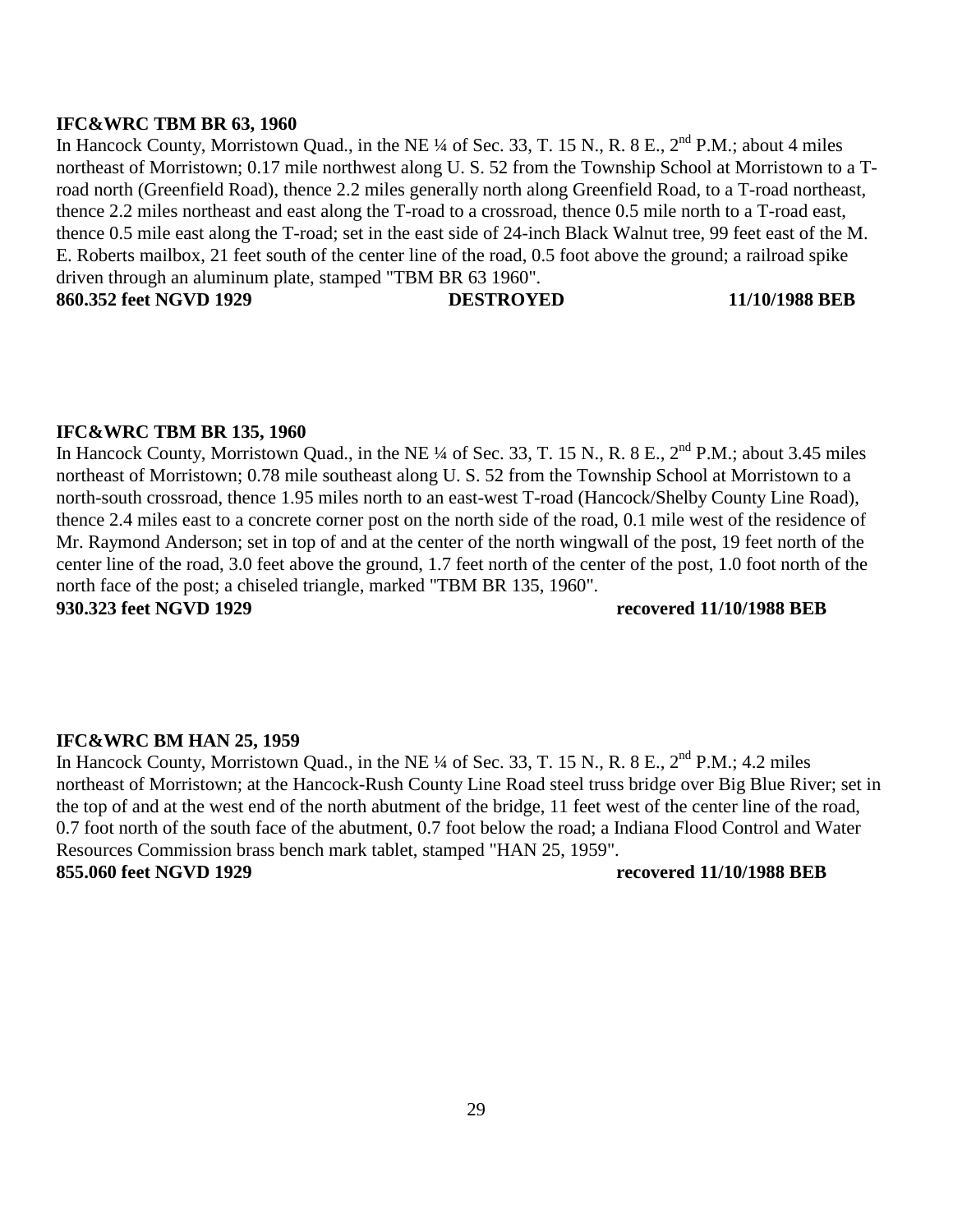#### **IFC&WRC TBM BR 64, 1960**

In Rush County, Morristown Quad., in the SW  $\frac{1}{4}$  of Sec. 27, T. 15 N., R. 8 E.,  $2^{nd}$  P.M.; about 4.4 miles northeast of Morristown; 0.17 mile northwest along U. S. 52 from the Township School at Morristown to a Troad north (Greenfield Road), thence 2.2 miles generally north along Greenfield Road, to a T-road northeast, thence 3.2 miles northeast and east along the T-road northeast to a crossroad (Hancock-Rush County Line Road), thence 0.5 mile north along Hancock-Rush County Line Road to a crossroad, in the northeast quarter of the intersection; set in the top of and at the center of the north headwall of the eastern 12-inch circular culvert, 12 feet east of the center line of the Hancock-Rush County Line Road, 12 feet north of the center line of the east-west road, 2 feet east of the west end of the north guardrail, 1.2 feet above the road; a chiseled triangle.

**858.775 feet NGVD 1929 DESTROYED 11/10/1988 BEB** 

#### **IFC&WRC TBM BR 65, 1960**

In Hancock County, Morristown Quad., in the SW  $\frac{1}{4}$  of Sec. 27, T. 15 N., R. 8 E.,  $2^{nd}$  P.M.; about 3.9 miles northeast of Morristown; 0.17 mile northwest along U. S. 52 from the Township School at Morristown to a Troad north (Greenfield Road), thence 2.2 miles generally north along Greenfield Road, to a T-road northeast, thence 3.2 miles northeast and east along the T-road northeast to a crossroad (Hancock-Rush County Line Road), thence 0.2 mile south to a one-foot pipe culvert; set in the top of and at the center of the west headwall of the culvert, 12 feet west of the center line of the Hancock-Rush County Line Road, 1.6 feet south of the north end of the headwall, 1.6 feet above the road; a chiseled triangle.

### **920.044 feet NGVD 1929 not found 11/10/1988 BEB**

#### **IFC&WRC TBM BR 66, 1960**

In Rush County, Morristown Quad., in the SW ¼ of Sec. 34, T. 15 N., R. 8 E.,  $2<sup>nd</sup>$  P.M.; about 3.9 miles northeast of Morristown; at the intersection of the Shelby/Rush County Line Road and the Hancock/Shelby County Line Road (at the corner of Shelby, Hancock and Rush Counties), in the northwest quarter of the Tjunction south; set in the top of the north headwall of a 12-inch circular culvert, 42 feet west of the center line of the Shelby/Rush County Line Road, 12.3 feet north of the center line of the Hancock/Shelby County Line Road, 2.4 feet west of the east edge and 0.5 foot south of the north edge of the headwall, 0.9 foot above road; a chiseled triangle, marked "TBM BR 66 1960".**926.823 feet NGVD 1929** 

### **recovered 11/10/1988 BEB**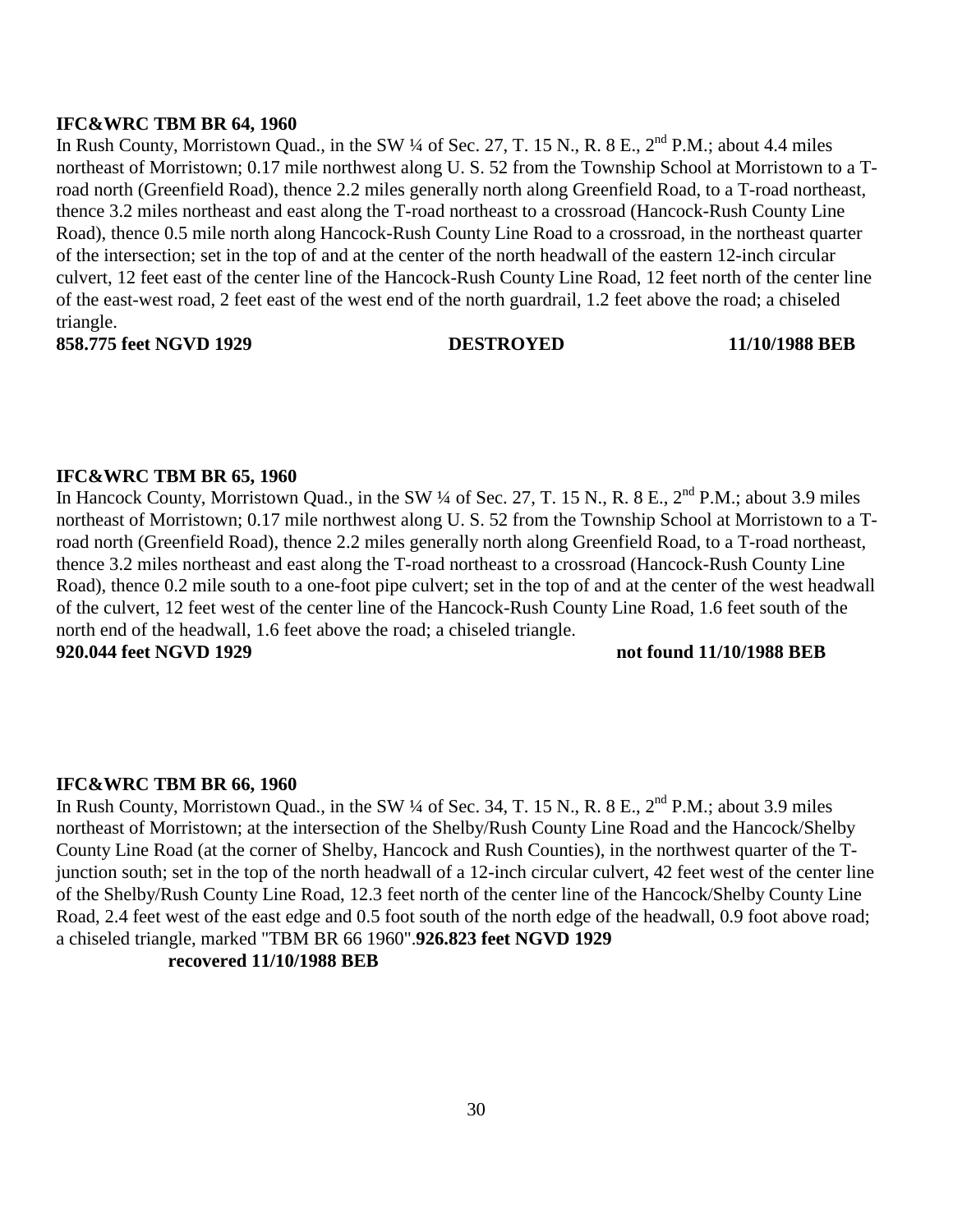### **USC&GS BM K 244, 1947 RESET 1960**

In Rush County, Morristown Quad., in the NW ¼ of Sec. 3, T. 14 N., R. 8 E., 2<sup>nd</sup> P.M.; about 3.9 miles northeast of Morristown; at the intersection of the Shelby/Rush County Line Road and the Hancock/Shelby County Line Road (at the corner of Shelby, Hancock and Rush Counties), in the southeast quarter of the Tjunction south; set in the top of a concrete post, 33 feet south of the center line of the Hancock/Shelby County Line Road, 17 feet east of the center line of the Shelby/Rush County Line Road, 3.5 feet south of a southwestern gate post, 2.0 feet north of a white wooden witness post, 1.0 foot west of the fence line, 0.4 foot above the ground, a U. S. Coast and Geodetic Survey brass bench mark tablet, stamped "K 244 1947 RESET 1960".

### **926.000 feet NGVD 1929 recovered 11/10/1988 BEB**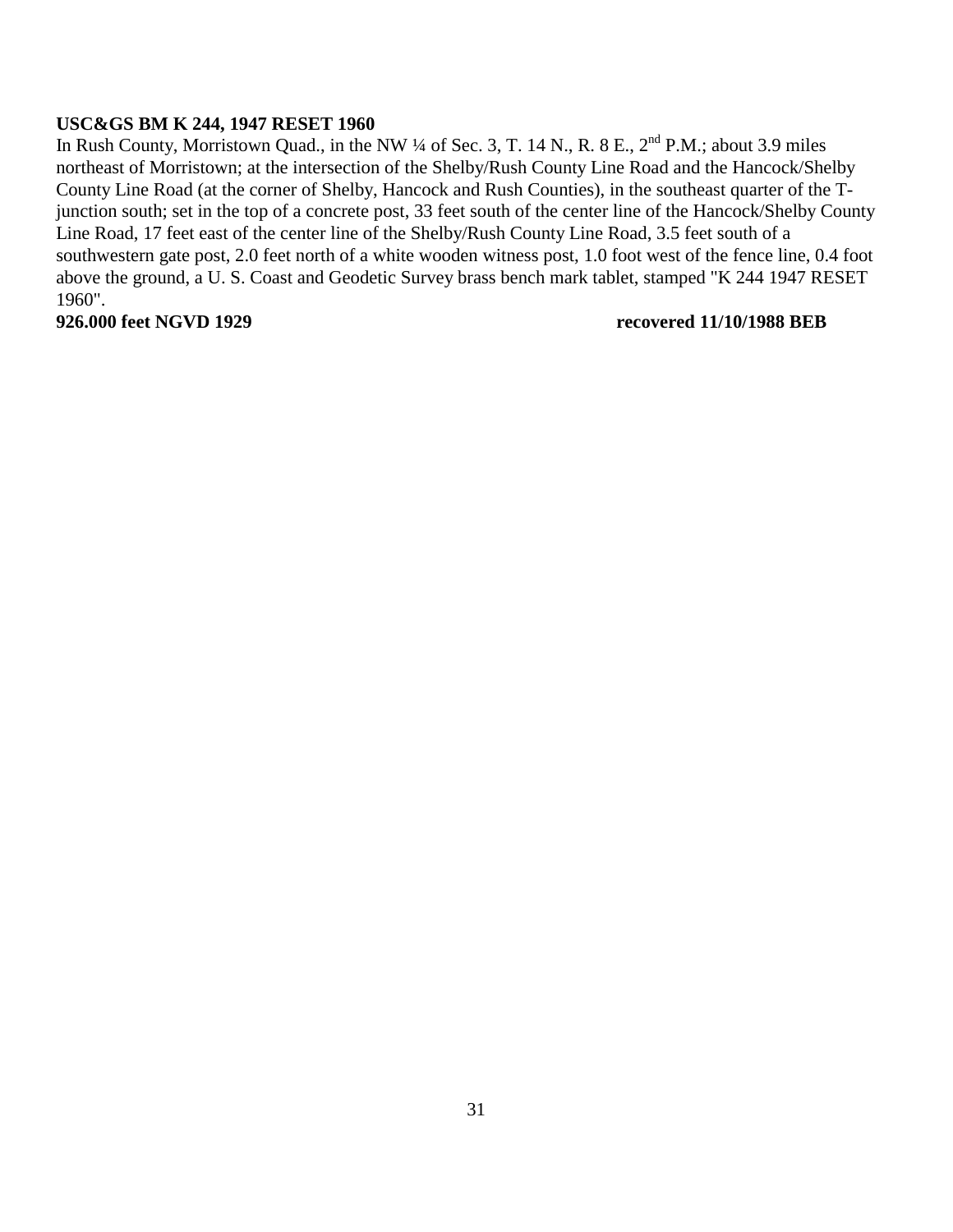#### **HANCOCK COUNTY**

The following elevations were determined during September, October and November, 1960 by leveling between U. S. Coast and Geodetic Survey bench marks along Brandywine Creek. The listing of the marks follows generally in order upstream along Brandywine Creek.

Second Order Levels were run by the three wire method using invar-steel, yard rods. All circuits closed within allowable limits for second order leveling.

All levels were published to agree with the standard elevations of bench marks as published by the U. S. Coast and Geodetic Survey. The levels were adjusted whenever the required was within second order limits between consecutive USC&GS bench marks. All elevations in this line are based on the USC&GS bench marks. All elevations in this line are based on the USC&GS 30-minute quadrangle 1st and 2nd order control lines for the following marks: B 2 RESET, Y 268, C 2, K 239, K 245, RUSSELL R. M. NO. 2 and G 245 in Shelby County; ISHC HAN G-1, S 243 and T 243 in Hancock County.

#### **IFC&WRC TBM BWR 40, 1960**

In Hancock County, Fountaintown Quad., in the SW  $\frac{1}{4}$  of Sec. 32, T. 15 N., R. 7 E., 2<sup>nd</sup> P.M.; about 0.7 mile northeast of Fountaintown; 0.8 mile north along State Road 9 from its intersection with U. S. Highway 52 to the Daisy Platt residence; set in the top at the center of the south concrete headwall of a 12-inch pipe culvert under a driveway leading to the house, 21.0 feet east of the center line of the highway, 21 feet northwest of utility pole No. 14, 21 feet south of the Daisy Platt mailbox, 7.0 feet south of the center line of the driveway, 1.8 feet east of the west face of the headwall, about level with the road; a chiseled triangle. **840.994 feet NGVD 1929 DESTROYED 11/10/1988 BEB** 

#### **IFC&WRC BM HAN 26, 1959**

In Hancock County, Fountaintown Quad., in the SW ¼ of Sec. 32, T. 15 N., R. 7 E., 2<sup>nd</sup> P.M.; about 0.75 mile northeast of Fountaintown; 0.95 mile north along State Road 9 from its intersection with U. S. Highway 52 about 0.5 mile southeast of Fountaintown to a 4-foot box culvert under the highway, set in the top at the south end of the east concrete headwall of the culvert, 20 feet east from the center line of the highway, 0.5 foot east from the west face and 0.5 foot north from the south face of the headwall, about level with the road; a Indiana Flood Control and Water Resources Commission brass bench mark tablet, stamped "HAN 26 1959". **836.419 feet NGVD 1929 recovered 11/10/1988 BEB**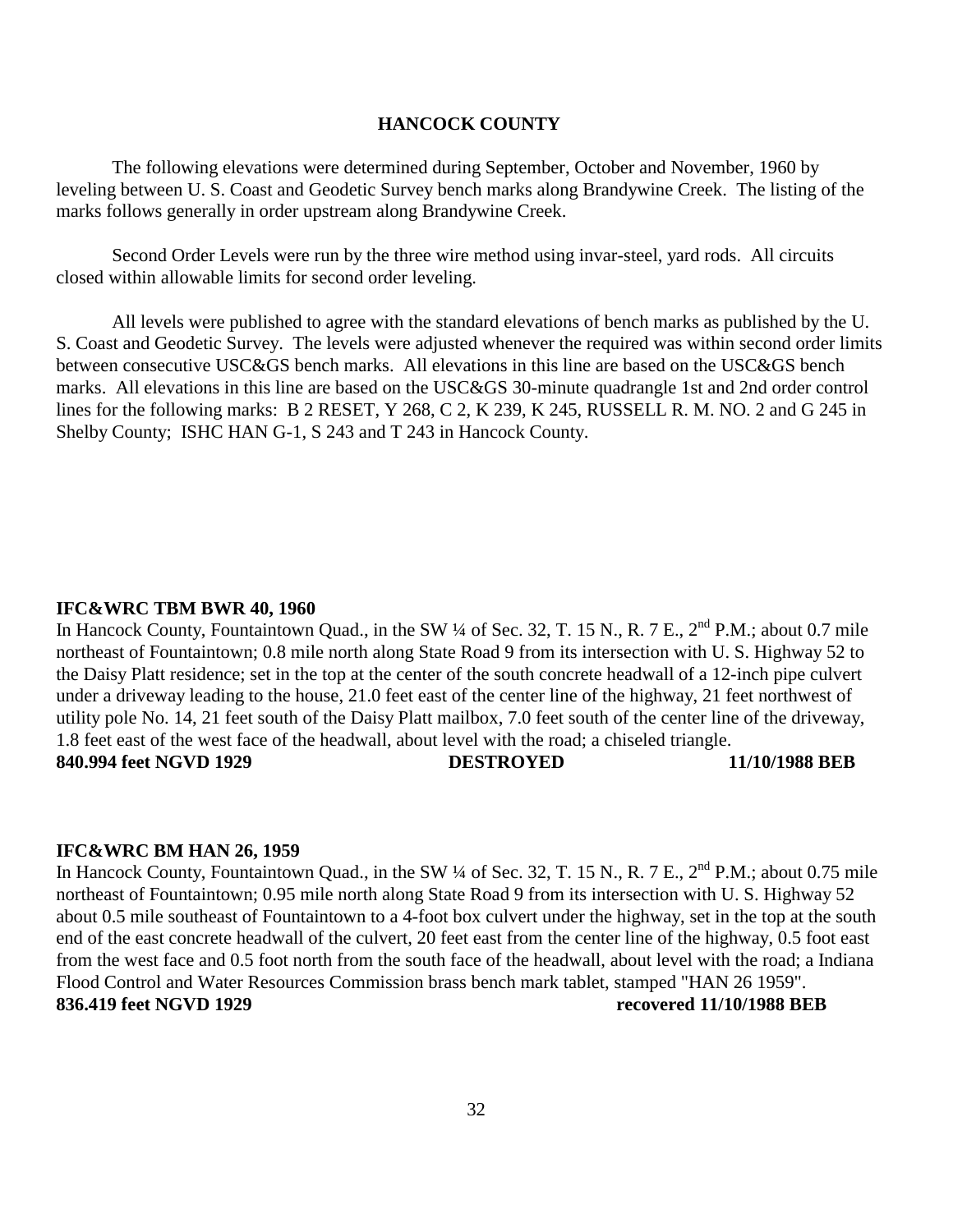#### **IFC&WRC TBM BWR 41, 1960**

In Hancock County, Fountaintown Quad., in the NW ¼ of Sec. 32, T. 15 N., R. 7 E., 2<sup>nd</sup> P.M.; about 1.4 miles northeast of Fountaintown; 1.56 miles north along State Road 9 from its intersection with U. S. Highway 52 to 500 South Road and a 1-foot pipe culvert under the highway, in the southeast quarter of the intersection; set in the top of and at the south end of the east concrete headwall of the culvert, 73 feet south of the center line of 500 South Road, 21.0 feet east of the center line of State Road 9, 0.6 foot north of the south face of the headwall, about level with the highway; a chiseled triangle.

**840.013 feet NGVD 1929 DESTROYED 11/10/1988 BEB** 

#### **IFC&WRC BM HAN 27, 1959**

In Hancock County, Fountaintown Quad., in the SE ¼ of Section 29, T. 15 N., R. 7 E., 2<sup>nd</sup> PM.; approximately 1.3 miles northeast of Fountaintown; at the 500 South Road steel truss bridge over Brandywine Creek; set in top of and at the north end of the west bridge seat, 10 feet north of the center line of the road, 1.2 feet below the road, 1.0 foot north of the northwest end steel truss, 0.8 foot west of the east face of the bridge seat; a Indiana Flood Control and Water Resources Commission brass bench mark tablet, stamped "HAN 27 1959". **836.176 feet NGVD 1929 DESTROYED 11/10/1988 BEB** 

#### **IFC&WRC TBM BWR 42, 1960**

In Hancock County, Fountaintown Quad., in the SE ¼ of Sec. 29, T. 15 N., R. 7 E., 2<sup>nd</sup> P.M.; about 1.8 miles northeast of Fountaintown; 1.98 miles north along State Road 9 from its intersection with U. S. Highway 52 to an 8-foot box culvert under the highway; set in the top of and at the south end of the east concrete headwall of the culvert, 20 feet east of the center line of the highway, 1.4 feet north of the south face of the east headwall, about level with the highway; a chiseled triangle. **839.030 feet NGVD 1929 recovered 10/26/2007 RDN** 

#### **IFC&WRC TBM BWR 43, 1960**

In Hancock County, Fountaintown Quad., in the SE ¼ of Sec. 20, T. 15 N., R. 7 E., 2<sup>nd</sup> P.M.; about 2.5 miles northeast of Fountaintown; 2.68 miles generally north along State Road 9 from its intersection with U. S. Highway 52 to a crossroad, in the northeast quarter of the intersection; set in the top of a concrete Indiana State Highway right-of-way post, 67 feet east of the center line of the highway, 16 feet north of the center line of the east-west road, 4.8 feet north of a "STOP" sign post, 2.0 feet above the ground; a chiseled triangle. **851.325 feet NGVD 1929 recovered 11/10/1988 BEB**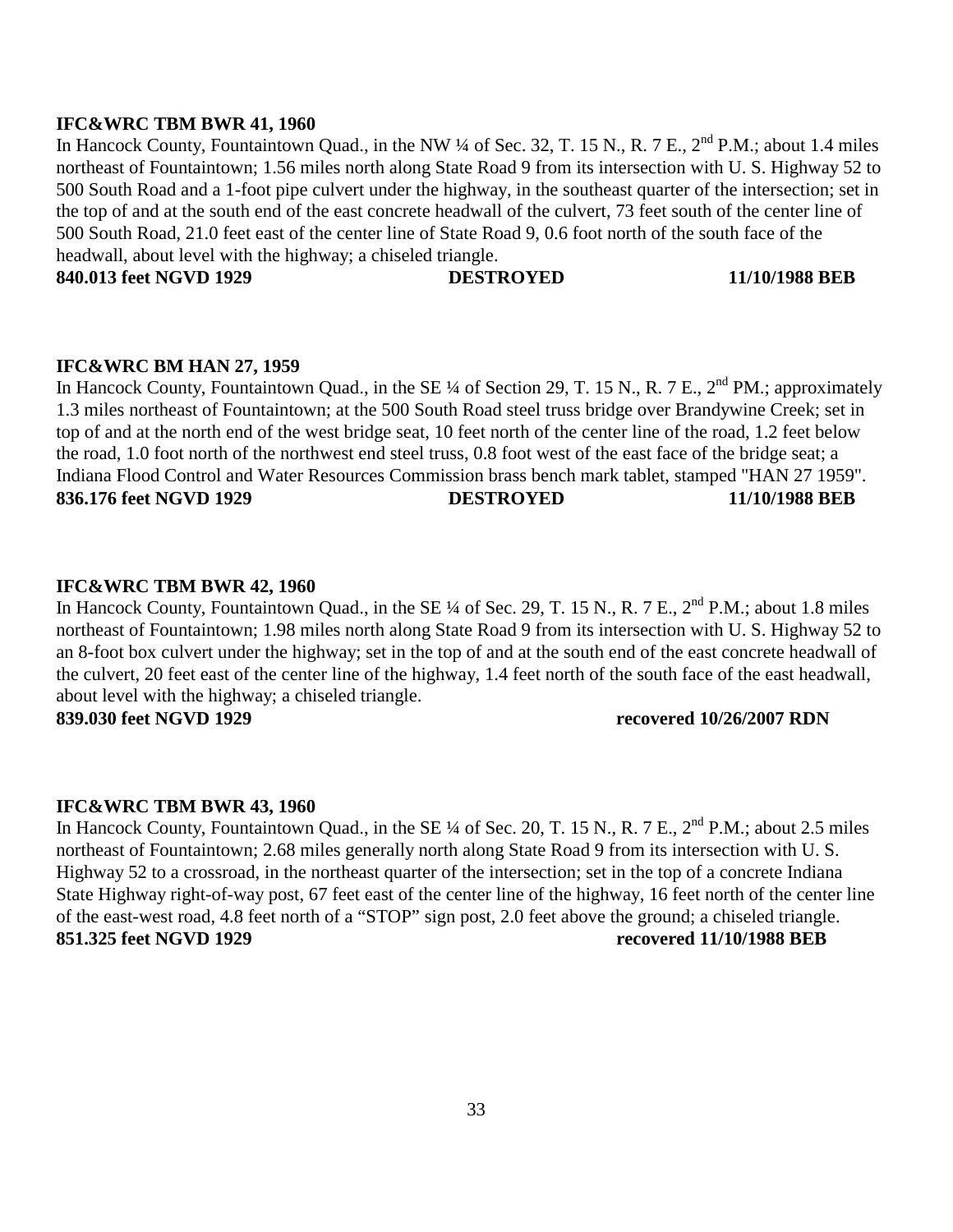#### **IFC&WRC BM HAN 28, 1959**

In Hancock County, Fountaintown Quad., in the NW ¼ of Sec. 28, T. 15 N., R. 7 E., 2<sup>nd</sup> P.M.; about 2.5 miles northeast of Fountaintown; at the 400 South Road steel truss bridge over Brandywine Creek; set in top of and at the south end of the east bridge seat, 10 feet south of the center line of the road, 0.8 foot below the road, 0.8 foot south of the southeast end steel truss, 0.6 foot east of the west face of the bridge seat; a Indiana Flood Control and Water Resources Commission brass bench mark tablet, stamped "HAN 28 1959". **843.981 feet NGVD 1929 recovered 11/10/1988 BEB** 

#### **IFC&WRC TBM BWR 44, 1960**

In Hancock County, Fountaintown Quad., in the NW ¼ of Sec. 21, T. 15 N., R. 7 E., 2<sup>nd</sup> P.M.; about 3.0 miles northwest of Fountaintown; 3.28 miles generally north along State Road 9 from its intersection with U. S. Highway 52 to a 4-foot box culvert under the highway, about 0.1 mile south of the Mount Lebanon Church; set in the top at the south end of the east concrete headwall of the culvert, 22 feet east of the center line of State Road 9, 3.1 feet north of the south face of the east headwall, about 1.5 feet below the highway; a chiseled triangle.

**848.460 feet NGVD 1929 recovered 11/10/1988 BEB** 

# **IFC&WRC TBM BWR 45, 1960**

In Hancock County, Fountaintown Quad., in the SW ¼ of Sec. 16, T. 15 N., R. 7 E., 2<sup>nd</sup> P.M.; about 3.5 miles northeast of Fountaintown; at the 300 South Road one-span steel truss bridge over Brandywine Creek; set in the south side of a combination power and telephone pole, 112 feet west of the west end of the bridge, 15.5 feet north of the center line of the road, 0.5 foot above the ground; a railroad spike driven through an aluminum tag, stamped "TBM BWR 45 1960". **849.859 feet NGVD 1929 DESTROYED 11/10/1988 BEB** 

### **IFC&WRC BM HAN 29, 1959**

In Hancock County, Fountaintown Quad., in the SW ¼ of Sec. 16, T. 15 N., R. 7 E., 2<sup>nd</sup> P.M.; about 3.5 miles northeast of Fountaintown; at the 300 South Road one-span steel truss bridge over Brandywine Creek; set in the top of the northeast wingwall of the bridge, 11.0 feet east of the east end of the north steel truss, 7.5 feet north of the center line of the road, 1.4 feet east of the west corner of the wingwall, 1.0 feet above the road; a Indiana Flood Control and Water Resources Commission brass bench mark tablet, stamped "HAN 29 1959". **848.921 feet NGVD 1929 DESTROYED 11/10/1988 BEB**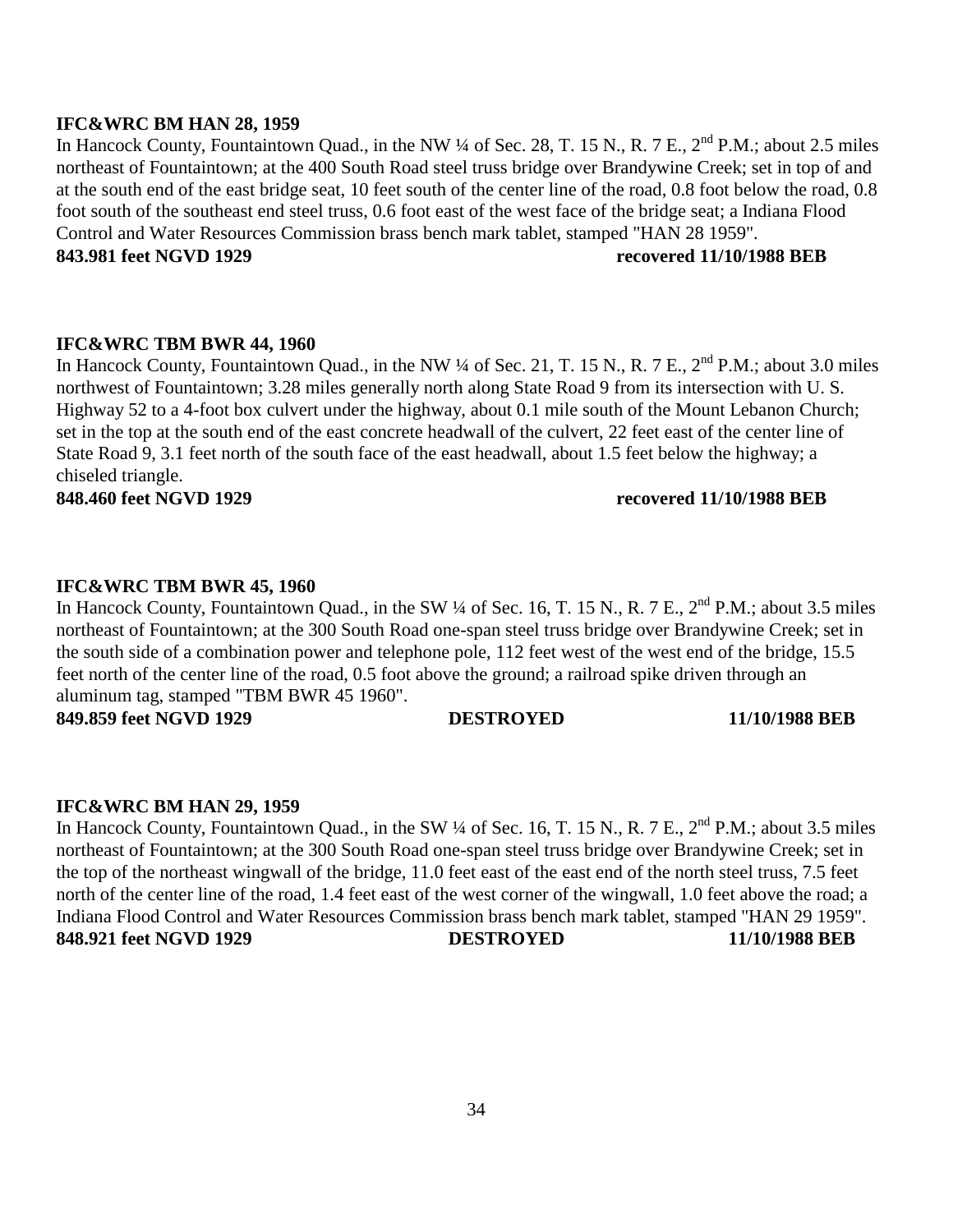#### **IFC&WRC TBM BWR 46, 1960**

In Hancock County, Morristown Quad., in the SE ¼ of Sec. 16, T. 15 N., R. 7 E., 2<sup>nd</sup> P.M.; about 3.75 miles northeast of Fountaintown; about 0.81 mile east along a gravel 300 South Road from its intersection with State Road 9 to a north-south crossroad, in the northeast quarter of the intersection; set in the west side of a utility pole, 17.5 feet north of the center line of 300 South Road, 10 feet east of the center line of the northsouth road, 2.5 feet north of a concrete fence corner post, 0.5 foot above the ground; a railroad spike driven through an aluminum tag, stamped "TBM BWR 46 1960".

**859.768 feet NGVD 1929 DESTROYED 11/10/1988 BEB** 

### **IFC&WRC TBM BWR 47, 1960**

In Hancock County, Cleveland Quad., in the SE ¼ of Sec. 16, T. 15 N., R. 7 E., 2<sup>nd</sup> P.M.; about 2.65 miles southeast of Greenfield; 1.75 miles south along State Road 9 from its intersection with U. S. Highway 40 at Greenfield to a T-road east (Steele Road), thence 1.41 miles east and generally south across a ford over Brandywine Creek and continuing on generally south to the R. Arthur residence; set in the west side of power pole No. 10, 30 feet south of the extended center line of a driveway leading to a garage, 9.5 feet east of the center line of the road, 0.6 foot above the road; a railroad spike driven through an aluminum tag, stamped "TBM BWR 47 1960".

**861.882 feet NGVD 1929 DESTROYED 11/10/1988 BEB** 

### **IFC&WRC BM HAN 30, 1959**

In Hancock County, Greenfield Quad., in the SE ¼ of Sec. 9, T. 15 N., R. 7 E., 2<sup>nd</sup> P.M.; about 2.05 miles southeast of Greenfield; 1.75 miles generally southwest along State Road 9 from its intersection with U. S. Highway 40 in Greenfield to a T-road east (Steele Road), thence 0.84 mile east and southeast across a ford over Brandywine Creek to a Y-road junction, in the southeast portion of the junction; set in the top of a concrete post, 54.5 feet south-southeast and across the road from a power pole, 48 feet south of the extended center line of the road east, 33 feet east of the extended center line of the road south, 21 feet southwest of a forked 15 inch Ash tree (fork is about 13 feet above the ground), 15.5 feet east of power line wires, 0.2 foot above the ground; a Indiana Flood Control and Water Resources Commission bronze bench mark tablet, stamped "HAN 30 1959".

#### **850.077 feet NGVD 1929 recovered 11/10/1988 BEB**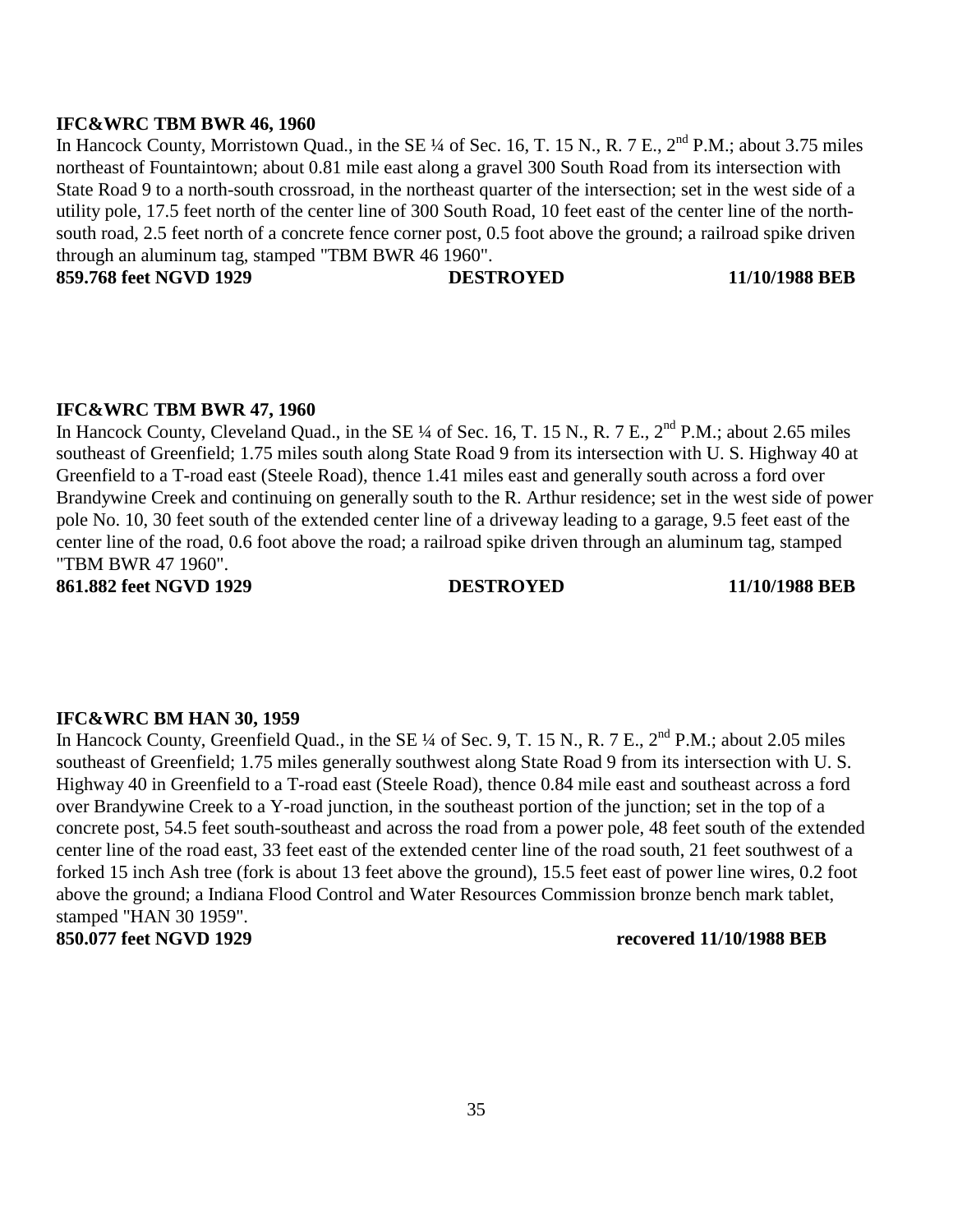#### **IFC&WRC TBM BWR 48, 1960**

In Hancock County, Greenfield Quad., in the SE  $\frac{1}{4}$  of Sec. 9, T. 15 N., R. 7 E.,  $2^{nd}$  P.M.; about 1.95 miles southeast of Greenfield; 1.75 miles generally southeast along State Road 9 from its intersection with U. S. Highway 40 in Greenfield to a T-road east (Steele Road), thence 0.71 mile east and southeast to a 14-inch Walnut tree in a fence line on the southwest side of the road; set in the west side of the tree, 141 feet southeast of a fence corner post with a framed woven wire gate, 22 feet southwest of the center line of the road, 0.5 foot above the ground; a railroad spike driven through an aluminum tag, stamped "TBM BWR 48 1960". **854.323 feet NGVD 1929** 

#### **IFC&WRC TBM BWR 49, 1960**

In Hancock County, Greenfield Quad., in the SE ¼ of Sec. 9, T. 15 N., R. 7 E., 2<sup>nd</sup> P.M.; about 1.65 miles south of Greenfield, at the State Road 9 fifteen-foot box culvert over Williamson Ditch; set in the top of and at the north end of the east concrete headwall of the culvert, 192 feet south of the center line of Steele Road, 20.5 feet east of the center line of State Road, 1.9 feet south of the north end of headwall, about level with the highway; a chiseled triangle.

**867.304 feet NGVD 1929 DESTROYED 11/10/1988 BEB** 

#### **IFC&WRC TBM BWR 50, 1960**

In Hancock County, Greenfield Quad., in the NE ¼ of Sec. 8, T. 15 N., R. 7 E., 2<sup>nd</sup> P.M.; about 0.95 mile south of Greenfield; 1.0 mile generally southeast along State Road 9 from its intersection with U. S. Highway 40 at Greenfield to a crossroad (100 South Road), thence 0.1 mile east to a T-road south and a 1-foot pipe culvert under 100 South Road; set in the top at the east end of the south concrete headwall of the culvert, 63 feet west of the center line of the T-road south, 17 feet south of the center line of 100 South Road, 1.2 feet west of the east face of the headwall, about 0.3 foot below the road; a chiseled triangle. **870.761 feet NGVD 1929 Recovered 6/21/88** 

#### **IFC&WRC BM HAN 31 RESET 1960**

In Hancock County, Greenfield Quad., in the NW ¼ of Sec. 9, T. 15 N., R. 7 E., 2<sup>nd</sup> P.M.; about 1.15 miles southeast of Greenfield; at the 100 South Road eighty-foot concrete bridge over Brandywine Creek; set in the top of and at the east end of the south concrete guardrail base of the bridge, 10 feet south of the center line of the road, 1.0 foot west of the east end of the guardrail base, 0.8 foot above the road; a Indiana Flood Control and Water Resources Commission brass bench mark tablet, stamped "HAN 31 1959 RESET 1960". **864.344 feet NGVD 1929 Recovered 6/21/88**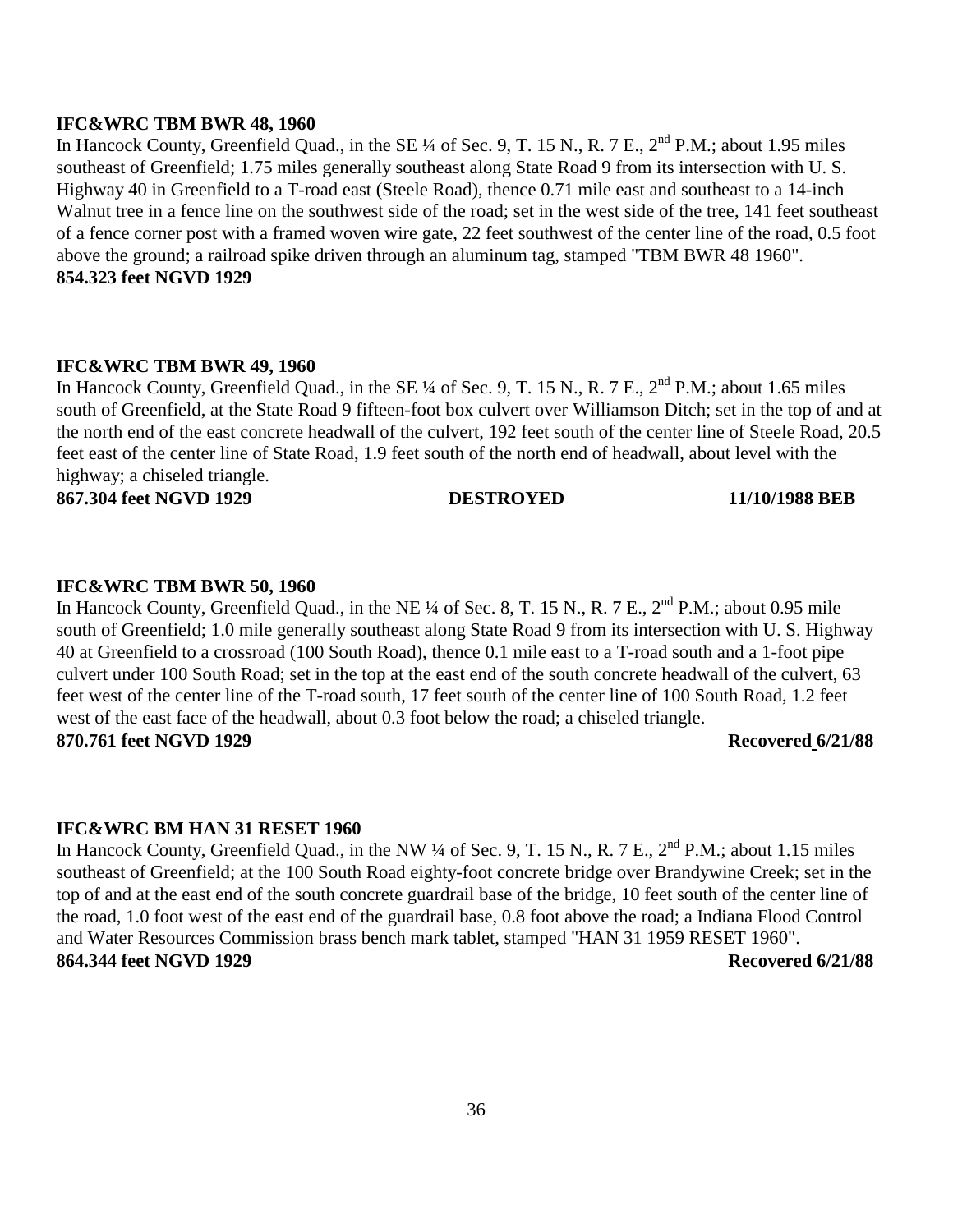#### **IFC&WRC TBM BWR 51, 1960**

In Hancock County, Greenfield Quad., in the NW ¼ of Sec. 9, T. 15 N., R. 7 E., 2<sup>nd</sup> P.M.; about 1.15 miles southeast of Greenfield; at the 100 South Road eighty-foot concrete bridge over Brandywine Creek; set in the top of and at the west end of the south concrete guardrail base, 11 feet south of the center line of the road, 0.9 foot east of the west end of the guardrail base, 0.9 foot above the road; a chiseled triangle. **864.349 feet NGVD 1929 Recovered 6/21/88**

### **IFC&WRC TBM BWR 52, 1960**

In Hancock County, Greenfield Quad., in the SE ¼ of Sec. 4, T. 15 N., R. 7 E., 2<sup>nd</sup> P.M.; about 1.3 miles southeast of Greenfield, at the intersection of 100 South Road and 250 East Road, in the northwest quarter of the intersection; set in the southeast side of a power pole No. 30 in a fence line, 56 feet north of the center line of 100 South Road, 26 feet west of the center line of 250 East Road, 0.9 foot above the ground; a railroad spike driven through an aluminum tag, stamped "TBM BWR 52 1960". **872.105 feet NGVD 1929 DESTROYED 11/10/1988 BEB** 

#### **IFC&WRC TBM BWR 53, 1960**

In Hancock County, Greenfield Quad., in the SE ¼ of Sec. 4, T. 15 N., R. 7 E., 2<sup>nd</sup> P.M.; about 0.85 mile southeast of Greenfield; 0.50 mile south along 250 East Road (A Street) from its intersection with U.S. 40 to a 24-inch pipe culvert under the road; set in the top of and at the south end of the west concrete headwall of the culvert, 13 feet west of the center line of the road, 2.3 feet north of the south face of the headwall, about 1.0 foot above the road; a chiseled triangle. **884.092 feet NGVD 1929 DESTROYED 11/10/1988 BEB** 

#### **IFC&WRC BM HAN 32, 1959**

In Hancock County, Greenfield Quad., in the NW ¼ of Sec. 4, T. 15 N., R. 7 E., 2<sup>nd</sup> P.M.; at Greenfield; at the Pennsylvania (Conrail) Railroad bridge No. 166/42 over Brandywine Creek; set in the top of and at the north end of the east abutment, 7.0 feet north of the north rail of the west bound track, 2.0 feet east of the west face of the abutment, 1.0 foot below the top of the rails; a Indiana Flood Control and Water Resources Commission brass bench mark tablet, stamped "HAN 32 1959".

**877.203 feet NGVD 1929 Recovered 6/20/88**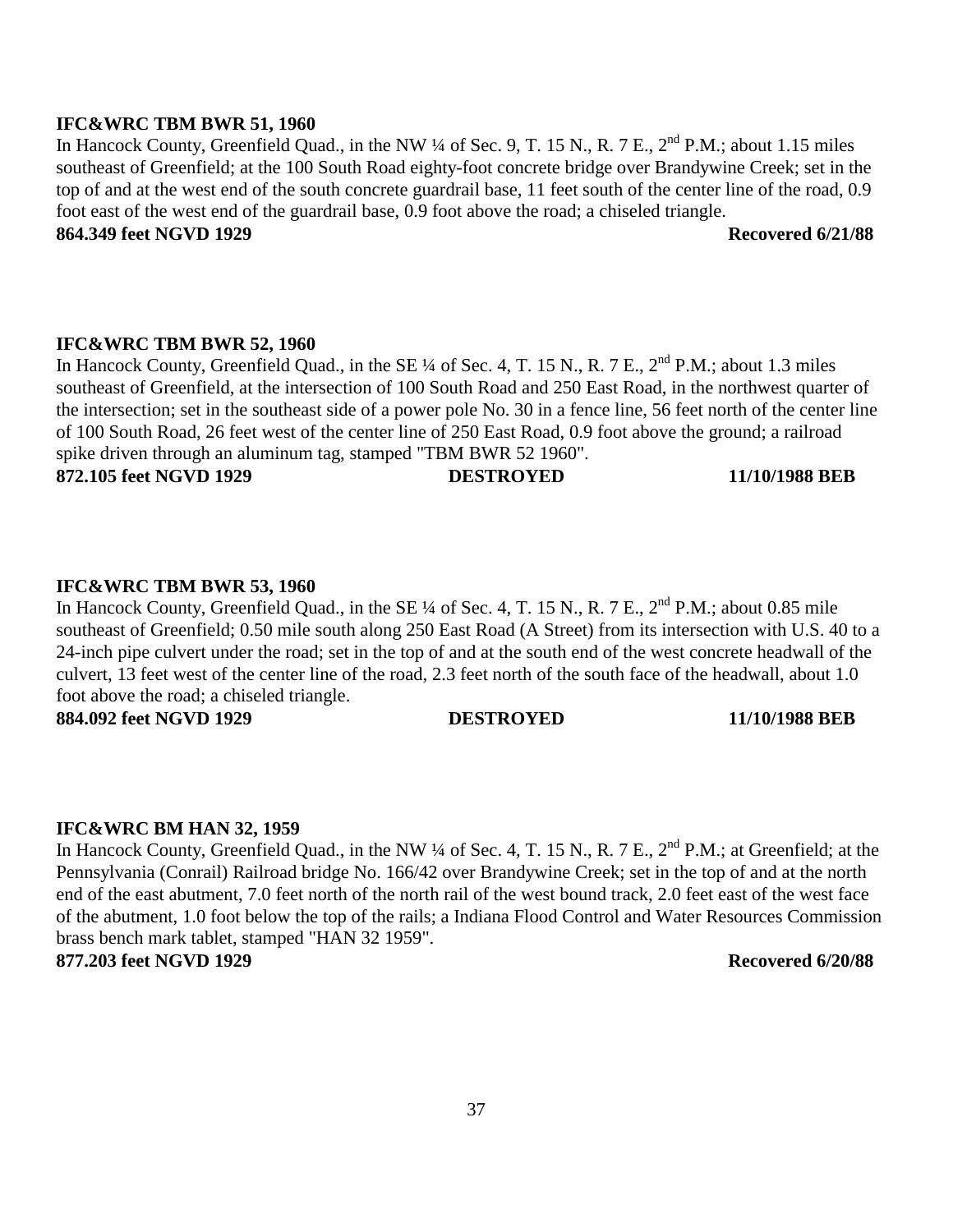#### **IFC&WRC TBM BWR 54, 1960**

In Hancock County, Greenfield Quad., in the NW ¼ of Sec. 4, T. 15 N., R. 7 E., 2<sup>nd</sup> P.M.; at Greenfield; at the Pennsylvania (Conrail) Railroad bridge No. 166/42 over Brandywine Creek; set in the top of at the south end of the east abutment of the bridge, 7.7 feet south of the south rail of the east bound track, 1.6 feet east of the west face of the abutment, about 0.3 foot below the top of the rails; a 1 3/4 inch bolt head. **877.267feet NGVD 1929 Recovered 6/20/88** 

### **ISHC BM HAN G-1**

In Hancock County, Greenfield Quad., in the SW ¼ of Sec. 33, T. 16 N., R. 7 E., 2<sup>nd</sup> P.M.; at Greenfield; at the U. S. 40 concrete bridge over Brandywine Creek; set in the top of and at the west end of the north sidewalk of the bridge, 37 feet north of the center line of the highway, 31.5 feet east of the west end of the bridge, 8.0 feet north of the south face of the north curb, 0.5 foot above the highway; a Indiana State Highway Commission disk, stamped "HAN G-1".

**870.146 feet NGVD 1929 Recovered 6/20/88** 

#### **USC&GS BM S 243, 1947**

In Hancock County, Greenfield Quad., in the NE ¼ of Sec. 5, T. 15 N., R. 7 E., 2<sup>nd</sup> P.M.; at Greenfield; at the Hancock County Courthouse; set vertically in the east face of the northeast corner of building, 2.4 feet below the bottom edge of the corner stone, 1.1 foot south of the northeast corner, 1.0 foot above ground; a U. S. Coast and Geodetic Survey brass bench mark disk, stamped "S 243 1947". **887.912 feet NGVD 1929 Recovered 6/20/88** 

#### **USC&GS BM T 243, 1947**

In Hancock County, Greenfield Quad., in the SE ¼ of Sec. 32, T. 16 N., R. 7 E., 2<sup>nd</sup> P.M.; at Greenfield; in the northeast corner of the intersection of North Pennsylvania and West North Streets; set vertically in the south face of the southeast corner of the Public School Building, in the first course of stone above the foundation, 2 feet west of the corner, 1.0 foot above ground; a U. S. Coast and Geodetic Survey brass bench mark disk, stamped "T 243 1947".

#### **890.431 feet NGVD 1929 Reported destroyed by county surveyor 2/17/89**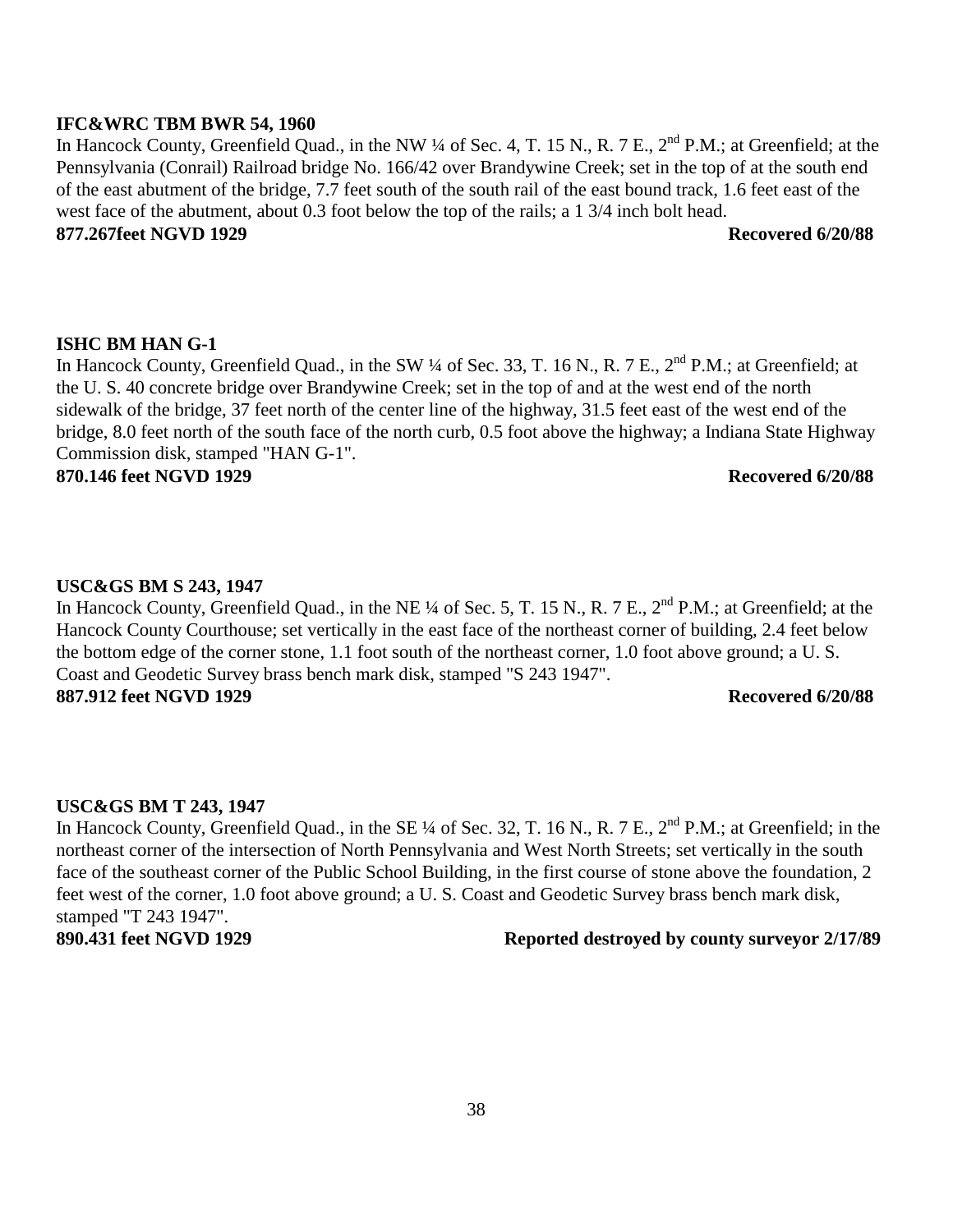#### **IFC&WRC TBM BWR 58, 1960**

In Hancock County, Greenfield Quad., in the SE ¼ of Sec. 32, T. 16 N., R. 7 E., 2<sup>nd</sup> P.M.; at Greenfield; 0.4 mile north along State Road 9 from its intersection with U. S. 40 in to Walker Street, in the southeast quarter of the intersection; set in the west side of a power pole, 16.5 feet south of the center line of Walker Street, 13 feet east of the center line of State Road 9, 0.8 foot above the ground; a railroad spike driven through an aluminum tag, stamped "TBM BWR 58 1960".

#### **886.450 feet NGVD 1929 Reported destroyed by county surveyor 2/17/89**

#### **IFC&WRC TBM BWR 55, 1960**

In Hancock County, Greenfield Quad., in the NW ¼ of Sec. 33, T. 16 N., R. 7 E., 2<sup>nd</sup> P.M.; at Greenfield; at the Park Avenue concrete ford across Brandywine Creek; set in the east side of a 41-inch Cottonwood tree, 56 feet west of the west end of the concrete ford, 37 feet east of the southeast corner of the Greenfield Abattoir building, 23 feet north of the center line of the road, 0.8 foot above the ground; a railroad spike driven through an aluminum tag, stamped "TBM BWR 55 1960".

#### **865.169 feet NGVD 1929 Reported destroyed by county surveyor 2/17/89**

#### **IFC&WRC BM HAN 33, 1959**

In Hancock County, Greenfield Quad., in the NW ¼ of Sec. 33, T. 16 N., R. 7 E.,  $2^{nd}$  P.M.; at Greenfield; at the 250 East Road (A Street) eight-foot box culvert over Boots Ditch; set in the top of the southwest concrete wingwall of the culvert, 12 feet west of the center line of the road, 1.7 feet southwest of the south end of the west headwall, 1.0 foot below the road; a Indiana Flood Control and Water Resources Commission bronze bench mark tablet, stamped "HAN 33 1959".

#### **877.150 feet NGVD 1929 Reported destroyed by county surveyor 2/17/89**

#### **IFC&WRC TBM BWR 56, 1960**

In Hancock County, Greenfield Quad., in the NE ¼ of Sec. 33, T. 16 N., R. 7 E., 2<sup>nd</sup> P.M.; at Greenfield; 0.75 mile north along 250 East Road (A Street) from its intersection with U.S. 40 to a telephone pole on the east side of the road near a fence corner; set in the west side of the telephone pole, 18.5 feet east of the center line of the road, 7 feet north of a nine-inch square wooden fence corner post, 1.4 feet west of a fence line, 1.0 foot above the ground; a railroad spike driven through an aluminum tag, stamped "TBM BWR 56 1960".

**885.727 feet NGVD 1929 Reported "not found" by county surveyor 2/17/89**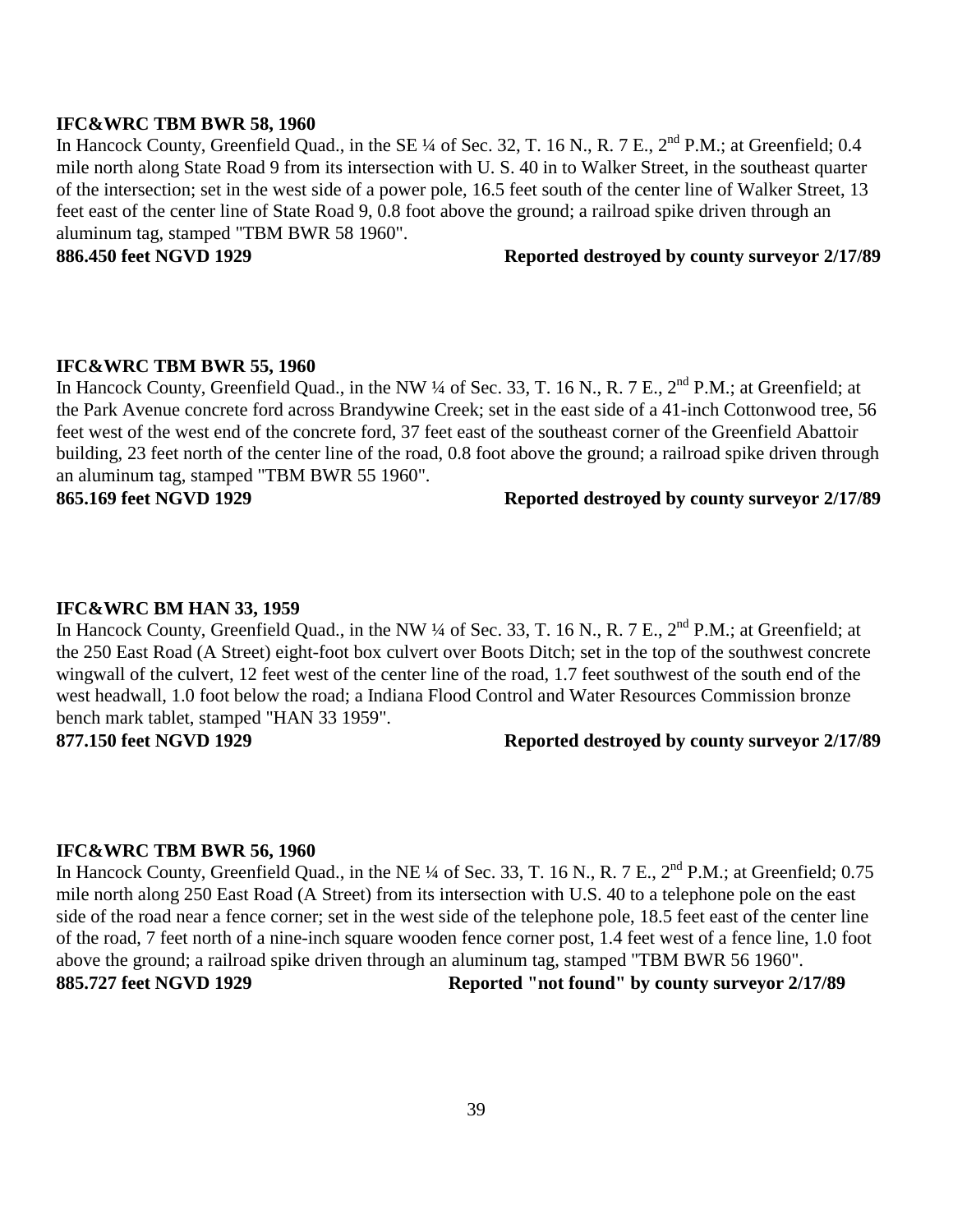### **IFC&WRC BM HAN 34, 1959**

In Hancock County, Greenfield Quad., in the NW ¼ of Sec. 33, T. 16 N., R. 7 E., 2<sup>nd</sup> P.M.; at Greenfield; at the 100 North Road (McKensie Road) sixty-foot concrete bridge over Brandywine Creek; set in the top at the south end of the west abutment, 10.5 feet south of the center line of the road, 1.2 feet west of the east face of the abutment, 0.9 foot below the road, 0.4 foot north of the south end of the abutment; a Indiana Flood Control and Water Resources Commission bronze bench mark tablet, stamped "HAN 34 1959".

**871.325 feet NGVD 1929 Destroyed 7/28/75** 

### **IFC&WRC TBM BWR 57, 1960**

In Hancock County, Greenfield Quad., in the NW ¼ of Sec. 33, T. 16 N., R. 7 E., 2<sup>nd</sup> P.M.; at Greenfield; at the intersection of State Road 9 and 100 North Road (McKensie Road), in the northeast quarter of the intersection; set in the south side of a power pole No. 3589, 76 feet east of the center line of State Road 9, 14 feet north of the center line of 100 North Road (McKensie Road), 0.9 foot above the road; a railroad spike driven through an aluminum tag, stamped "TBM BWR 57 1960".

**890.056 feet NGVD 1929 Destroyed 4/3/75**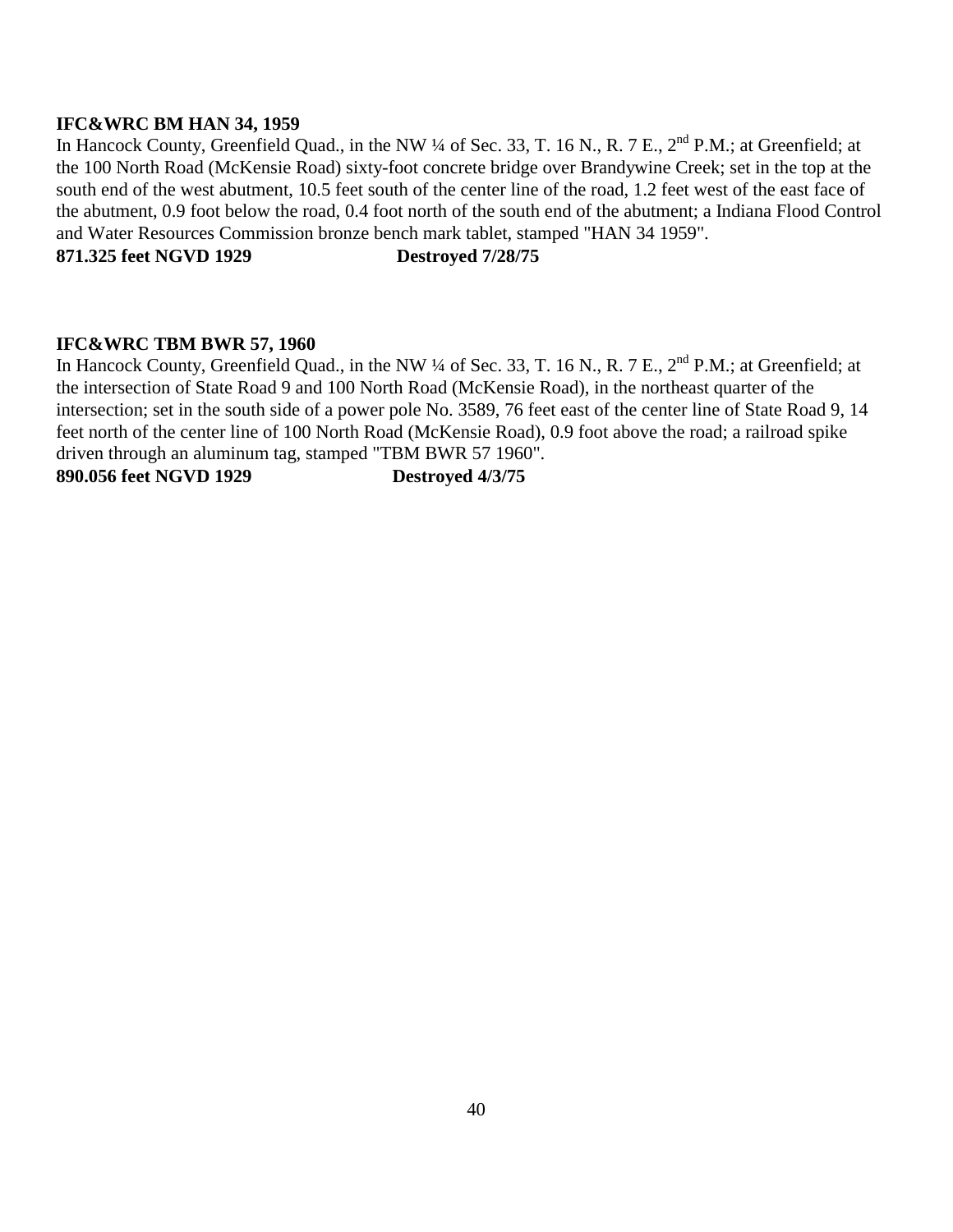The following mark has been tied in by closed circuit leveling of second order accuracy using the three-wire method with invar-steel yard rods.

**ISHC BM NOT STAMPED**In Hancock County, Greenfield Quad., in the NW <sup>1</sup>/4 of Sec. 3, T. 15 N., R. 6 E.,  $2<sup>nd</sup>$  P.M.; about 0.6 mile west of Philadelphia, at the new U. S. 40 three-span concrete bridge over Big Sugar Creek; set in the top of and at the west end of the north concrete guardrail base, 32 feet north of the divider strip of U. S. 40, 1.6 feet east of the west end of the north guardrail base, 0.9 foot above the highway; a Indiana State Highway Commission brass bench mark tablet, not stamped. **832.002 feet NGVD 1929 DESTROYED 11/10/1988 BEB** 

#### **DNR BM F 238 RESET 1999**

In Hancock County, Acton Quad., in the NW  $\frac{1}{4}$  of Sec. 23, T. 15 N., R. 5 E.,  $2^{nd}$  P.M.; about 0.4 mile northeast of Julietta; at the Marion/Hancock County Line Road bridge over Breier Creek; set on top of the south end of the east concrete guardrail of the bridge, 16.1 feet east of the centerline of Marion/Hancock County Line Road, 0.7 foot north of the south face of the guardrail, 0.4 foot west of the east face of the guardrail, 2.7 feet above the road; a Department of Natural Resources brass control station tablet, stamped "F 238 RESET 1999".

### **2nd ORDER**

**827.808 feet NGVD 1929** 

#### **DNR TBM MARHAN 1, 1993**

In Hancock County, Acton Quad., in the NW ¼ of Sec. 23, T. 15 N., R. 5 E., 2<sup>nd</sup> P.M.; about 0.4 mile northeast of Julietta; near the Marion/Hancock County Line Road bridge over Breier Creek; set in the west side of utility pole # 16-0-621GB, about 696 feet south of the bridge, 13.5 feet east of the centerline of Marion/Hancock County Line road, 3.3 feet west of a fence line, about 1.8 feet above the ground; a railroad spike driven through an aluminum tag, stamped "MARHAH 1 1993".

## **2nd ORDER**

#### **836.765 feet NGVD 1929**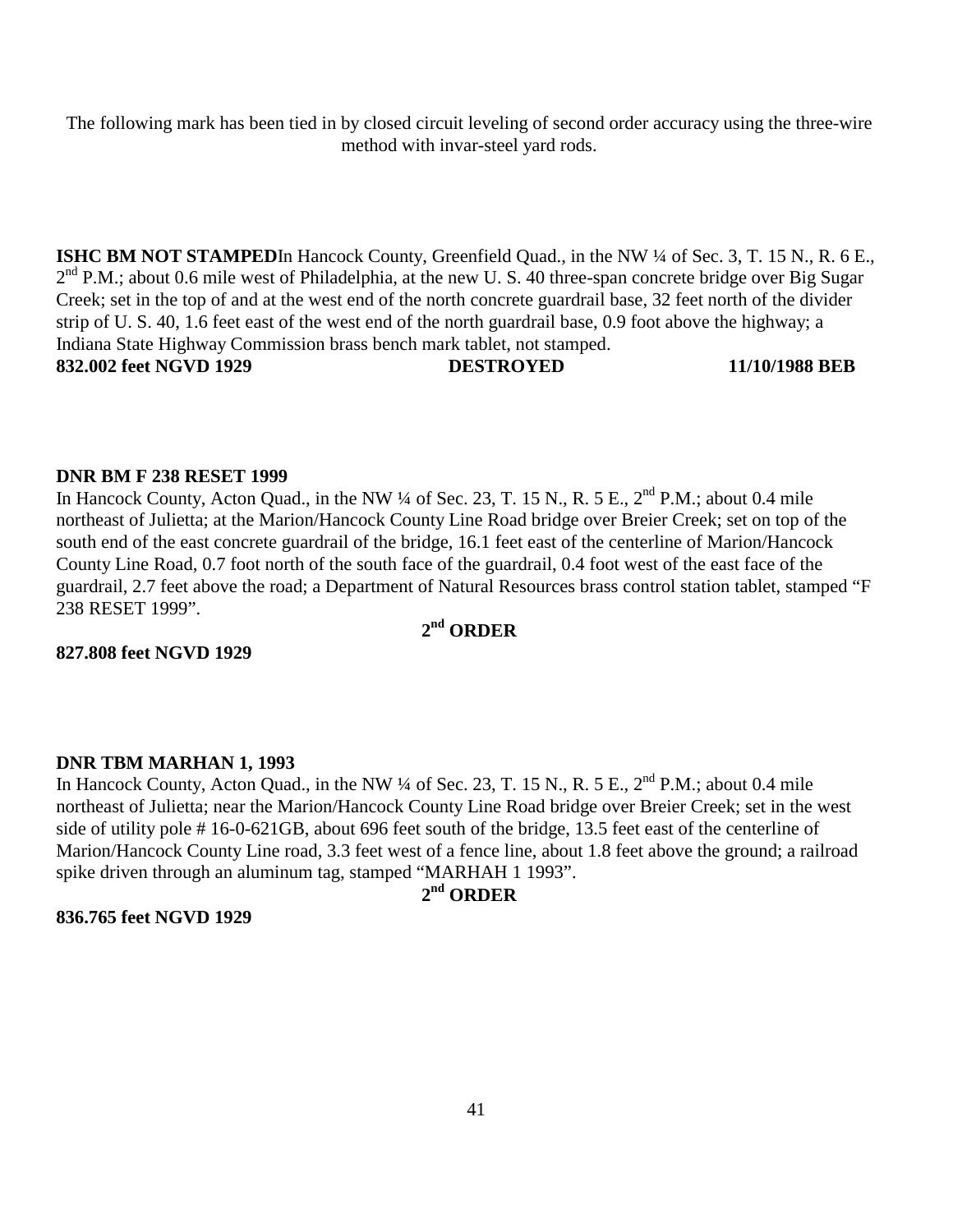#### **DNR TBM MARHAN 2, 1993**

In Hancock County, Acton Quad., in the NW  $\frac{1}{4}$  of Sec. 23, T. 15 N., R. 5 E.,  $2^{nd}$  P.M.; about 0.4 mile northeast of Julietta; near the Marion/Hancock County Line Road bridge over Breier Creek; set in the west side of utility pole # 118-621GB, about 421 feet south of the bridge, 13.5 feet east of the centerline of Marion/Hancock County Line Road, 3 feet west of a fence line, about 1.2 feet above the ground; a railroad spike driven through an aluminum tag, stamped "MARHAH 2 1993".

### **2nd ORDER**

#### **836.376 feet NGVD 1929**

#### **DNR TBM MARHAN 3, 1993**

In Hancock County, Acton Quad., in the SW ¼ of Sec. 14, T. 15 N., R. 5 E., 2<sup>nd</sup> P.M.; about 0.4 mile northeast of Julietta; near the Marion/Hancock County Line Road bridge over Breier Creek; set in the west side of utility pole # 270-023, about 176.5 feet north of the bridge, 66.5 feet north of the centerline of 300 South Road, 17.2 feet east of the centerline of Marion/Hancock County Line Road, 3 feet west of a fence line, about 1.2 feet above the ground; a railroad spike driven through an aluminum tag, stamped "MARHAH 3 1993".

### **2nd ORDER**

#### **824.367 feet NGVD 1929**

#### **DNR TBM MARHAN 4, 1993**

In Hancock County, Acton Quad., in the SW  $\frac{1}{4}$  of Sec. 14, T. 15 N., R. 5 E.,  $2^{nd}$  P.M.; about 0.4 mile northeast of Julietta; near the Marion/Hancock County Line Road bridge over Breier Creek; set in the west side of utility pole # 270-024, about 392 feet north of the bridge, 35.5 feet north of the centerline of a driveway, 12.8 feet east of the centerline of Marion/Hancock County Line Road, about 1.6 feet above the ground; a railroad spike driven through an aluminum tag, stamped "MARHAH 4 1993".

# **2nd ORDER**

#### **828.094 feet NGVD 1929**

### **DNR BM HAN 3 RESET 1976**

In Hancock County, Acton Quad., in the SE ¼ of Sec. 20, T. 15 N., R. 6 E., 2<sup>nd</sup> P.M.; about 0.5 mile northeast of New Palestine; at the 400 South County Road bridge over Sugar Creek; set in top of the northwest bridge abutment, 12.6 feet north of the centerline of 400 South Road, 3.5 feet west of a guardrail post, 0.7 foot south of the north face of the concrete abutment, 0.1 foot below the road; a Department of Natural Resources brass control station tablet, stamped "HAN 3 RESET 1976".

### **2nd ORDER**

#### **807.320 feet NGVD 1929**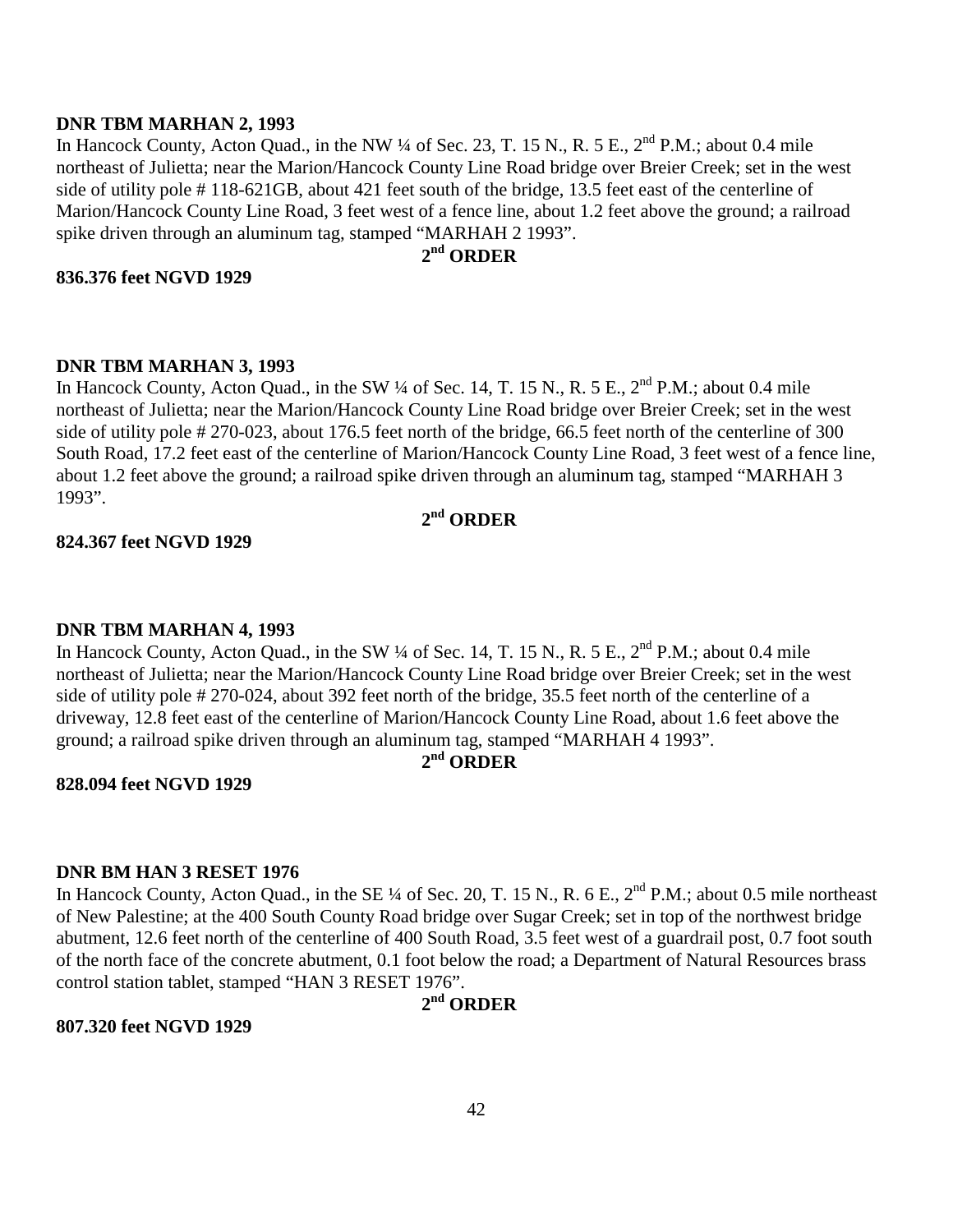State of Indiana Department of Natural Resources Division of Water

Control Station Descriptions and Elevations

# **HANCOCK COUNTY**

The following benchmark descriptions and elevations have been developed by the staff of the D.N.R. - Division of Water. These marks were established and third order levels ran to these marks for the purpose of determining high water marks for the flood of 1993 on Brandywine Creek.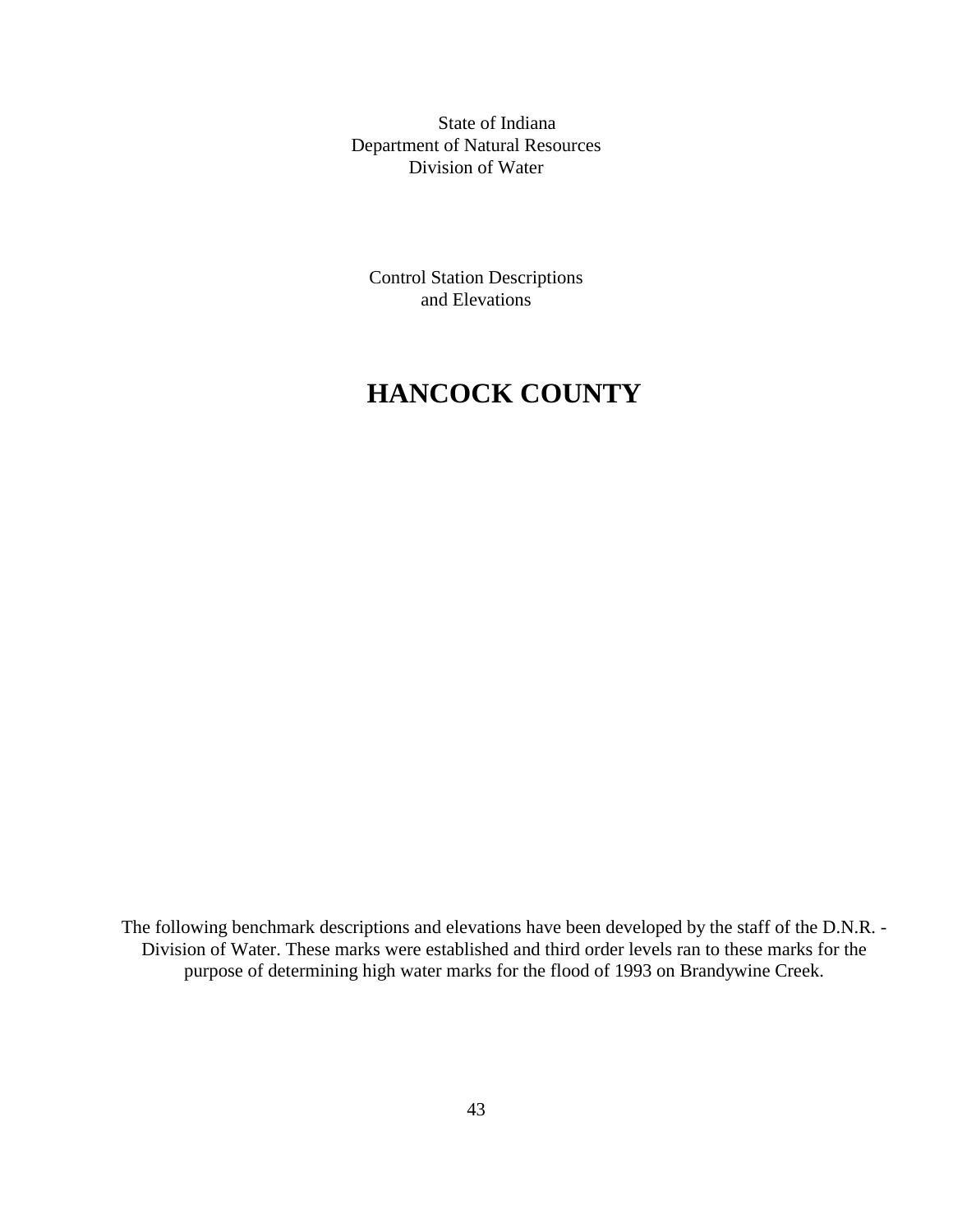#### **DNR TBM BRANDY 1, 1997**

In Hancock County, Greenfield Quad., in the SE  $\frac{1}{4}$  of Sec. 17, T. 16 N., R. 7 E.,  $2^{nd}$  P.M.; approximately 2.0 miles north of Greenfield; at the 300 North Road bridge over Brandywine Creek; set in the east side of a power pole, about 315 feet west of the bridge, 54.0 feet northeast of a power pole, 19.5 feet north of the centerline of the road, 7.4 feet north of the north concrete curb of the road, 3.4 feet south of a east-west fence line, 1.1 feet above the ground; a railroad spike driven through an aluminum tag, stamped "IDNR TBM BRANDY 1 1997".

**880.434 feet NGVD 1929 THIRD ORDER** 

**268.3568 meters NGVD 1929** 

#### **DNR TBM BRANDY 2, 1997**

In Hancock County, Greenfield Quad., in the SW 1/4 of Sec. 21, T. 16 N., R. 7 E., 2<sup>nd</sup> P.M.: approximately 1.0 mile north of Greenfield; at the I 70 east bound bridge over Brandywine Creek; set in the top of the concrete bridge approach and base of the concrete guardrail of the bridge, 27.0 feet south of the centerline of the east bound lanes, 9.1 feet northeast of a aluminum light pole, 0.6 foot west of the west end of the concrete guardrail, 0.5 foot north of the south edge of the concrete approach, level with the concrete road surface; a chiseled triangle.

**882.316 feet NGVD 1929 THIRD ORDER 268.9305 meters NGVD 1929** 

#### **DNR TBM BRANDY 3, 1997**

In Hancock County, Greenfield Quad., in the SW  $\frac{1}{4}$  of Sec. 28, T. 16 N., R. 7 E.,  $2^{nd}$  P.M.; at Greenfield; at the 100 North Road bridge over Brandywine Creek; set in the top of the northeast concrete wingwall of the bridge, 21.3 feet north of the centerline of the road, 3.1 feet northwest of a reflector post, 1.1 feet north of the concrete curb of the road, 0.2 foot below the level of the road; a chiseled square.

**870.540 feet NGVD 1929 THIRD ORDER 265.3411 meters NGVD 1929**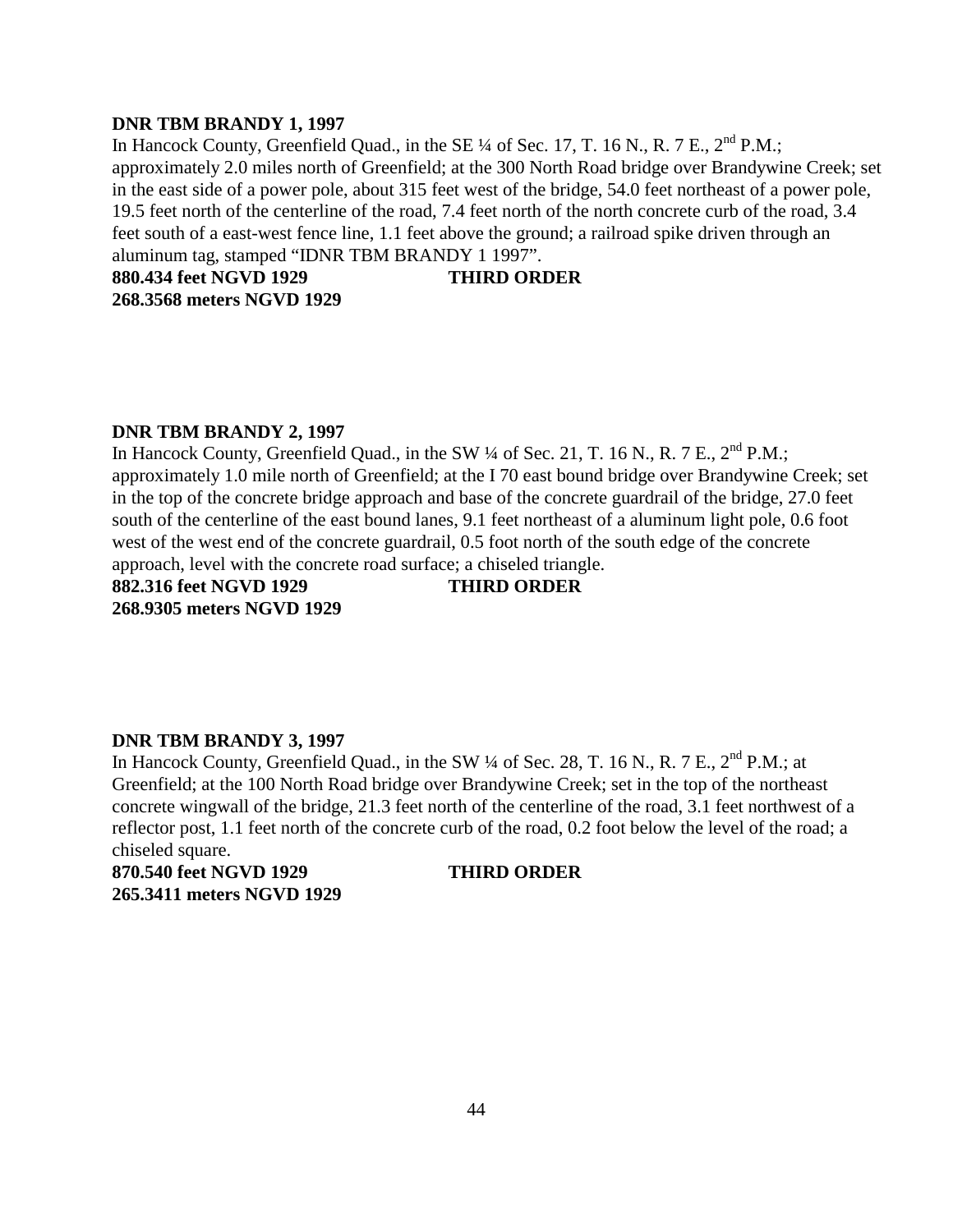#### **DNR TBM BRANDY 4, 1997**

In Hancock County, Greenfield Quad., in the NW  $\frac{1}{4}$  of Sec. 33, T. 16 N., R. 7 E.,  $2^{nd}$  P.M.; at Greenfield; at the Park Avenue bridge over Brandywine Creek; set in the top of the northwest concrete bridge abutment, 18.6 feet north of the centerline of the road, 2.7 feet below the top of the concrete guardrail of the bridge, 1.5 feet north of the north concrete guardrail, level with the road; a chiseled triangle.

**866.771 feet NGVD 1929 THIRD ORDER 264.1923 meters NGVD 1929** 

#### **DNR TBM BRANDY 5, 1997**

In Hancock County, Greenfield Quad., in the SW 1/4 of Sec. 33, T. 16 N., R. 7 E., 2<sup>nd</sup> P.M.; at Greenfield; at the Riley Memorial Park; set in the north side of a power pole, approximately 125 feet northwest of the northwest end of the foot bridge over Brandywine Creek, 70.3 feet northeast of a "NO PARKING ANYTIME" sign post, 54.0 feet north of a lone tree inside a grassy circle, 17.5 feet north of the centerline of Park Avenue, 1.5 feet above the ground; a railroad spike driven thru an aluminum tag, stamped "IDNR TBM BRANDY 5 1997".

**863.206 feet NGVD 1929 THIRD ORDER 263.1057 meters NGVD 1929** 

#### **DNR TBM BRANDY 6, 1997**

In Hancock County, Fountaintown Quad., in the SW  $\frac{1}{4}$  of Sec. 16, T. 15 N., R. 7 E.,  $2^{nd}$  P.M.; approximately 3.0 miles south of Greenfield; at the 300 South Road bridge over Brandywine Creek; set in the north concrete curb of the bridge, 10.8 feet north of the centerline of the road, 1.6 feet below the steel guardrail of the bridge, 0.6 foot east of the west end of the concrete curb, 0.5 foot above the road; a chiseled triangle.

**850.647 feet NGVD 1929 THIRD ORDER 259.2777 meters NGVD 1929**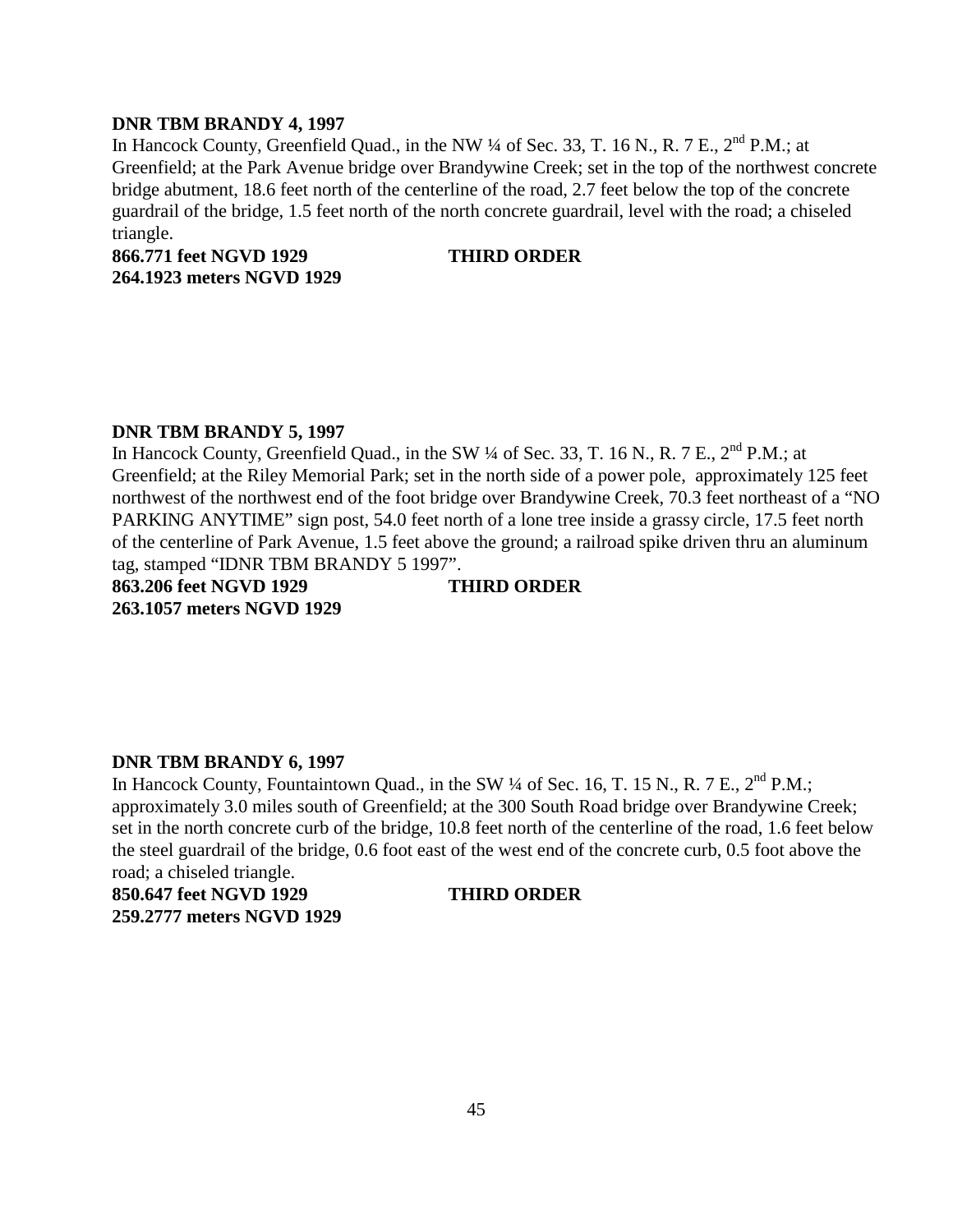#### **DNR TBM BRANDY 6 A, 1999**

In Hancock County, Fountaintown Quad., in the NW  $\frac{1}{4}$  of Section 28, T. 15 N., R. 7 E.,  $2^{nd}$  P.M.; approximately 2.3 miles northeast of Fountaintown; at the 400 South Road bridge over Brandywine Creek; set in the top of the southeast concrete bridge abutment, 14.0 feet south of the centerline of the road, 2.8 feet below the top of the concrete guardrail of the bridge, 1.1 feet west of the east face of the bridge abutment, 0.4 foot north of the south face of the bridge abutment; a chiseled triangle.

**847.465 feet NGVD 1929 THIRD ORDER 258.3078 meters NGVD 1929** 

#### **DNR TBM BRANDY 7, 1999**

In Hancock County, Fountaintown Quad., in the SE  $\frac{1}{4}$  of Sec. 29, T. 15 N., R. 7 E.,  $2^{nd}$  P.M.; approximately 1.3 miles northeast of Fountaintown; at the 500 South Road bridge over Brandywine Creek; set in the east end of the concrete base of the north concrete guardrail of the bridge, 14.0 feet north of the centerline of the road, 8.3 feet east of an expansion joint of the bridge, 2.7 feet below the top of the concrete guardrail of the bridge, 0.5 foot west of the east end of the guardrail, level with the road; a chiseled triangle.

**839.385 feet NGVD 1929 THIRD ORDER 255.8451 meters NGVD 1929** 

#### **Hancock County BM TT 11/E11**

In Hancock County, Greenfield Quad., in the SW  $\frac{1}{4}$  of Sec. 4, T. 15 N., R. 7 E.,  $2^{nd}$  P.M.; approximately 0.5 mile south of Greenfield; at the 100 South Road (Davis Road) bridge over Brandywine Creek; set in the top of the northeast concrete bridge abutment, 21.0 feet north of the centerline of the road, 1.0 foot east of the west face of the concrete bridge abutment, 0.9 foot north of the concrete guardrail of the bridge, 0.1 foot above the level of the concrete sidewalk; a Hancock County bench mark tablet, stamped "TT11-E11 ELEV- 864.39".

**864.538 feet NGVD 1929 THIRD ORDER 263.5117 meters NGVD 1929** 

#### **DOT BM NOT STAMPED**

In Hancock County, Greenfield Quad., in the NW  $\frac{1}{4}$  of Section 28, T. 16 N., R. 7 E.,  $2^{nd}$  PM.; approximately 0.5 mile north of Greenfield; at the 200 North Road bridge over Brandywine Creek; set in the top of the south concrete guardrail of the bridge, 19.0 feet south of the centerline of the road, 2.7 feet above the road, 1.6 feet east of the west end of the guardrail, 0.4 foot south of the north face of the guardrail; a Indiana Department of Highways bench mark tablet, not stamped.

**878.546 feet NGVD 1929 THIRD ORDER 267.7814 meters NGVD 1929**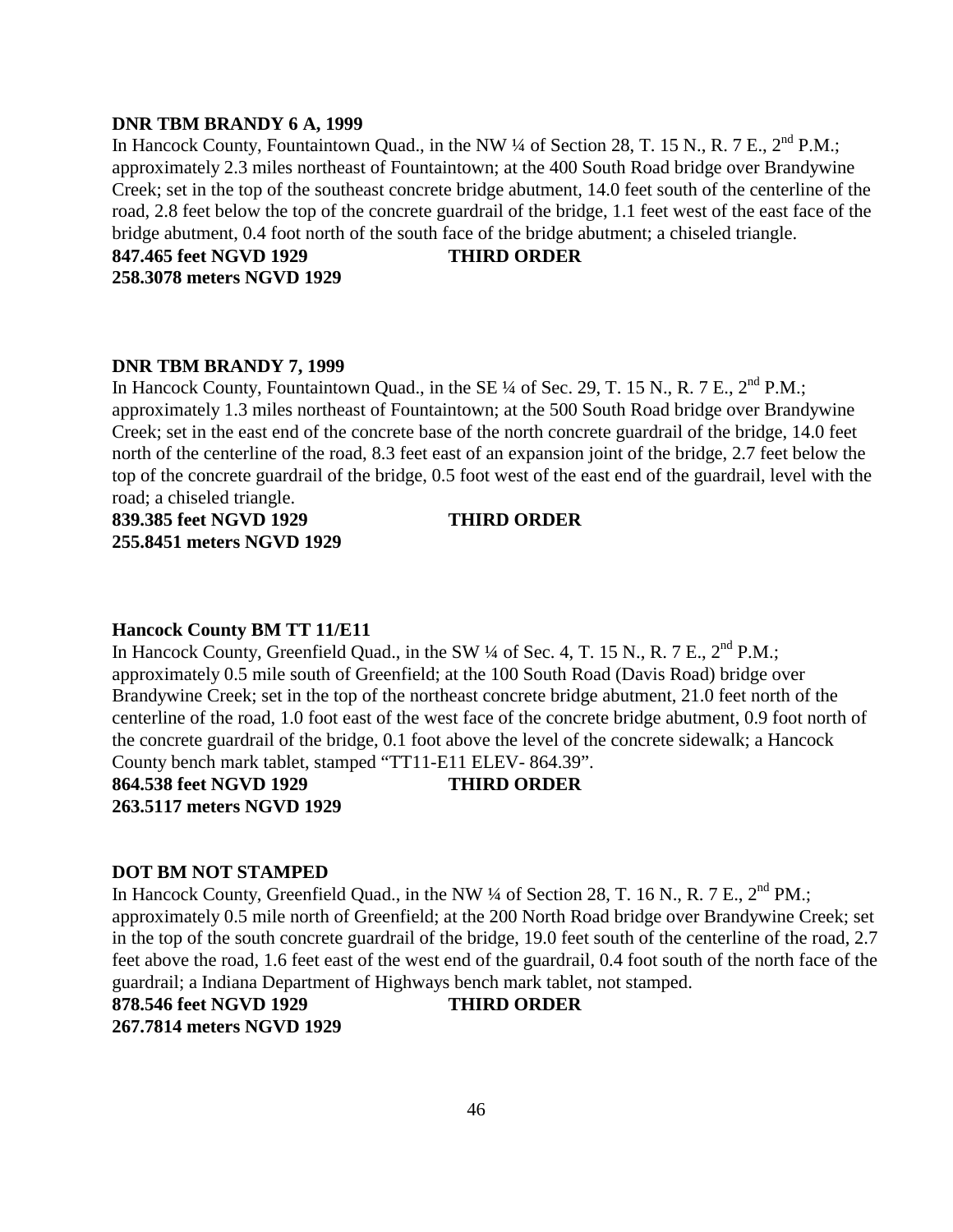### **INDOT BM HAN G 35**

In Hancock County, Greenfield Quad., in the NW ¼ of Sec. 12, T. 16 N., R. 6 E., 2<sup>nd</sup> P. M. about 4.8 miles northwest of Greenfield; at the Fortville Pike Road bridge over Sugar Creek; set in the southeast concrete bridge abutment, 17 feet south of the centerline of Fortville Pike Road, 27 feet west of the extended centerline of 500 North Road, 0.8 foot east of the west face of the southeast concrete bridge abutment, 0.5 foot north of the south face of concrete abutment, 0.9 foot below the top of concrete curb; a State Highway Commission of Indiana bench mark tablet stamped "HAN G 35".

**3rd Order** 

**857.747 feet NGVD 1929**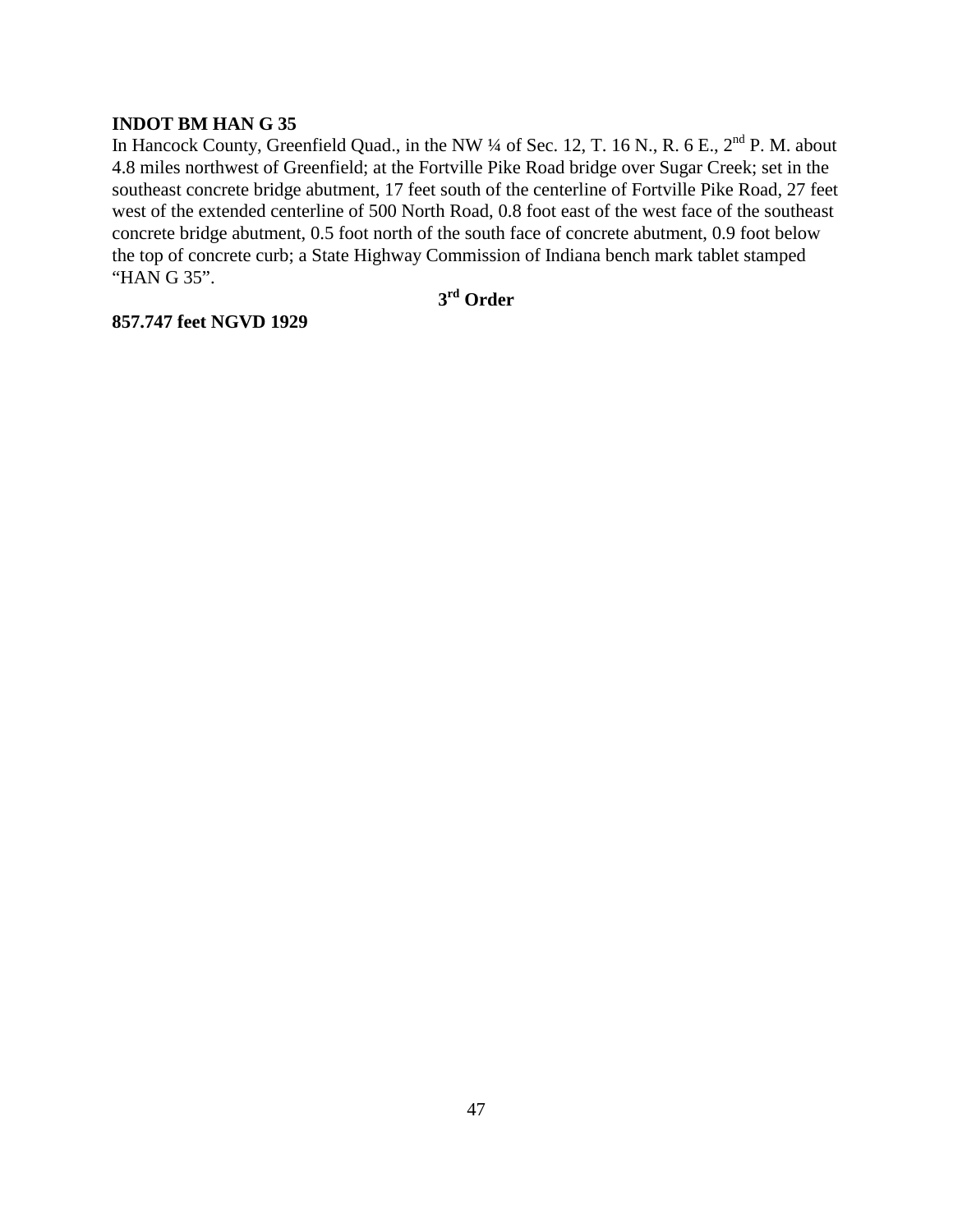| Big Blue River Shelby, Hancock, Rush, & Henry Counties |                    |
|--------------------------------------------------------|--------------------|
| B2 RESET                                               | 764.791 NAVD 1988  |
| USGS TT 8 RJH                                          | 796.498 NAVD 1988  |
| USGS TT 7 RJH                                          | 837.451 NAVD 1988  |
| P239                                                   | 831.147 NAVD 1988  |
| S242                                                   | 835.782 NAVD 1988  |
| R242                                                   | 839.523 NAVD 1988  |
| Q242                                                   | 832.429 NAVD 1988  |
| J244                                                   | 915.379 NAVD 1988  |
| R43                                                    | 885.280 NAVD 1988  |
| N252                                                   | 906.730 NAVD 1988  |
| V251                                                   | 1007.747 NAVD 1988 |
| U251                                                   | 994.827 NAVD 1988  |
| G251                                                   | 976.514 NAVD 1988  |
| NEW CASTLE MAGNETIC                                    | 1016.189 NAVD 1988 |
| VAN NUYS RM1                                           | 1061.261 NAVD 1988 |
| VAN NUYS RM2                                           | 1062.029 NAVD 1988 |
| VAN NUYS                                               | 1061.877 NAVD 1988 |
| <b>B251</b>                                            | 1061.786 NAVD 1988 |
| A251                                                   | 1067.901 NAVD 1988 |
| Y250                                                   | 1096.445 NAVD 1988 |
| H244                                                   | 935.592 NAVD 1988  |
| M244                                                   | 886.009 NAVD 1988  |
| L244 RESET                                             | 920.161 NAVD 1988  |
| <b>BR33</b>                                            | 758.537 NAVD 1988  |
| SHE34                                                  | 771.957 NAVD 1988  |
| BR34                                                   | 772.590 NAVD 1988  |
| BR35                                                   | 797.678 NAVD 1988  |
| ISHC SHE G 14                                          | 798.560 NAVD 1988  |
| BR36                                                   | 784.247 NAVD 1988  |
| <b>USGS UE 784.6</b>                                   | 784.225 NAVD 1988  |
| SHE38                                                  | 783.599 NAVD 1988  |
| <b>BR37</b>                                            | 777.449 NAVD 1988  |
| SHE39                                                  | 778.217 NAVD 1988  |
| <b>BR38</b>                                            | 784.299 NAVD 1988  |
| SHE39 RESET                                            | 785.698 NAVD 1988  |
| <b>BR39</b>                                            | 790.208 NAVD 1988  |
| <b>BR40</b>                                            | 790.345 NAVD 1988  |
| USGS 8 COM                                             | 790.801 NAVD 1988  |
| <b>BR41</b>                                            | 792.525 NAVD 1988  |
| <b>BR42</b>                                            | 798.889 NAVD 1988  |
| SHE40                                                  | 799.103 NAVD 1988  |
| BR43                                                   | 802.552 NAVD 1988  |
| USGS UE 803                                            | 802.455 NAVD 1988  |
| BR44                                                   | 840.133 NAVD 1988  |
| BR45                                                   | 833.239 NAVD 1988  |
| BR46                                                   | 842.624 NAVD 1988  |
| SHE41                                                  | 842.544 NAVD 1988  |
| BR47                                                   | 813.081 NAVD 1988  |
| SHE42                                                  | 813.777 NAVD 1988  |
| <b>BR48</b>                                            | 813.169 NAVD 1988  |
| BR49                                                   | 811.609 NAVD 1988  |
| SHE43                                                  | 818.343 NAVD 1988  |
| <b>BR50</b>                                            | 820.149 NAVD 1988  |
| SHE44                                                  | 819.469 NAVD 1988  |
| SHE44 RESET                                            | 817.728 NAVD 1988  |
|                                                        |                    |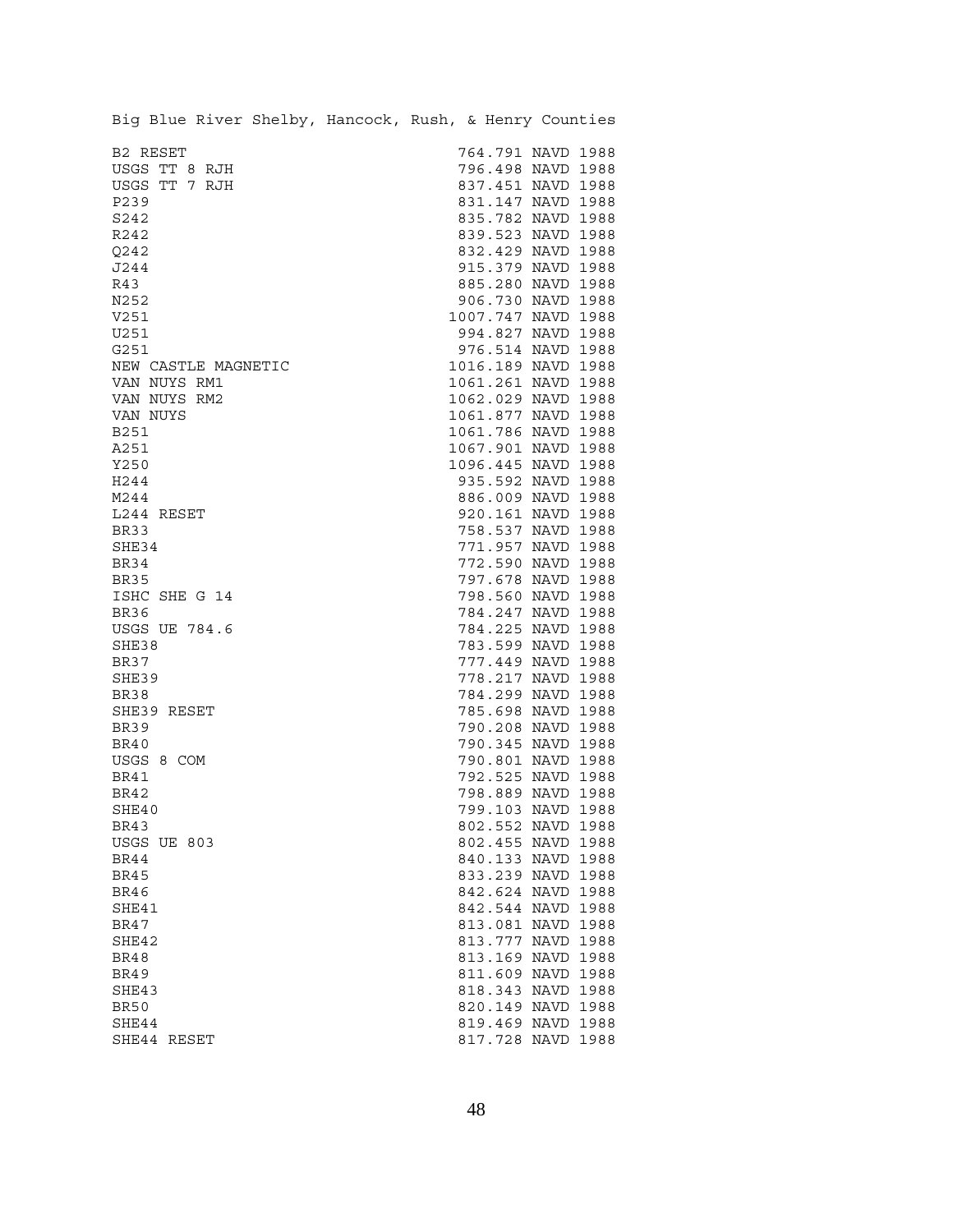|                     |            |                      | Big Blue River Shelby, Hancock, Rush, & Henry Counties |  |                                        |      |
|---------------------|------------|----------------------|--------------------------------------------------------|--|----------------------------------------|------|
| BR51                |            |                      |                                                        |  | 817.087 NAVD 1988                      |      |
| <b>BR52</b>         |            |                      |                                                        |  | 831.393 NAVD 1988                      |      |
| <b>BR53</b>         |            |                      |                                                        |  | 825.110 NAVD 1988                      |      |
| SHE45               |            |                      |                                                        |  | 832.367 NAVD 1988                      |      |
| <b>BR54</b>         |            |                      |                                                        |  | 832.480 NAVD 1988                      |      |
| <b>BR55</b>         |            |                      |                                                        |  | 837.225 NAVD 1988                      |      |
| <b>BR56</b>         |            |                      |                                                        |  | 835.966 NAVD 1988                      |      |
| HAN22               |            |                      |                                                        |  | 834.876 NAVD 1988                      |      |
| <b>BR58</b>         |            |                      |                                                        |  | 835.437 NAVD 1988                      |      |
| <b>BR59</b>         |            |                      |                                                        |  | 848.195 NAVD 1988                      |      |
| HAN23               |            |                      |                                                        |  | 850.769 NAVD 1988                      |      |
| <b>BR60</b>         |            |                      |                                                        |  | 850.912 NAVD 1988                      |      |
| <b>BR61</b>         |            |                      |                                                        |  | 855.814 NAVD 1988                      |      |
| HAN24               |            |                      |                                                        |  | 841.279 NAVD 1988                      |      |
| <b>BR62</b>         |            |                      |                                                        |  | 841.370 NAVD 1988                      |      |
| <b>BR63</b>         |            |                      |                                                        |  | 859.954 NAVD 1988                      |      |
| <b>BR64</b>         |            |                      |                                                        |  | 858.378 NAVD 1988                      |      |
| HAN25               |            |                      |                                                        |  | 854.663 NAVD 1988                      |      |
| <b>BR65</b>         |            |                      |                                                        |  | 919.647 NAVD 1988                      |      |
|                     | K244 RESET |                      |                                                        |  | 925.604 NAVD 1988                      |      |
| <b>BR66</b>         |            |                      |                                                        |  | 926.426 NAVD 1988                      |      |
| BR67<br><b>BR68</b> |            |                      |                                                        |  | 913.798 NAVD 1988<br>915.856 NAVD 1988 |      |
| <b>BR69</b>         |            |                      |                                                        |  | 921.733 NAVD 1988                      |      |
|                     |            | <b>USGS UE 856.9</b> |                                                        |  | 856.420 NAVD 1988                      |      |
| RUS29               |            |                      |                                                        |  | 855.628 NAVD 1988                      |      |
| BR70                |            |                      |                                                        |  | 935.580 NAVD 1988                      |      |
| RUS30               |            |                      |                                                        |  | 869.328 NAVD 1988                      |      |
| BR71                |            |                      |                                                        |  | 869.976 NAVD 1988                      |      |
| RUS31               |            |                      |                                                        |  | 859.415 NAVD 1988                      |      |
| <b>BR72</b>         |            |                      |                                                        |  | 859.421 NAVD 1988                      |      |
| <b>BR73</b>         |            |                      |                                                        |  | 869.908 NAVD 1988                      |      |
| RUS32               |            |                      |                                                        |  | 863.966 NAVD 1988                      |      |
| <b>BR74</b>         |            |                      |                                                        |  | 864.023 NAVD 1988                      |      |
| RUS33               |            |                      |                                                        |  | 866.808 NAVD 1988                      |      |
| <b>BR75</b>         |            |                      |                                                        |  | 879.736 NAVD 1988                      |      |
| BR76                |            |                      |                                                        |  | 880.192 NAVD 1988                      |      |
| RUS34               |            |                      |                                                        |  | 870.337 NAVD 1988                      |      |
| <b>BR77</b>         |            |                      |                                                        |  | 874.473 NAVD 1988                      |      |
| <b>BR78</b>         |            |                      |                                                        |  | 886.744 NAVD 1988                      |      |
| RUS35               |            |                      |                                                        |  | 876.706 NAVD 1988                      |      |
|                     | USGS RM 7  |                      |                                                        |  | 877.294 NAVD 1988                      |      |
| <b>BR79</b>         |            |                      |                                                        |  | 878.796 NAVD 1988                      |      |
| RUS36               |            |                      |                                                        |  | 871.940 NAVD                           | 1988 |
| <b>BR80</b>         |            |                      |                                                        |  | 878.378 NAVD 1988                      |      |
| BR81                |            |                      |                                                        |  | 885.573 NAVD                           | 1988 |
| RUS37               |            |                      |                                                        |  | 908.031 NAVD                           | 1988 |
| BR82                |            |                      |                                                        |  | 907.452 NAVD                           | 1988 |
| RUS38               |            |                      |                                                        |  | 886.234 NAVD                           | 1988 |
| <b>BR83</b>         |            |                      |                                                        |  | 888.955 NAVD                           | 1988 |
| BR84                |            |                      |                                                        |  | 934.945 NAVD                           | 1988 |
| RUS39               |            |                      |                                                        |  | 937.190 NAVD                           | 1988 |
| <b>BR85</b>         |            |                      |                                                        |  | 939.738 NAVD 1988                      |      |
| <b>BR86</b>         |            |                      |                                                        |  | 974.337 NAVD                           | 1988 |
| <b>BR87</b>         |            |                      |                                                        |  | 895.614 NAVD                           | 1988 |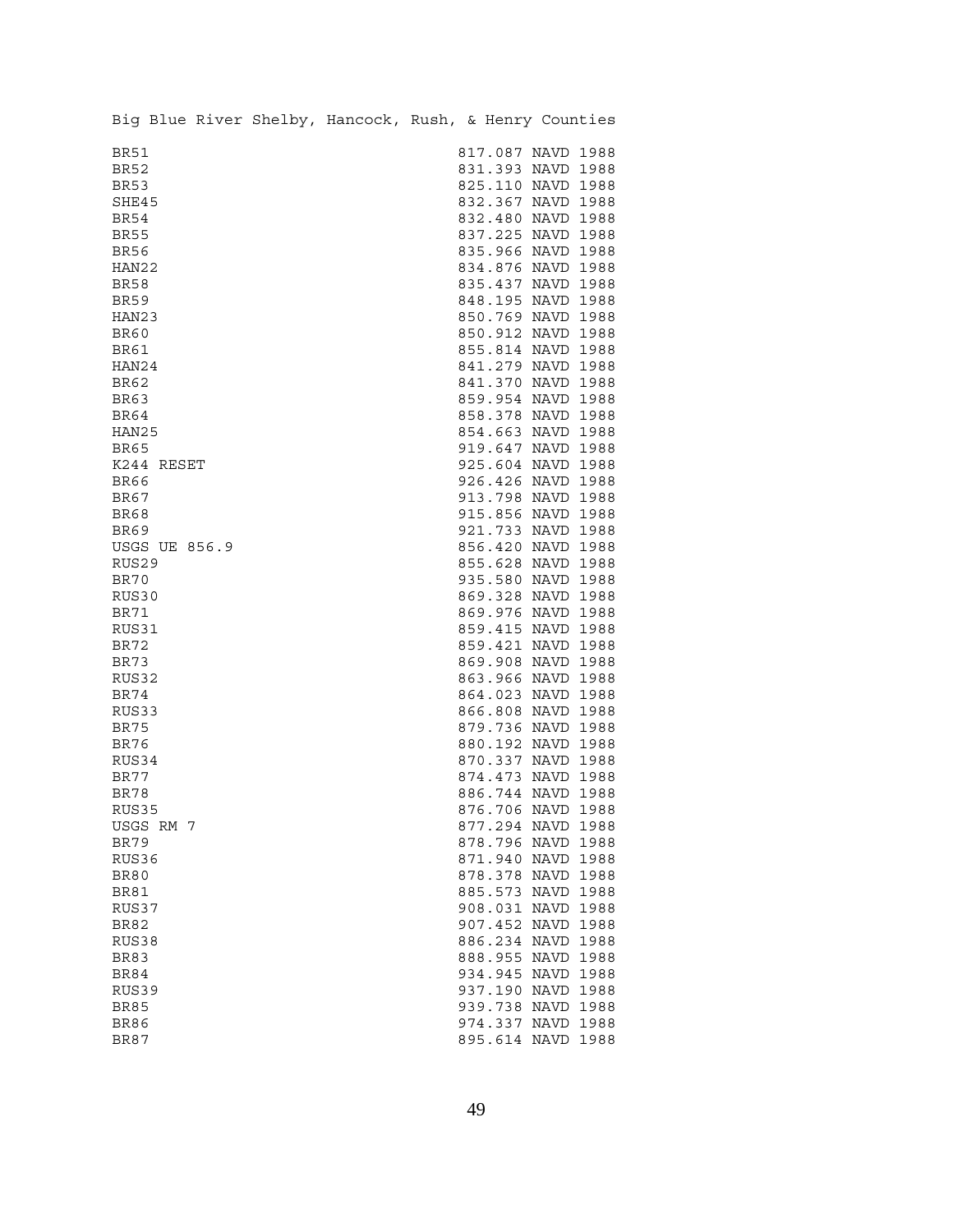|              |            |  | Big Blue River Shelby, Hancock, Rush, & Henry Counties |  |                    |      |
|--------------|------------|--|--------------------------------------------------------|--|--------------------|------|
| RUS40        |            |  |                                                        |  | 891.948 NAVD 1988  |      |
| HEN15        |            |  |                                                        |  | 895.229 NAVD 1988  |      |
| BR88         |            |  |                                                        |  | 896.091 NAVD 1988  |      |
| HEN16        |            |  |                                                        |  | 920.348 NAVD 1988  |      |
| <b>BR89</b>  |            |  |                                                        |  | 920.404 NAVD 1988  |      |
| BR90         |            |  |                                                        |  | 929.139 NAVD 1988  |      |
| <b>BR91</b>  |            |  |                                                        |  | 904.619 NAVD 1988  |      |
| <b>BR92</b>  |            |  |                                                        |  | 938.709 NAVD 1988  |      |
| HEN17        |            |  |                                                        |  | 916.770 NAVD 1988  |      |
| <b>BR93</b>  |            |  |                                                        |  | 916.755 NAVD 1988  |      |
| <b>BR94</b>  |            |  |                                                        |  | 954.008 NAVD 1988  |      |
| <b>BR95</b>  |            |  |                                                        |  | 920.730 NAVD 1988  |      |
| HEN18        |            |  |                                                        |  | 906.595 NAVD 1988  |      |
| <b>BR96</b>  |            |  |                                                        |  | 907.195 NAVD 1988  |      |
| <b>BR97</b>  |            |  |                                                        |  | 923.011 NAVD 1988  |      |
| HEN19        |            |  |                                                        |  | 926.279 NAVD 1988  |      |
| <b>BR98</b>  |            |  |                                                        |  | 944.991 NAVD 1988  |      |
|              | USGS 5 JWM |  |                                                        |  | 961.116 NAVD 1988  |      |
| BR99         |            |  |                                                        |  | 960.945 NAVD 1988  |      |
| HEN20        |            |  |                                                        |  | 955.923 NAVD 1988  |      |
| BR100        |            |  |                                                        |  | 955.970 NAVD 1988  |      |
| <b>BR101</b> |            |  |                                                        |  | 950.784 NAVD 1988  |      |
| <b>BR102</b> |            |  |                                                        |  | 924.040 NAVD 1988  |      |
| HEN21        |            |  |                                                        |  | 922.405 NAVD 1988  |      |
| BR103        |            |  |                                                        |  | 919.109 NAVD 1988  |      |
| BR104        |            |  |                                                        |  | 971.875 NAVD 1988  |      |
| HEN22        |            |  |                                                        |  | 958.175 NAVD 1988  |      |
| BR105        |            |  |                                                        |  | 960.595 NAVD 1988  |      |
| BR106        |            |  |                                                        |  | 955.919 NAVD 1988  |      |
| HEN23        |            |  |                                                        |  | 941.451 NAVD 1988  |      |
| BR107        |            |  |                                                        |  | 940.318 NAVD 1988  |      |
| <b>BR108</b> |            |  |                                                        |  | 966.750 NAVD 1988  |      |
| <b>BR109</b> |            |  |                                                        |  | 1014.887 NAVD 1988 |      |
| <b>BR110</b> |            |  |                                                        |  | 998.756 NAVD 1988  |      |
| HEN24        |            |  |                                                        |  | 955.291 NAVD 1988  |      |
| <b>BR111</b> |            |  |                                                        |  | 954.210 NAVD 1988  |      |
| <b>BR112</b> |            |  |                                                        |  | 963.423 NAVD 1988  |      |
| <b>BR113</b> |            |  |                                                        |  | 991.296 NAVD 1988  |      |
| HEN25        |            |  |                                                        |  | 988.827 NAVD 1988  |      |
| <b>BR114</b> |            |  |                                                        |  | 966.194 NAVD 1988  |      |
| HEN26        |            |  |                                                        |  | 953.635 NAVD 1988  |      |
| BR115        |            |  |                                                        |  | 954.396 NAVD 1988  |      |
| <b>BR116</b> |            |  |                                                        |  | 1058.674 NAVD      | 1988 |
| BR117        |            |  |                                                        |  | 1074.319 NAVD      | 1988 |
| <b>BR118</b> |            |  |                                                        |  | 1009.195 NAVD      | 1988 |
| BR119        |            |  |                                                        |  | 1005.210 NAVD      | 1988 |
| HEN28        |            |  |                                                        |  | 965.517 NAVD       | 1988 |
| BR121        |            |  |                                                        |  | 960.862 NAVD       | 1988 |
| BR122        |            |  |                                                        |  | 991.247 NAVD       | 1988 |
| BR123        |            |  |                                                        |  | 1003.214 NAVD      | 1988 |
| HEN27        |            |  |                                                        |  | 958.464 NAVD       | 1988 |
| BR120        |            |  |                                                        |  | 958.981 NAVD       | 1988 |
| BR124        |            |  |                                                        |  | 1015.262 NAVD      | 1988 |
| <b>BR125</b> |            |  |                                                        |  | 972.644 NAVD       | 1988 |
| HEN29        |            |  |                                                        |  | 971.495 NAVD       | 1988 |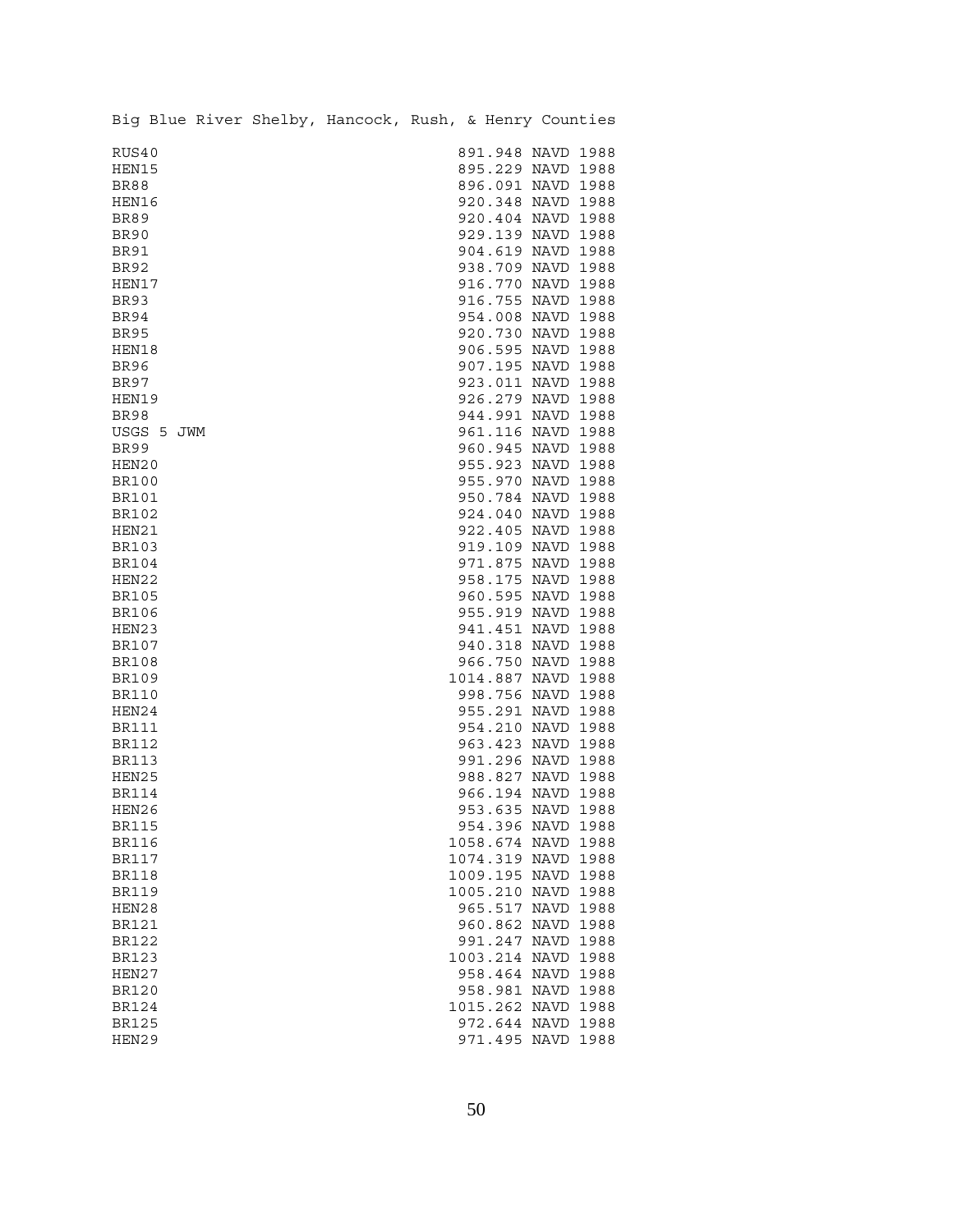| Big Blue River Shelby, Hancock, Rush, & Henry Counties |  |  |                    |  |
|--------------------------------------------------------|--|--|--------------------|--|
| <b>BR126</b>                                           |  |  | 979.130 NAVD 1988  |  |
| <b>BR127</b>                                           |  |  | 995.379 NAVD 1988  |  |
| <b>BR128</b>                                           |  |  | 976.030 NAVD 1988  |  |
| ISHC HYN G 19                                          |  |  | 977.957 NAVD 1988  |  |
| HEN30                                                  |  |  | 987.976 NAVD 1988  |  |
| <b>BR129</b>                                           |  |  | 992.991 NAVD 1988  |  |
| <b>BR130</b>                                           |  |  | 978.649 NAVD 1988  |  |
| HEN31                                                  |  |  | 977.249 NAVD 1988  |  |
| HEN32                                                  |  |  | 976.652 NAVD 1988  |  |
| <b>BR131</b>                                           |  |  | 977.910 NAVD 1988  |  |
| <b>BR132</b>                                           |  |  | 989.947 NAVD 1988  |  |
| HEN33                                                  |  |  | 1000.655 NAVD 1988 |  |
| <b>BR133</b>                                           |  |  | 1000.466 NAVD 1988 |  |
| <b>BR134</b>                                           |  |  | 995.793 NAVD 1988  |  |
| <b>BR138</b>                                           |  |  | 992.612 NAVD 1988  |  |
| <b>BR139</b>                                           |  |  | 1000.304 NAVD 1988 |  |
| HEN34                                                  |  |  | 999.976 NAVD 1988  |  |
| HEN35                                                  |  |  | 994.887 NAVD 1988  |  |
| <b>BR140</b>                                           |  |  | 997.763 NAVD 1988  |  |
| <b>BR141</b>                                           |  |  | 1065.897 NAVD 1988 |  |
| <b>BR142</b>                                           |  |  | 1060.310 NAVD 1988 |  |
| <b>BR143</b>                                           |  |  | 1073.584 NAVD 1988 |  |
| <b>BR144</b>                                           |  |  | 1076.695 NAVD 1988 |  |
| <b>BR145</b>                                           |  |  | 1051.173 NAVD 1988 |  |
| BR146                                                  |  |  | 987.578 NAVD 1988  |  |
| HEN36                                                  |  |  | 986.125 NAVD 1988  |  |
| <b>BR147</b>                                           |  |  | 1071.234 NAVD 1988 |  |
| BR148                                                  |  |  | 1080.313 NAVD 1988 |  |
| <b>BR149</b>                                           |  |  | 1030.533 NAVD 1988 |  |
| HEN37                                                  |  |  | 1026.480 NAVD 1988 |  |
| <b>BR150</b>                                           |  |  | 1019.778 NAVD 1988 |  |
| <b>BR151</b>                                           |  |  | 1023.256 NAVD 1988 |  |
| USGS TT 56                                             |  |  | 1024.174 NAVD 1988 |  |
| ISHC HNY G 17                                          |  |  | 1001.979 NAVD 1988 |  |
| <b>BR152</b>                                           |  |  | 1080.585 NAVD 1988 |  |
| <b>BR153</b>                                           |  |  | 1074.173 NAVD 1988 |  |
| ISHC HNY G 18                                          |  |  | 1093.398 NAVD 1988 |  |
| <b>BR135</b>                                           |  |  | 929.926 NAVD 1988  |  |
| <b>BR136</b>                                           |  |  | 919.815 NAVD 1988  |  |
| BR137                                                  |  |  | 904.773 NAVD 1988  |  |
| ISHC SHE G 16                                          |  |  | 776.002 NAVD 1988  |  |
| ISHC SHE G 19                                          |  |  | 786.358 NAVD 1988  |  |
| ISHC SHE G 18                                          |  |  | 800.073 NAVD 1988  |  |
| SHE55                                                  |  |  | 779.861 NAVD 1988  |  |